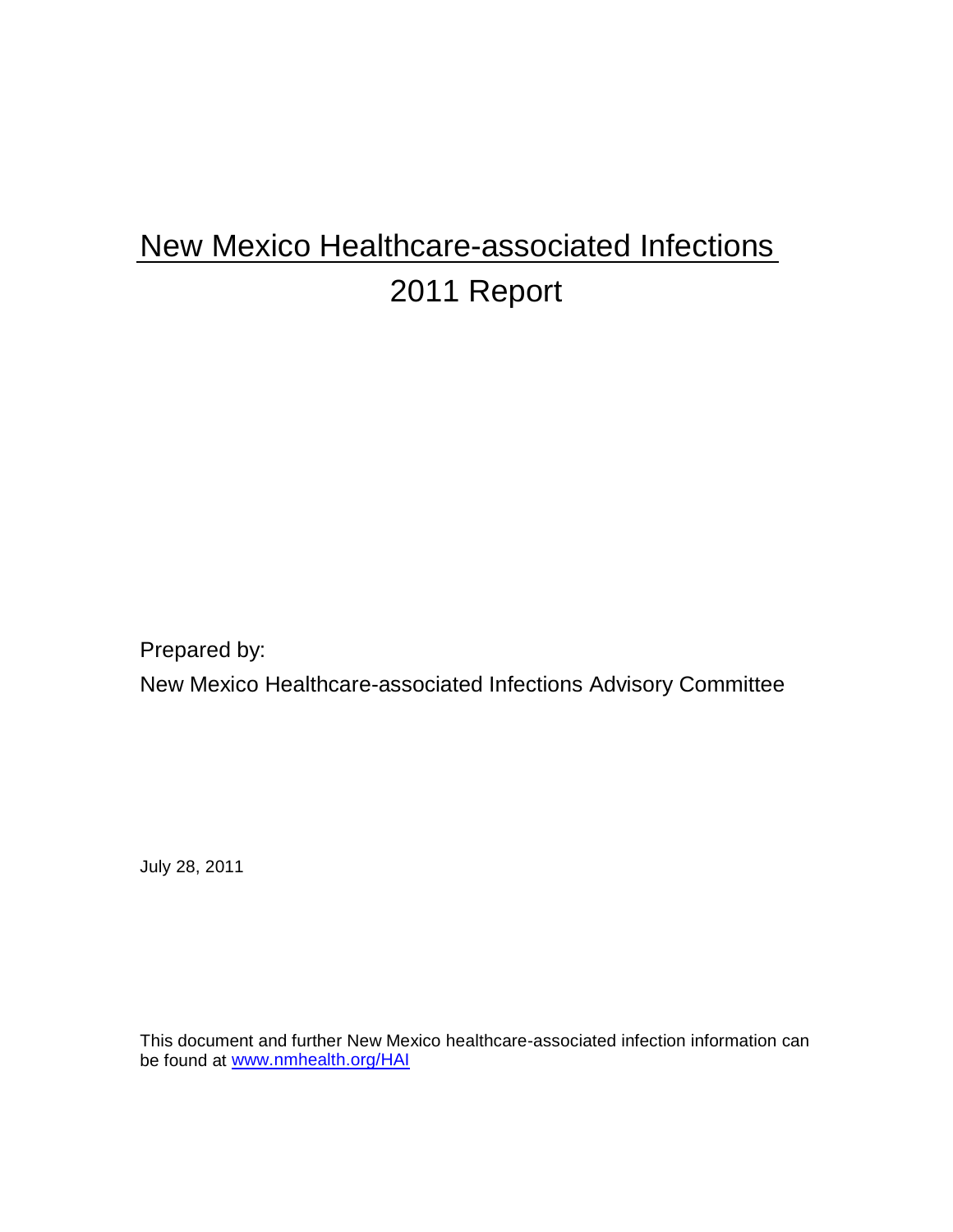

CATHERINE D. TORRES, M.D., CABINET SECRETARY

**SUSANA MARTINEZ, GOVERNOR** 

A message from the New Mexico Secretary of Health

I would like to take this opportunity to recognize the collaborative work that has been accomplished in New Mexico to address healthcare-associated infections.

In a growing effort since 2007, healthcare professionals, facilities, associations and organizations have worked in partnership with the New Mexico Department of Health to improve health outcomes for New Mexicans. Starting with a core of six volunteer hospitals in 2008, there are now 38 facilities participating in one or more healthcare-associated infection surveillance and/or prevention activities.

My appreciation goes out to all of the healthcare facilities working together with the partners on the New Mexico Healthcare-associated Infections Advisory Committee in their ongoing efforts to monitor and prevent these infections as described in this report.

Sincerely,

Zatherine A. Sows, Mal

Catherine D. Torres, M.D. **Cabinet Secretary** 



Office of the Secretary 1190 St. Francis Drive, N4100 . P.O. Box 26110 Santa Fe, New Mexico . 87502-6110 (505) 827-2613 · FAX: (505) 827-2530 · http://www.nmhealth.org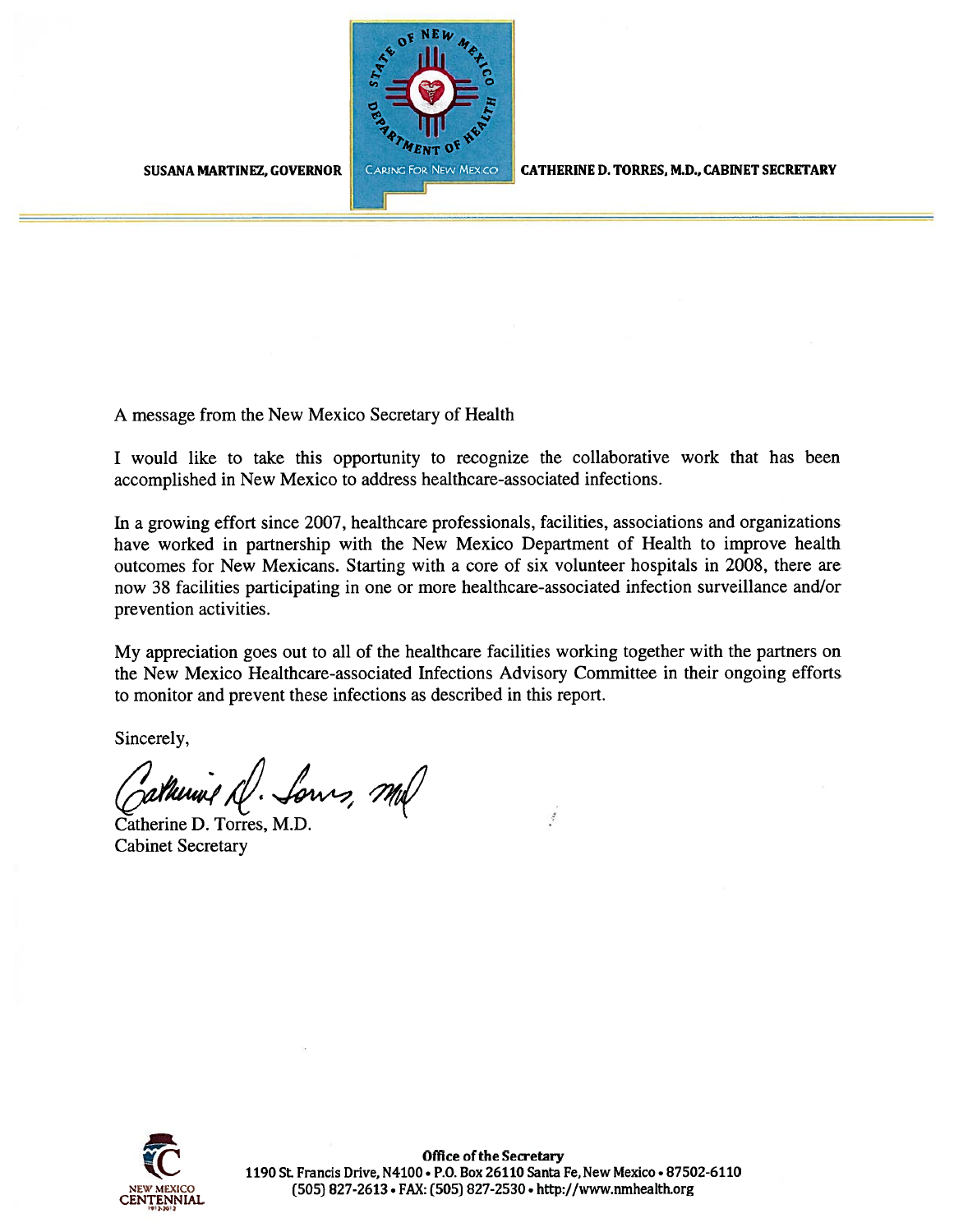# **Table of Contents**

| Results of Central Line-associated Bloodstream Infection Surveillance  15             |  |
|---------------------------------------------------------------------------------------|--|
| Results of New Mexico Healthcare Personnel Influenza Vaccination 17                   |  |
|                                                                                       |  |
|                                                                                       |  |
|                                                                                       |  |
|                                                                                       |  |
|                                                                                       |  |
|                                                                                       |  |
|                                                                                       |  |
|                                                                                       |  |
|                                                                                       |  |
| Appendix C: New Mexico Healthcare-associated Infections Advisory Committee Members.38 |  |
| Appendix D: Central Line-associated Bloodstream Infection Surveillance39              |  |
|                                                                                       |  |
| Appendix F: Healthcare Personnel Influenza Vaccination Surveillance44                 |  |
|                                                                                       |  |
|                                                                                       |  |
| Appendix I: Consumer Healthcare-associated Infections Prevention Information50        |  |
|                                                                                       |  |
|                                                                                       |  |
|                                                                                       |  |

# **Table of Figures**

| Figure 1. Map of facilities submitting HAI data to NMDOH HAI Reporting Group or in the |  |
|----------------------------------------------------------------------------------------|--|
|                                                                                        |  |
| Figure 2. Trend in NM ICU CLABSI SIR with comparison to NHSN reference population 16   |  |
| Figure 3. Healthcare personnel employee 2010 - 2011 influenza vaccination rates with   |  |
|                                                                                        |  |
|                                                                                        |  |

# **Table of Tables**

| Table 1. CLABSI SIRs for all reporting units in NMDOH Reporting Group with at least 4 months<br>of data for ICU and non-ICU units May 1, 2010 through April 31, 2011 15             |
|-------------------------------------------------------------------------------------------------------------------------------------------------------------------------------------|
| Table 2. Three years of CLABSI SIRs for ICUs in NMDOH Reporting Group with at least 4                                                                                               |
| Table 3. Healthcare personnel employee category: 2010 - 2011 influenza vaccination for<br>facilities participating in more than 1 year of HCP influenza vaccination data<br>- 17    |
| Table 4. The number of units submitting CDI LabID event data to NHSN for at least 4 months<br>during November 2010 through April 2011 by CDC defined location types (i.e., hospital |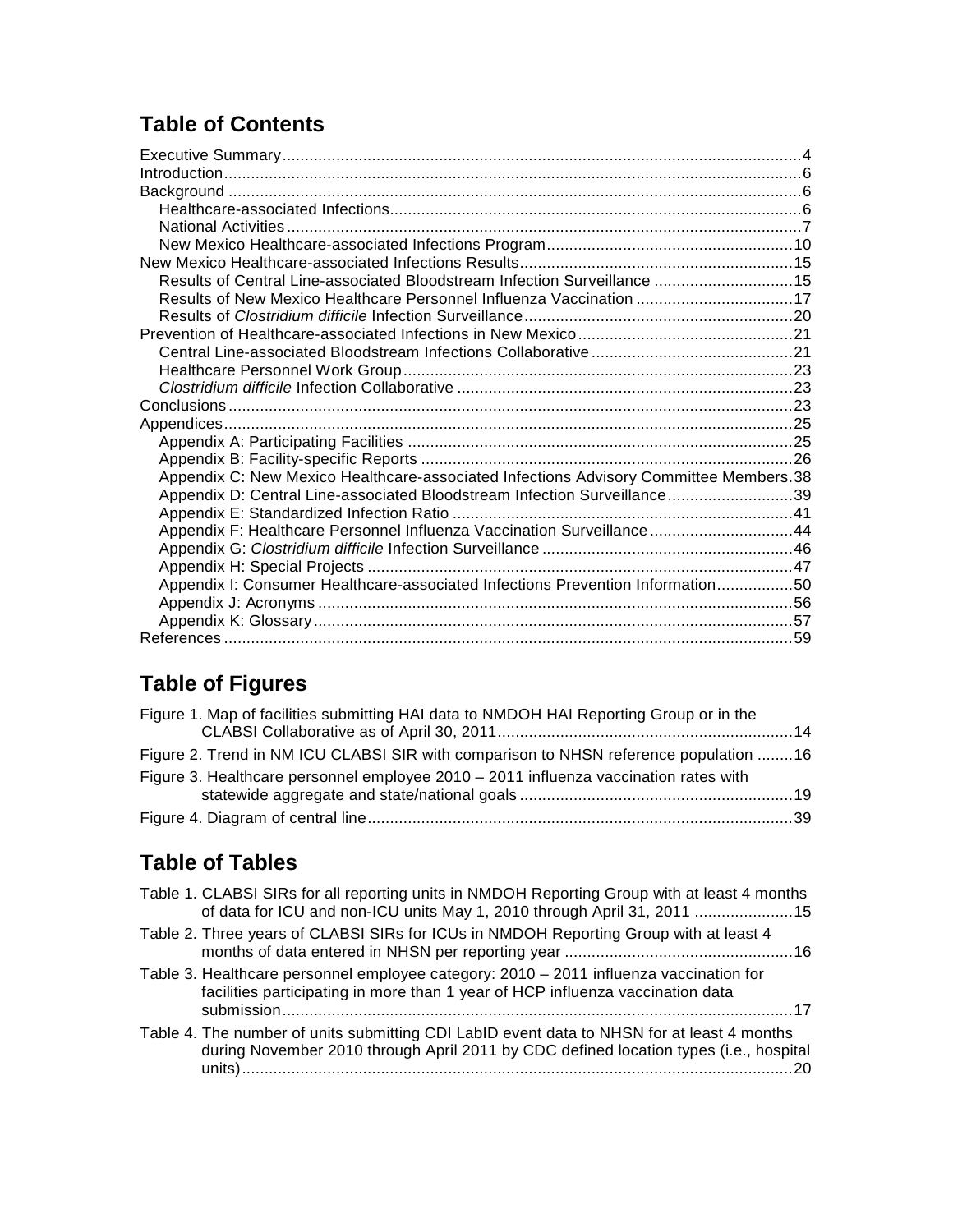# <span id="page-3-0"></span>Executive Summary

Healthcare-associated infections (HAI) are a leading cause of death in the US and are involved in an estimated 99,000 deaths each year. The direct medical costs associated with these infections were estimated to be \$25,903 per infection in 2007 dollars. Growing public awareness has been instrumental in focusing increased attention to the problem of healthcare-associated infections. These infections are caused by a wide variety of common pathogens during the course of receiving medical care. These infectious agents can come from the patients themselves or from non-patient sources.

Many healthcare-associated infections are preventable through proven practices. They have been recognized by the Centers for Disease Control and Prevention as a top "winnable battle" in public health and as a priority for improving the quality of healthcare and patient safety. Since July 2008 New Mexico (NM) has responded to this challenge with an initiative to monitor and prevent healthcare-associated infections and a requirement to make its findings known to the public. This report, mandated by the Hospital-Acquired Infection Act, is the first to include data that is specific to healthcare facilities in NM.

The NM Healthcare-associated Infections Advisory Committee is led by the NM Department of Health and is comprised of stakeholders including consumers, the Association for Professionals in Infection Control and Epidemiology NM, the NM Hospital Association, NM hospitals, NM Medical Review Association (the state healthcare quality improvement organization), local representation from the Society for Hospital Epidemiology of America and the NM Department of Health. The Committee developed the NM Healthcare-associated Infections Prevention Plan that was submitted to the US Department of Health and Human Services January 1, 2010. The Plan provides guidelines for the surveillance and prevention of healthcare-associated infections, submission of data at state and national levels as well as public reports.

NM monitors central line-associated bloodstream infections because they can carry great risk to patients and also because hospitals can employ proven practices to prevent these infections. NM is also monitoring influenza vaccination rates of healthcare personnel. Healthcare personnel are a potential source of influenza to patients. However, they are not all are vaccinated each season as recommended. This poses a risk to their patients.

Six hospitals submitted healthcare-associated infections surveillance data to the Department of Health during a pilot program from July 1, 2008 through May 31, 2009. The pilot monitored central line-associated bloodstream infections in their adult intensive care units as well as influenza vaccinations of healthcare personnel in their facilities. The Advisory Committee has since expanded efforts to include more healthcare facilities and additional measures. Now there are 38 acute and long-term acute care facilities voluntarily participating in healthcare-associated infections monitoring and/or prevention activities in NM. These activities include: a) monitoring and prevention of central line-associated bloodstream infections in hospitals; b) influenza vaccination of healthcare personnel; c) monitoring and prevention of *Clostridium difficile* infection in healthcare settings; d) recent completion of a one-year central line-associated bloodstream infections prevention collaborative and beginning of a new *Clostridium difficile* infection prevention collaborative; and e) special research projects.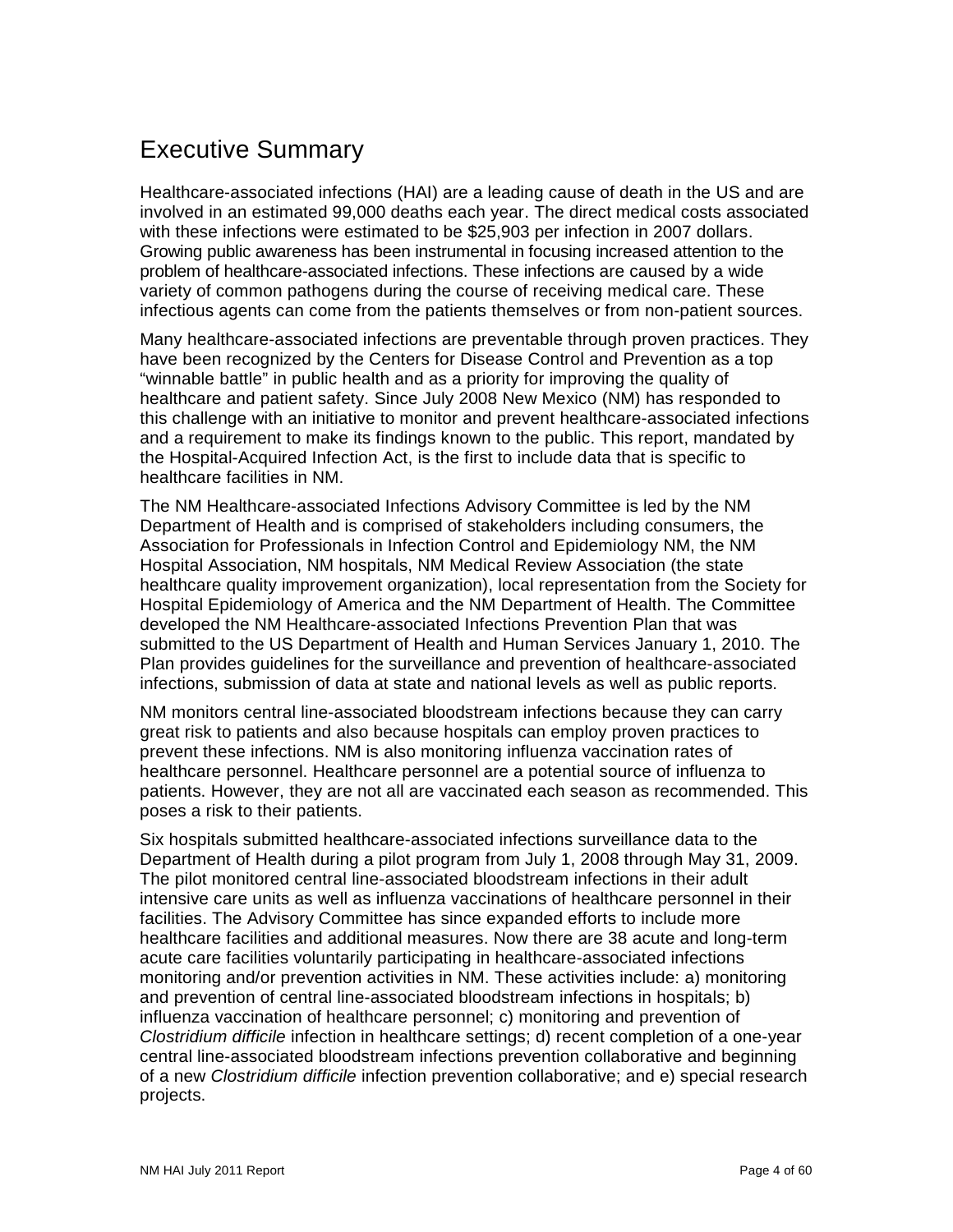The NM Healthcare-associated Infections Initiative is beginning to monitor *Clostridium difficile* infection while also starting prevention activities. *Clostridium difficile* infection causes a range of outcomes from diarrhea to death and has been increasing in incidence and virulence over the past one to two decades. While it is too early to report results, 17 units in 11 NM healthcare facilities have begun to submit data and a prevention collaborative (*Clostridium difficile* Infection Prevention Project) involving healthcare providers, environmental services, pharmacy and laboratory personnel within facilities is underway. The *Clostridium difficile* Infection Prevention Project has set a goal to reduce *Clostridium difficile* infection by 30% over the next two years through a combination of measures outlined in this report.

The following is a summary of the key findings:

- The NM Healthcare-associated Infections Initiative has enabled a growing number of NM healthcare facilities to collaborate in surveillance and prevention of these infections.
- The evaluation of the data submitted by participating NM healthcare facilities indicates that there were fewer central line-associated bloodstream infections than national reference data would have predicted.
- Data submitted from the statewide total of 32 participating units (18 intensive care units and 14 non-intensive care units) showed that 61% fewer central lineassociated bloodstream infections were observed than would have been predicted from national reference data.
	- o The 18 participating intensive care units observed 59% fewer central line-associated bloodstream infections than predicted
	- o The 14 non-intensive care units observed 70% fewer than predicted from national data.
- Only the outcomes from individual healthcare facilities that submitted data for central line-associated bloodstream infections from intensive care units for more than 12 months are included: all of these individual outcomes were better than or no different from national reference data.
- During the 2010-2011 influenza season, 60.4% of healthcare personnel were vaccinated among 24 NM healthcare facilities that voluntarily submitted data. This result is similar to national influenza vaccination coverage of healthcare personnel.

Development of safer and more accountable healthcare systems is a priority for national agencies such as the Centers for Medicare and Medicaid Services, Centers for Disease Control and Prevention, and Agency for Healthcare Research and Quality. Because of the above efforts in NM, there now exists not only a substantive body of data about this problem but also new collaborations through which healthcareassociated infections can be reduced.

The NM Healthcare-associated Infections Advisory Committee will continue to guide the collection of data, facilitate communication among partners and with the public as well as promote improvement of healthcare practices in NM.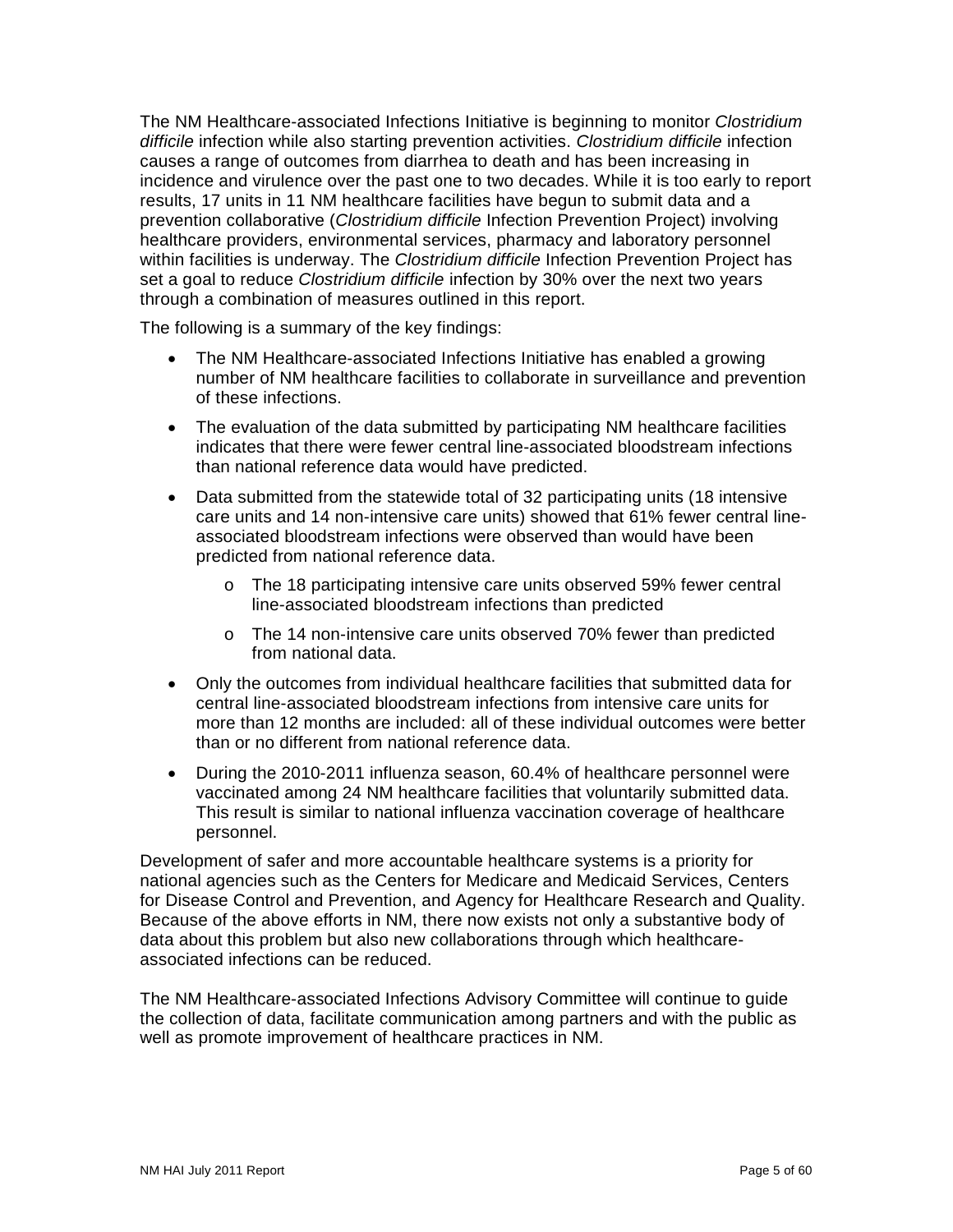# <span id="page-5-0"></span>**Introduction**

There is increasing public awareness and available information about patient safety issues which include healthcare-associated infections (HAI). The New Mexico (NM) Healthcare-associated Infections Advisory Committee, formed in 2008 and facilitated by the New Mexico Department of Health (NMDOH), has worked with an expanding number of healthcare facilities and personnel to identify and prevent HAI.

Starting with this report, the NM HAI Initiative is publicly reporting both New Mexico aggregate and facility-specific HAI data in a manner intended to be understandable and useful for the public. Since NM healthcare facilities vary in size and services, it is important that data are gathered and analyzed accurately and presented appropriately. The goal of this report is to bring residents of NM up to date on the work being done in the state to eliminate preventable HAI and to reduce patient harm. Public health work incorporates surveillance (including tracking disease) and prevention (including patient education and improving quality of healthcare). This report addresses these elements by informing the public about HAI in general, what the healthcare system is doing to prevent HAI and how the public can partner in their own care to minimize risks to their health. References and appendices are included for those who may want more detail or background. Additional information can also be found at [http://www.nmhealth.org/hai.](http://www.nmhealth.org/hai)

# <span id="page-5-1"></span>**Background**

## <span id="page-5-2"></span>Healthcare-associated Infections

HAI are caused by a wide variety of common and unusual bacteria, fungi, viruses and toxins encountered during the course of receiving medical care. These infectious agents can come from the patient themselves such as from their skin, nose, mouth, gastrointestinal tract or vagina where microorganisms are normally found or from nonpatient sources such as healthcare personnel, visitors, patient care equipment, medical devices or the healthcare environment.

Medical advances have brought lifesaving care to patients in need, yet many of these advances come with a risk of HAI. HAI can be viewed as one of the top ten leading causes of death in the United States (US) and account for an estimated 1.7 million infections and 99,000 associated deaths each year.<sup>[1](#page-58-1)</sup> The direct medical cost associated with these infections was estimated, in [2](#page-58-2)007 dollars, to be \$25,903 per HAI.<sup>2</sup>

Surveillance for HAI is conducted to monitor successes in HAI prevention and control. Public health surveillance is the ongoing, systematic collection, analysis and interpretation of health data essential to the planning, implementation and evaluation of public health practice, and is closely integrated with the timely dissemination of these data to those responsible for prevention and control.

Monitoring and preventing HAI are areas of focus around the world, including throughout the US. The World Health Organization (WHO) has been involved in multiple studies and prevention efforts and national surveillance systems have been developed in several countries.

A recent indicator of the US commitment to reducing HAI is the April 2011 announcement of the Partnership for Patients. The Partnership for Patients is a new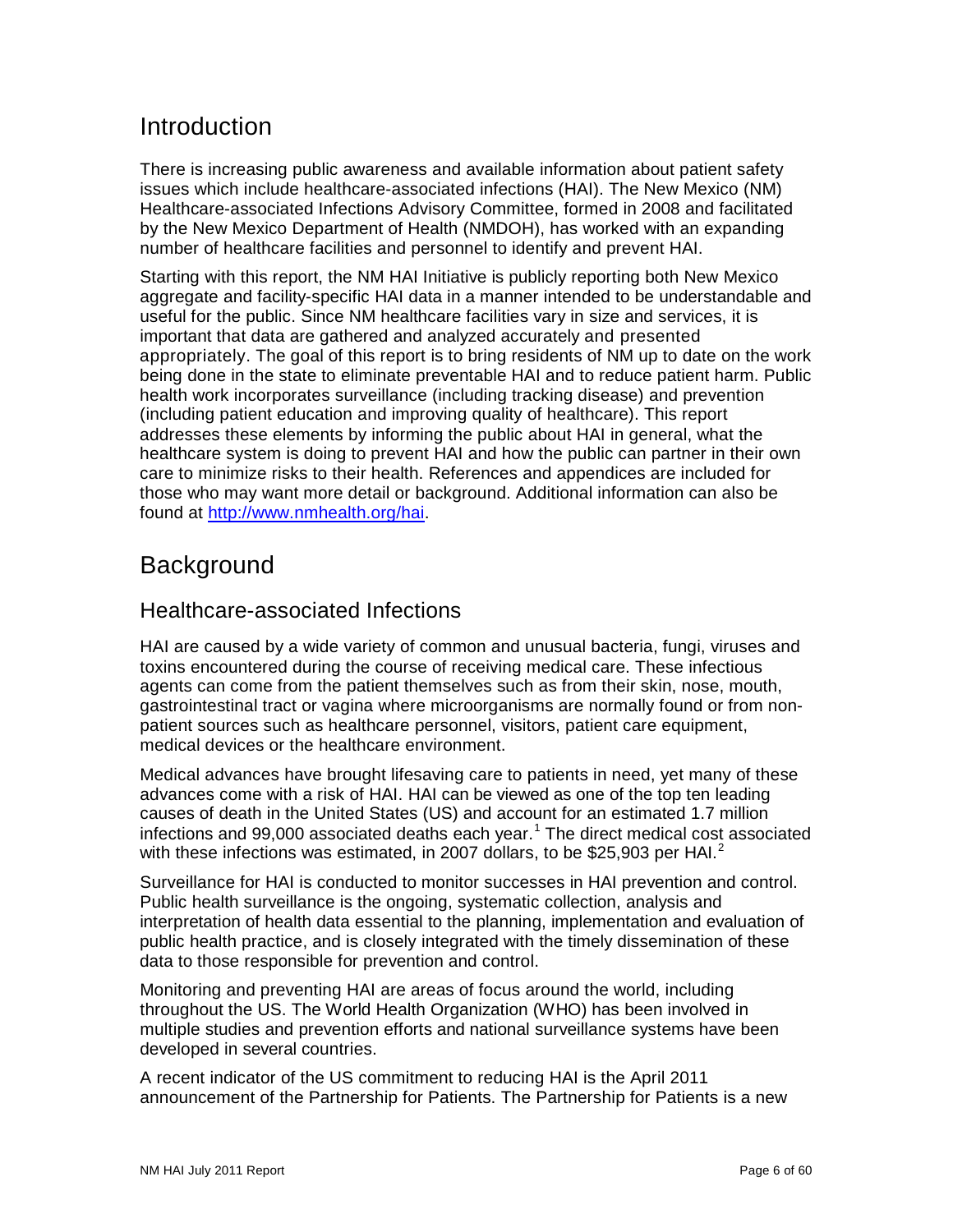public-private partnership to improve the quality, safety and affordability of healthcare for all Americans. The US Department of Health and Human Services (HHS) will work with a wide variety of public and private partners to achieve the two core goals of this partnership: keeping patients from getting injured or sicker while in the healthcare system; and helping patients heal without complication by improving transitions from acute care hospitals to other care settings, such as home or a skilled nursing facility.

## <span id="page-6-0"></span>National Activities

## *Surveillance Efforts*

As national focus on HAI increases, surveillance becomes key to further defining the magnitude of the problem, understanding trends, and monitoring progress in reducing and eliminating these infections. Significant progress is being made in the US toward nationwide HAI surveillance through the cooperation of federal regulatory agencies, state health departments, healthcare stakeholders, and an informed and active public.

In 2010, Centers for Medicare and Medicaid Services (CMS) took a major step in recognizing the importance of surveillance and prevention of HAI for reduction of healthcare costs. They released a final rule (CMS 1498) July 30, 2010 under the Hospital Inpatient Prospective Payment Systems to provide financial incentives for HAI data submission to CMS. In order to earn full reimbursement for patient care, hospitals that care for Medicare patients must submit data on central line-associated bloodstream infections (CLABSI) that occur in intensive care units (ICUs) beginning January 1, 2011. CMS will release this information, and subsequent HAI information, to consumers on the Hospital Compare website and also will use these data to determine part of the hospitals' reimbursement beginning fiscal year 2013. Surgical site infection (SSI) data submission is proposed for inclusion in this plan beginning January 1, 2012. CMS plans to add HAI indicators to this system annually.

The mechanism supported by Centers for Disease Control and Prevention (CDC) for collection of data on HAI is the National Healthcare Safety Network (NHSN), a secure web-based electronic data repository. NHSN enables healthcare facilities to collect and use HAI surveillance data. This system includes the following advantages: 1) use of standardized definitions for all HAI; 2) built-in analytic tools; 3) user training and support; 4) ability to benchmark HAI rates specific to facility and unit type; and 5) built-in data quality checks. As of early 2011, CDC had enrolled over 4000 healthcare facilities in NHSN and that number continues to rise. NHSN is being used by states with mandatory HAI reporting, those with voluntary HAI data submission policies, such as NM, and also as the mechanism to submit HAI data to CMS. Availability of this electronic system eliminates the need for individual states to design and support their own systems.

According to a January 2011 report by the Association of State and Territorial Health Officials (ASTHO) and CDC, 32 states and the District of Columbia have enacted laws pertaining to HAI prevention and reporting. Of the states with HAI laws, only two (Arkansas and New Mexico) allow for voluntary submission of HAI data. The remaining [3](#page-58-3)0 states have mandatory HAI data submission requirements.<sup>3</sup>

In May of 2010, CDC Division of Healthcare Quality and Promotion (DHQP) published the "First State-specific Healthcare-associated Infections Summary Data Report."<sup>[4](#page-58-4)</sup> This report included CLABSI data for January through June 2009 submitted by healthcare facilities to NHSN in states with mandatory CLABSI reporting. The report included a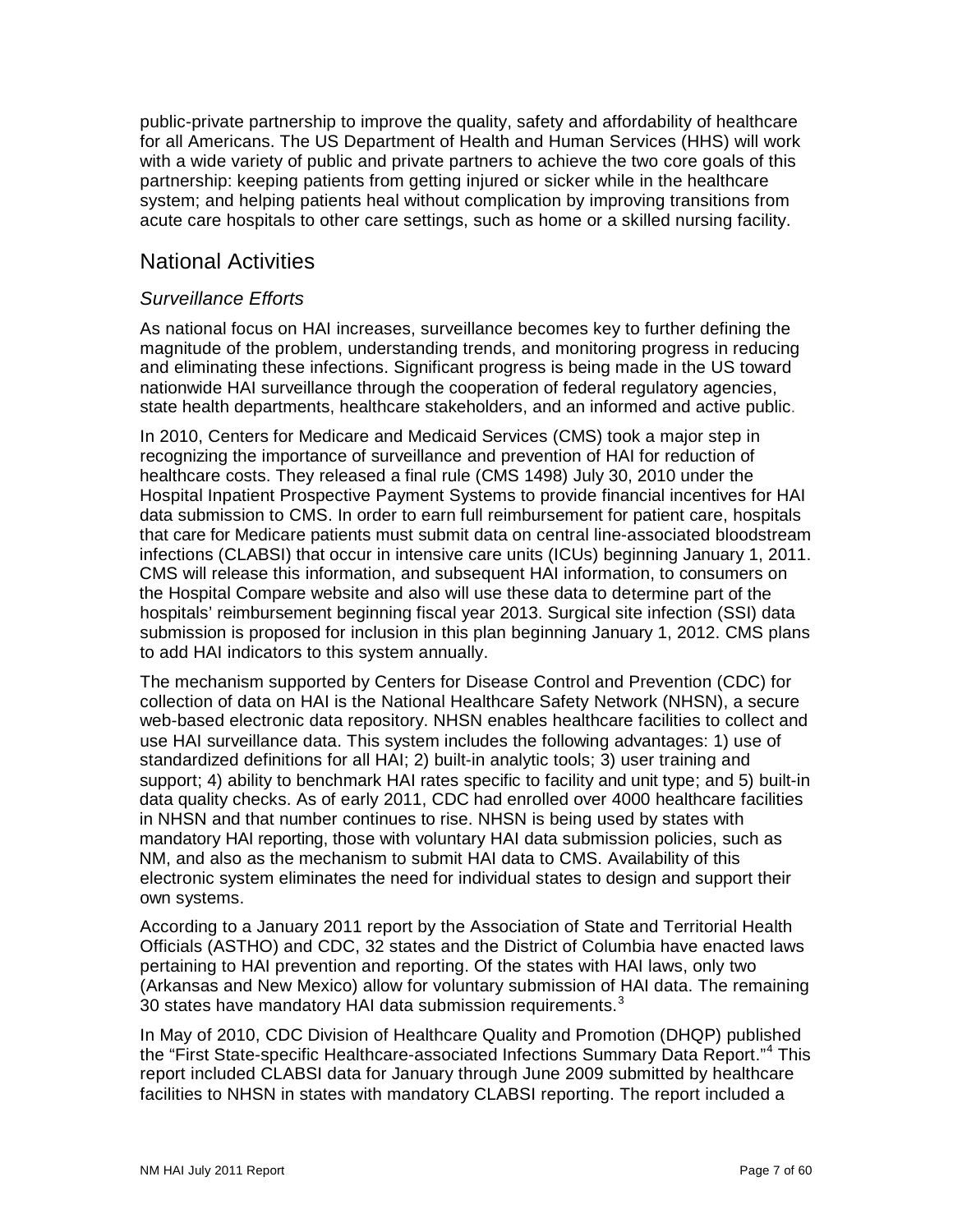national standardized infection ratio (SIR) calculation that showed an 18% national decrease in CLABSI during the first six months of 2009 compared to the previous three years.

In March of 2011, DHQP published the subsequent national "Healthcare-associated Infections Standardized Infection Ratio Report for July through December 2009." [5](#page-59-0) This report included data submitted to NHSN by facilities in states with mandatory CLABSI and/ or SSI data submission. NM state-specific data were not included because of the voluntary reporting status in the state. The national SIR data, which included all non-neonatal ICUs reporting CLABSI data to NHSN continuously during 2009, was included in this report. There was no change in SIR from July – December 2009 compared to January – June 2009.

These CDC DHQP reports presented state-specific data from 18 states with mandatory CLABSI data submission and compared them to overall national data. The SIR [\(Appendix E\)](#page-40-0) was used to compare the state-specific data with the overall national data. The SIR represents the observed number of infections divided by the expected number of infections. The expected data was based on NSHN CLABSI data reported during 2006 – 2008 from all participating US hospitals (national reference population).

These CDC DHQP reports provide a national baseline measurement to guide state prevention activities to fulfill the HHS Action Plan to Prevent Healthcare-associated Infections.<sup>[6](#page-59-1)</sup> The Action Plan includes a five-year goal to reduce CLABSI by 50%, as well as reduction goals for four additional HAI. Data from NHSN, the same data used for these reports, can also help identify institutional problems and are used to monitor infection rates over time to help evaluate implementation of best infection prevention practices and innovative approaches.

## *Prevention Efforts*

Surveillance data is most effective when it is used to drive prevention efforts and focus application of best practice measures. A number of national efforts, some governmental and some private, are creating structures for implementing broad-based and infection-specific HAI prevention initiatives. Best practice measure implementation has been shown to reduce, and even eliminate some preventable HAI.

## *US HHS Action Plan*

In 2009 the US HHS unveiled the above-mentioned HHS Action Plan that established a set of five-year national prevention targets to reduce, and possibly eliminate, five specific HAI.

In late September 2010, The US HHS Steering Committee for the Prevention of Healthcare-Associated Infections hosted the meeting "Progress Toward Eliminating Healthcare-Associated Infections". The purpose of the meeting was to review progress toward achieving the five-year targets in the HHS Action Plan to Prevent Healthcare-Associated Infections by increasing adherence to specific recommended prevention practices and reducing the incidence of specific HAI.

A summary of the progress through September 2010 shows:

• Marked improvement in infection rates for CLABSI, healthcare-associated invasive methicillin-resistant *Staphylococcus aureus* (MRSA) infections, and SSIs, all of which constitute timely progress toward the five-year targets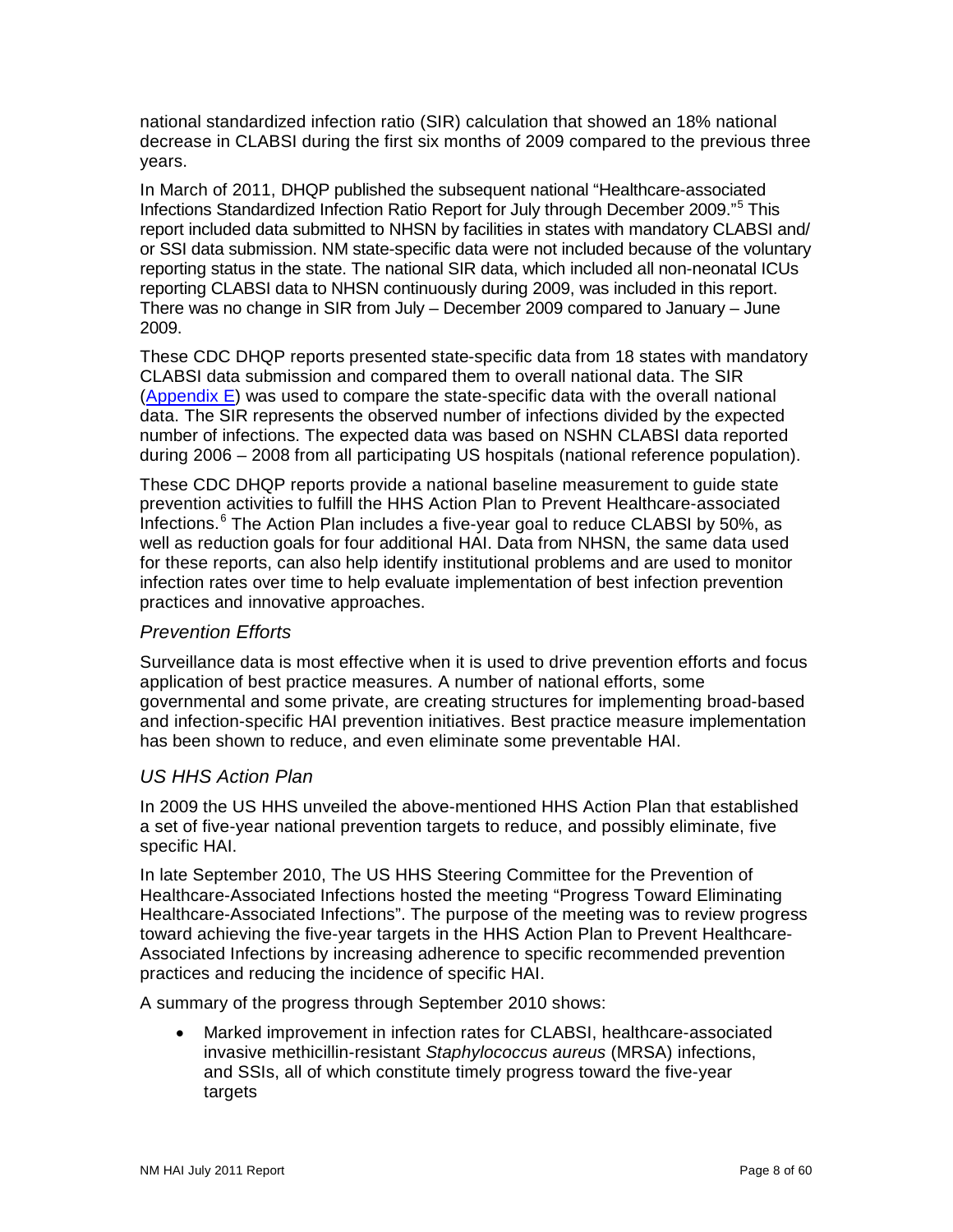• Improvement in compliance with all five Surgical Care Improvement Project (SCIP) process measures to reduce the risk of surgical site infections

For other measures, such as healthcare facility onset of *Clostridium difficile* infection (CDI) and catheter-associated urinary tract infections (CAUTI), baseline data has been collected and are being analyzed.

## *Comprehensive Unit-based Safety Program*

A prime prevention example is the Comprehensive Unit-based Safety Program (CUSP), a collaborative effort that started among the Johns Hopkins University Quality and Safety Research Group, the Health Research and Educational Trust and the Michigan Health and Hospital Association Keystone Center for Patient Safety and Quality. CUSP used a comprehensive approach that included: promoting a culture of patient safety; improving communication among ICU staff teams; and using a checklist to promote implementation of practices based on guidelines from CDC.

The primary CUSP goals are to: 1) eliminate or reduce CLABSI rates to no more than one infection per 1,000 catheter days at the end of two years; and 2) to improve and strengthen the overall safety culture on hospital units. CDC continues to support the nationwide implementation of CUSP. At last report, there were active CUSP projects in 43 states, including New Mexico.

## *State and Hospital Level HAI Prevention Efforts*

A complementary approach to CUSP being used by many states, including NM, is the formation of learning collaboratives. Collaboratives bring together professionals in settings where members interact by sharing experiences and knowledge to search for comprehension, significance and solutions. HAI prevention collaboratives focus on identification and implementation of best practices, including sharing of technical knowledge and processes, related to a specific HAI indicator. While specific HAI prevention outcomes can be difficult to quantify, anecdotal evidence from learning collaboratives shows that this particular strategy provides professional development and networking opportunities and further builds momentum toward overcoming barriers to HAI prevention.

A number of hospitals in New Mexico have broad quality improvement programs that address hospital culture, patient safety, continuous staff training and monitoring of outcomes. An example, implemented by several of these hospitals, is Six Sigma, a business management strategy to improve quality by identifying and removing the causes of errors and minimizing [variability](http://en.wikipedia.org/wiki/Statistical_dispersion) in processes.

## *National Impact of Prevention*

Evidence-based interventions, such as CUSP, have been successful in preventing and reducing HAI. According to the March 2011 issue of CDC Vitalsigns, "… new data show that 58% fewer bloodstream infections occurred in hospital ICU patients with central lines in 2009 than in 2001." This fact sheet goes on to state that "Overall, the decrease in infections saved up to 27,000 lives …" and "In 2009 alone, reducing infections saved about 3,000-6,000 lives and about \$414 million in extra medical costs compared with 2001."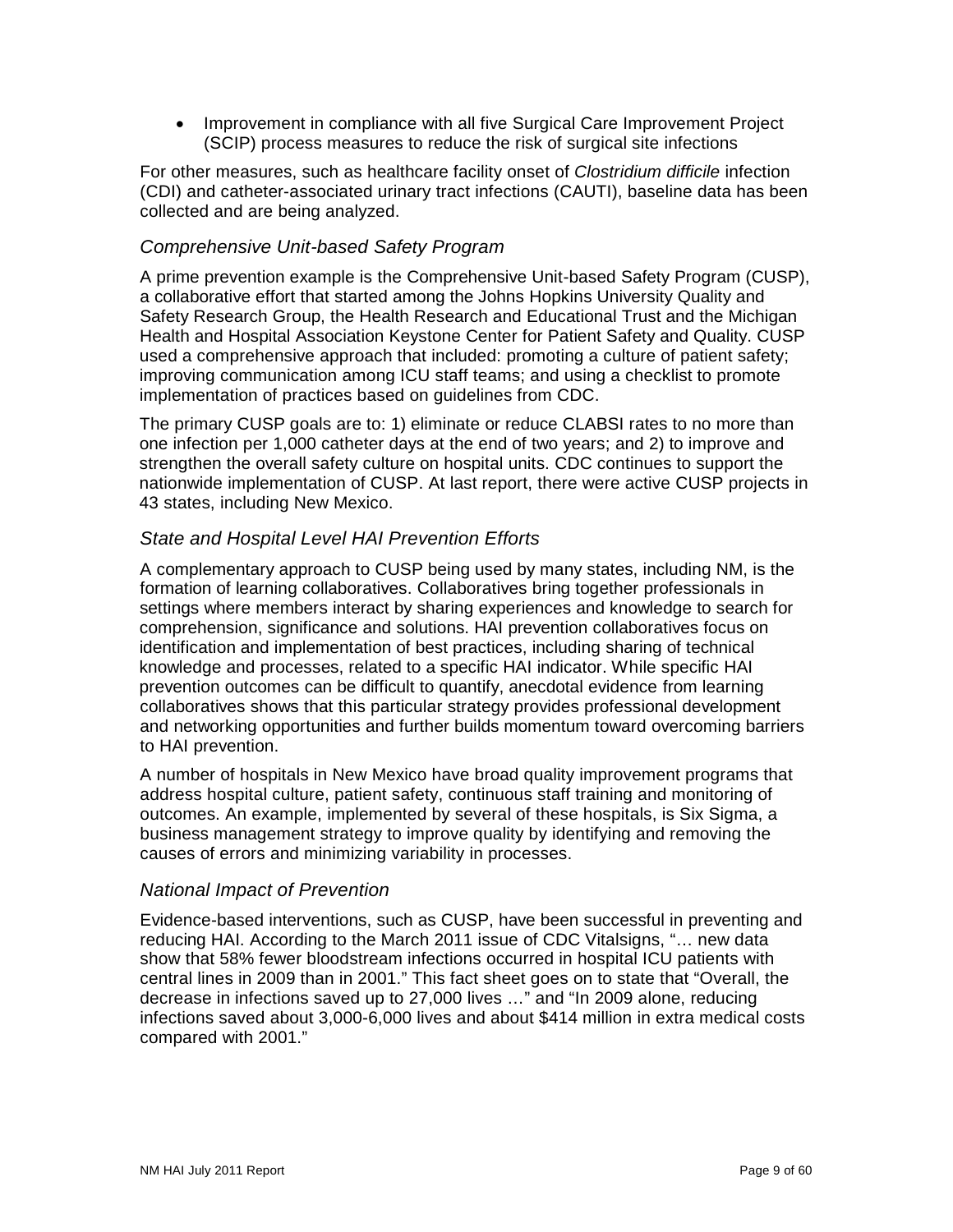## <span id="page-9-0"></span>New Mexico Healthcare-associated Infections Program

## *History*

A task force charged with studying the feasibility of conducting surveillance for HAI in NM was formed under House Joint Memorial 67 in 2007. The NM HAI Advisory Committee formed in 2008 at the direction of the Secretary of NMDOH to implement a voluntary HAI surveillance pilot. The pilot included six hospitals conducting surveillance for two HAI indicators from July 1, 2008 through May 31, 2009. The full pilot report can be found at: [http://nmhealth.org/hai/documents/HAIPilotReport\\_Final\\_August2009a.pdf](http://nmhealth.org/hai/documents/HAIPilotReport_Final_August2009a.pdf)

In 2009 [The Hospital-Acquired Infection Act, NMSA §§ 24-29-1 to 24-29-6 \(2009\)](http://nmhealth.org/HAI/documents/HAIStatute.pdf) was enacted which formalized the NM HAI Advisory Committee and its role, while keeping HAI data submission voluntary. The Committee is facilitated by NMDOH and is currently working toward its goals related to public reporting and prevention of HAI. NMDOH was awarded American Recovery and Reinvestment Act of 2009 (ARRA) funds for surveillance and prevention of HAI. These funds allowed for development of a comprehensive HAI program. The resulting NM [HAI Prevention Plan,](http://nmhealth.org/HAI/documents/NMHAIPreventionPlan.pdf) submitted to the US HHS in January 2010, provides for standardized HAI data submission and for implementation of best practices to prevent HAI in NM healthcare facilities.

Over the course of the last three years, the number of inpatient acute care facilities voluntarily submitting HAI data has increased. Prevention learning collaboratives have been well received by a variety of healthcare facilities including acute care hospitals, and long-term rehabilitative, behavioral health and drug treatment facilities. A public report was issued in December 2010 and the NMDOH HAI website was launched. The NM HAI Advisory Committee members remain committed to seeing NM healthcare facilities support strong HAI prevention measures and eliminate preventable HAI.

## *Structure*

The NM HAI Advisory Committee helps guide the NM HAI Prevention Plan to create an ongoing, sustainable statewide program of HAI data submission, surveillance, prevention and public reporting. This guidance falls within the following areas:

- Establishing objectives, definitions, criteria and standards for HAI data submission
- Selecting HAI indicator(s) for surveillance and public reporting
- Recruiting healthcare facilities
- Supporting data collection through NHSN or other state-specific data collection systems
- Evaluating HAI surveillance and quality of data collected
- Providing and/or identifying training resources for the prevention and control of HAI
- Public reporting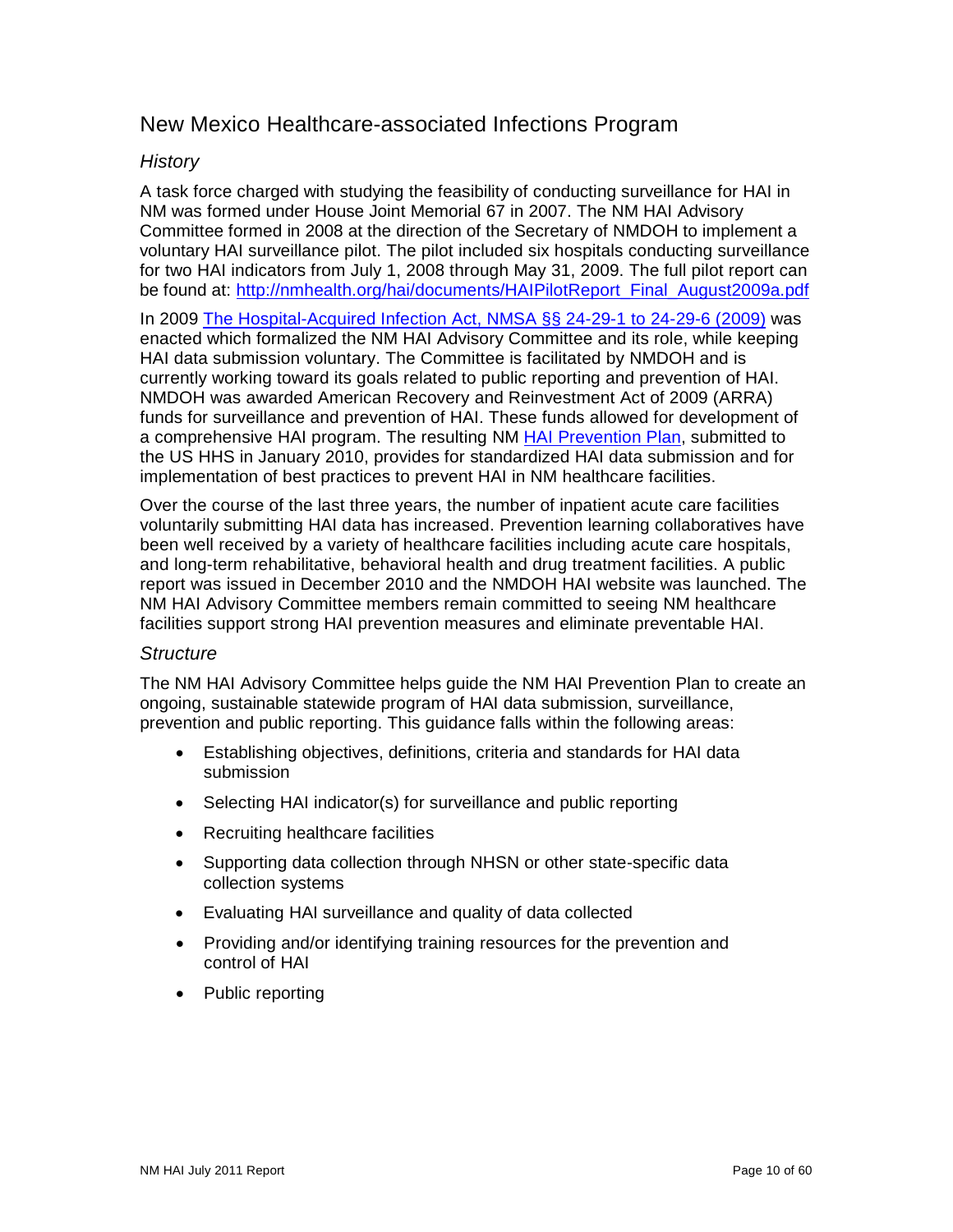The NM HAI Advisory Committee (current members listed in [Appendix](#page-37-0) C) has been meeting monthly since February 2008. The Committee includes representatives from:

- Consumers
- Association for Professionals in Infection Control and Epidemiology (APIC) New Mexico
- New Mexico Hospital Association (NMHA)
- New Mexico hospitals (including infection preventionists and physicians with infection control expertise from large urban and smaller rural settings)
- New Mexico Medical Review Association (NMMRA)
- Local representative of Society for Hospital Epidemiology of America (SHEA)
- New Mexico Department of Health

The NM HAI Prevention Plan reflects national recommendations, including the HHS Action Plan to Prevent Healthcare-associated Infections, which were adapted to the needs and capacity of the NM healthcare system. Experience from other states, scientific literature, and discussions with experts further informed the Plan.

The NM HAI Advisory Committee recommended the use of NHSN as a mechanism to collect HAI surveillance data beginning in 2008. A feature in NHSN, known as "conferring rights", permits data sharing with NMDOH which allows for public reporting without duplication of work by healthcare facilities.

Infection preventionists (IPs) are professionals specially trained in monitoring and preventing infections in healthcare facilities: in NM, they have played the key role in establishing their facilities in NHSN, implementing data collection systems, following surveillance definition guidelines and championing implementation of best practice prevention measures. As the number of HAI being tracked and the complexity of data requirements increases, many facilities are seeing the need to provide IPs with broad facility support including enhanced information technology resources. Without the development of a facility-wide focus and strong leadership, elimination of preventable HAI will be an elusive target.

## *Surveillance*

The House Joint Memorial 67 Task Force studied the feasibility of conducting surveillance for HAI in NM. Two HAI indicators for the NM pilot were chosen based on their significant impact on patients' health and also because hospitals can improve on those outcomes. The two indicators were CLABSIs in adult ICUs and influenza vaccination rates of healthcare personnel (HCP). Influenza vaccination of HCP is crucial because it protects them and, therefore, their vulnerable patients from influenza which can also cause severe illness and even death. Despite this knowledge, many HCP do not protect themselves and their patients through influenza vaccination. CLABSIs are monitored by many states because patients can become very sick, have prolonged hospital stays and even die from their infections. In addition, these infections can lead to additional and unnecessary expenses for patients and for the healthcare system. A central line is a vascular infusion device that terminates at or close to the heart in one of the great vessels and is used for infusion (e.g., medications), withdrawal of blood, or hemodynamic monitoring. A CLABSI is a primary bloodstream infection in a patient who had a central line in place at the time of, or within the 48 hour period before,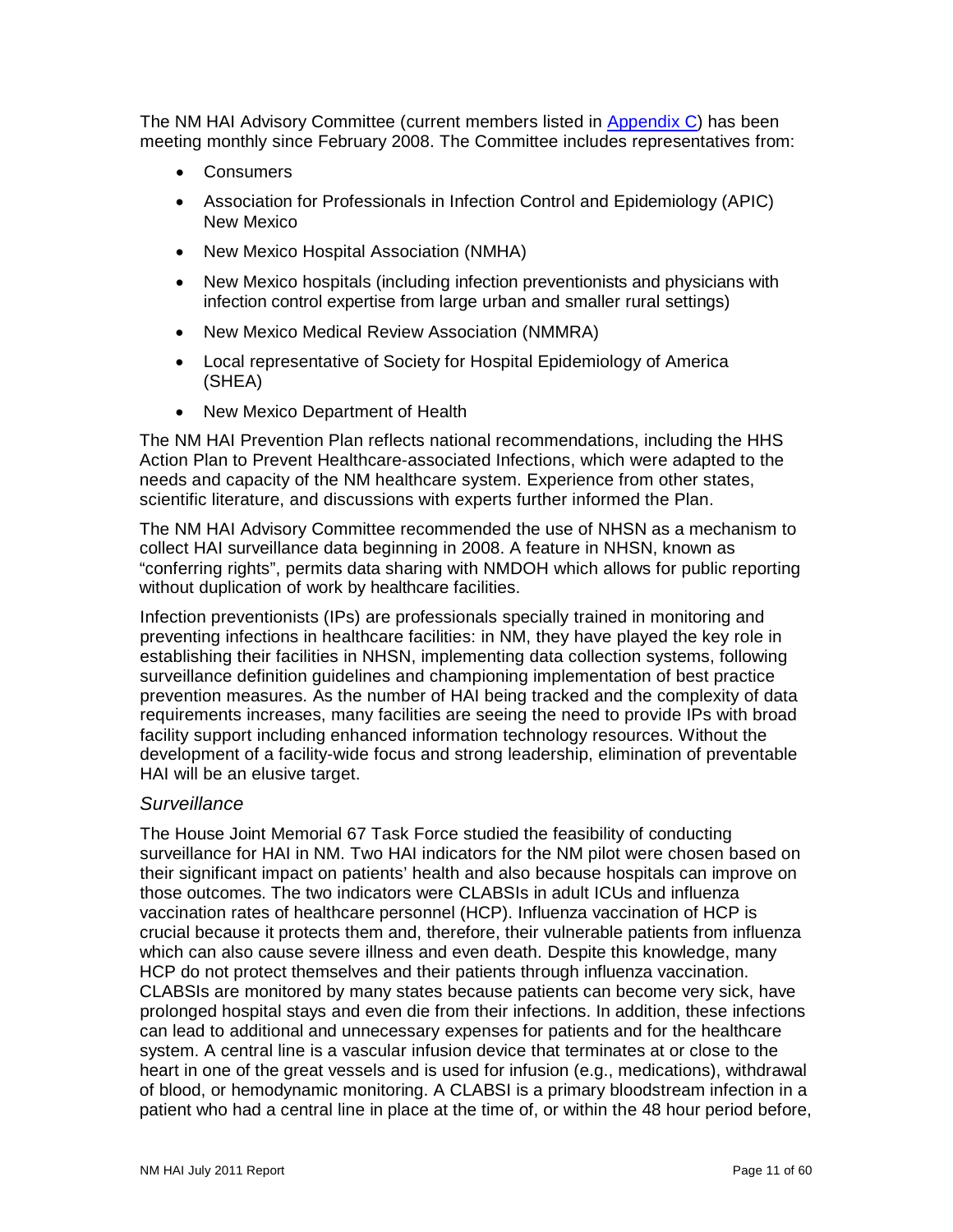onset of the event (i.e., symptoms or positive blood culture). CLABSI surveillance also has objective, accurate and consistent definitions that allow for standardized data submission and analysis.

The six pilot hospitals have submitted CLABSI data to NHSN from nine ICUs of the following types: medical; surgical; neurosurgical; and medical-surgical since July 2008

With the 2009 HAI Act, voluntary HAI data submission was opened to qualified NM hospitals. This included 39 acute care and 4 long term care hospitals.

Starting January 2010, five new hospitals began to monitor CLABSI in NHSN resulting in seven additional ICUs submitting data during the second data collection year. The additional units included the following ICU types: pediatric; medical; surgical; and medical-surgical. The number of hospitals and ICUs submitting data on CLABSI nearly doubled from nine ICUs in six hospitals in the 2008 – 2009 pilot year to 16 ICUs in 11 hospitals during the second data collection period, May 1, 2009 – April 30, 2010.

The third NM voluntary data collection year (May 1, 2010 – April 30, 2011) ended with 16 facilities submitting NHSN data from 37 patient care units. During this reporting period, the NM HAI Advisory Committee added two HAI indicators. The first was to expand outside ICUs to submit data on CLABSI in non-ICU inpatient units. Then, in November 2010, facilities were encouraged to begin submitting data on *Clostridium difficile* infection (CDI). NM also participated in a pilot project with CDC on HCP influenza vaccination reporting which, for the 2010 – 2011 flu season, incorporated long term care facilities, dialysis and ambulatory surgery centers and physician practices in addition to hospitals.

## *Special Projects/HAI Emerging Infections Program*

The Emerging Infections Program (EIP) is a population-based network of CDC and ten state health departments (CA, CO, CT, GA, MD, MN, NM, NY, OR, TN) and their partners (e.g., IPs, academic centers, and other federal agencies) that serves as a national resource for surveillance, prevention and control of emerging infectious diseases. There are a number of activities conducted by EIP, including Healthcareassociated Infections Community Interface (HAIC) projects. There are two current HAIC projects in which NM is participating: 1) HAI and Antimicrobial Use Prevalence Survey; and 2) NHSN Denominator Simplification Project.

In addition to the above-mentioned national EIP projects, NM EIP is conducting a project to validate CLABSI data voluntarily submitted to NHSN by NM facilities.

For details on these special projects, see [Appendix H.](#page-46-0)

#### *Prevention*

Statewide HAI reduction efforts in NM are guided by the NM HAI Prevention Plan which, in addition to standardizing data submission, provides for implementation of best practices to prevent HAI in NM healthcare facilities. New Mexico Medical Review Association (NMMRA) coordinates the activity of HAI learning collaboratives and prevention initiatives related to the indicators selected by the NM HAI Advisory Committee.

The NM healthcare community has a strong record of working collaboratively to improve health outcomes: New Mexico Influenza Vaccine Consortium, New Mexico Prescription Improvement Collaborative, and Surgical Infection Prevention Collaborative are examples. Concurrent with the beginning of the NM HAI surveillance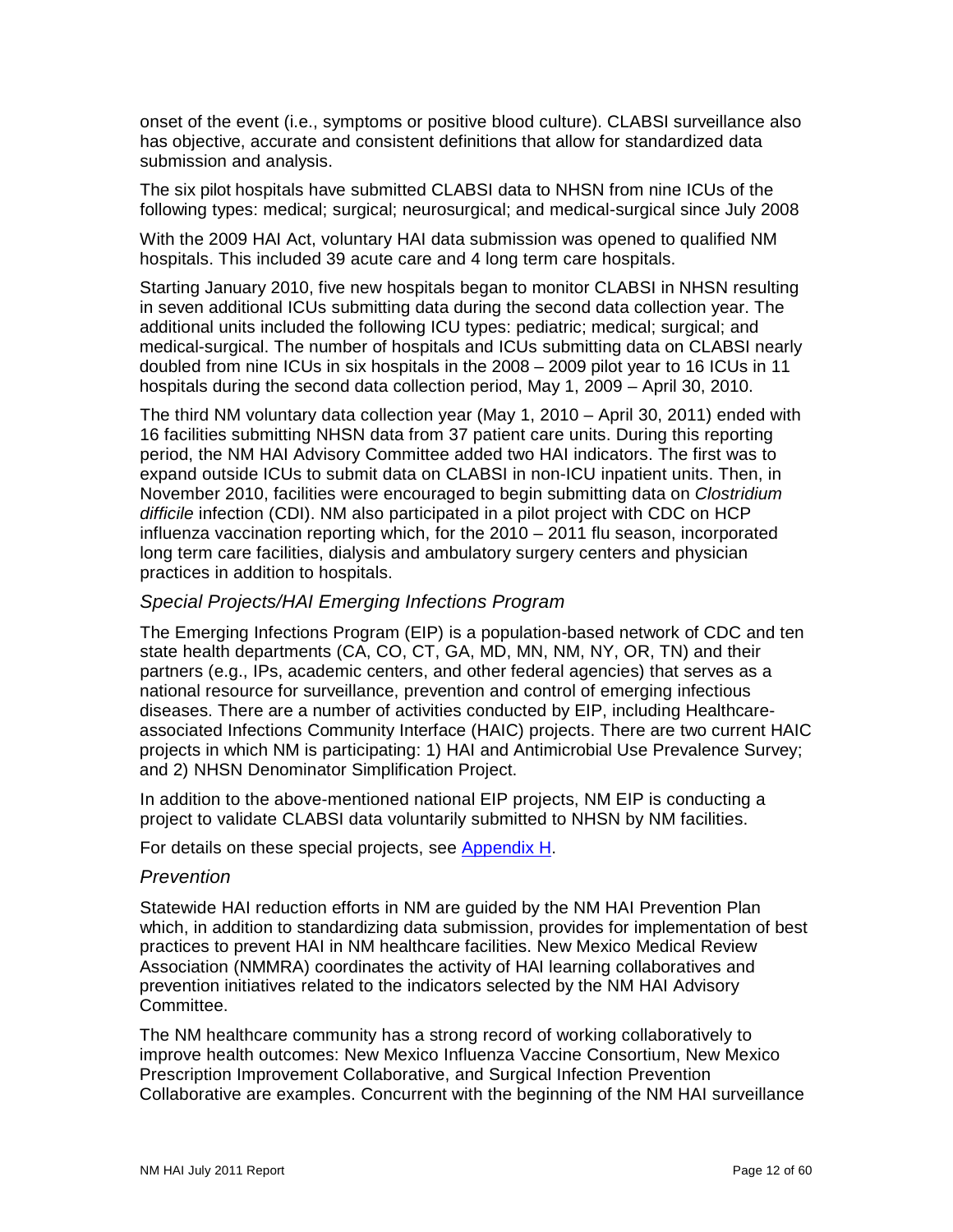pilot, in May 2008, NMMRA engaged 16 facilities in 14-month HAI prevention collaborative to reduce MRSA infections. Self-reported data at the end of the collaborative showed a 48% reduction in hospital-onset MRSA bloodstream infections. This success helped encourage facilities to continue working with NMMRA and NMDOH on additional prevention initiatives.

In accordance with the NM HAI Prevention Plan, NMMRA recently completed a yearlong CLABSI prevention collaborative focused on CLABSI detection and prevention, as well as a workgroup on HCP influenza vaccination. A statewide CDI prevention collaborative, incorporating infection control staff plus environmental services, pharmacies, laboratories, and other necessary hospital staff, began in March 2011.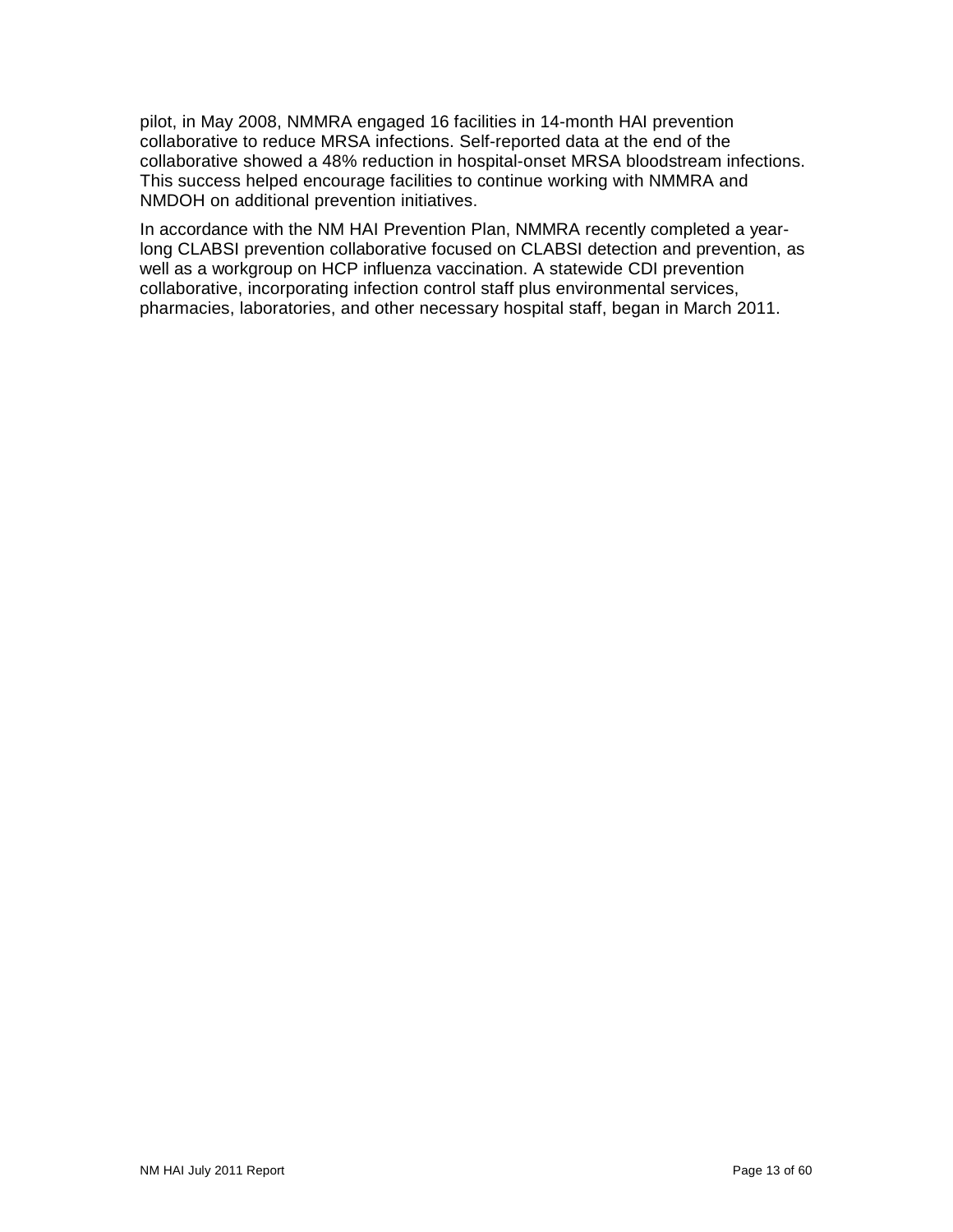

#### <span id="page-13-0"></span>**Figure 1. Map of facilities submitting HAI data to NMDOH HAI Reporting Group or in the CLABSI Collaborative as of April 30, 2011**

This map represents the healthcare facilities contributing data to NMDOH (either through NHSN or on HCP influenza vaccination) or who participated in the 2010-2011 CLABSI Collaborative.

[Appendix Appendix A](#page-24-1) provides a list of the facilities and the data submission or prevention activities in which they participate.

- 1. Alta Vista Regional Hospital
- 2. Christus St. Vincent Regional Medical Center
- 3. Dr. Dan C. Trigg Memorial Hospital
- 4. Espanola Hospital
- 5. Fort Bayard Medical Center
- 6. Gallup Indian Medical Center
- 7. Gerald Champion Regional Medical Center
- 8. Guadalupe County Hospital
- 9. Healthsouth Rehabilitation Hospital
- 10. Heart Hospital of New Mexico
- 11. Holy Cross Hospital
- 12. Kindred Hospital Albuquerque
- 13. Lincoln County Medical Center
- 14. Los Alamos Medical Center
- 15. Lovelace Medical Center
- 16. Lovelace Rehabilitation Hospital
- 17. Lovelace Westside Hospital
- 18. Lovelace Women's Hospital
- 19. Memorial Medical Center
- 20. Miners' Colfax Medical Center
- 21. Mountain View Regional Medical Center
- 22. New Mexico Behavioral Health Institute
- 23. New Mexico Rehabilitation Center
- 24. New Mexico State Veterans' Home
- 25. Nor-Lea General Hospital
- 26. Plains Regional Medical Center
- 27. Presbyterian Hospital
- 28. Raymond G. Murphy VA Medical Center
- 29. Rehoboth McKinley Christian Health Care
- 30. Roosevelt General Hospital
- 31. San Juan Regional Medical Center
- 32. Sequoyah Adolescent Treatment Center
- 33. Sierra Vista Hospital
- 34. Socorro General Hospital
- 35. Specialty Hospital of Albuquerque
- 36. Turquoise Lodge Hospital
- 37. University of New Mexico Hospital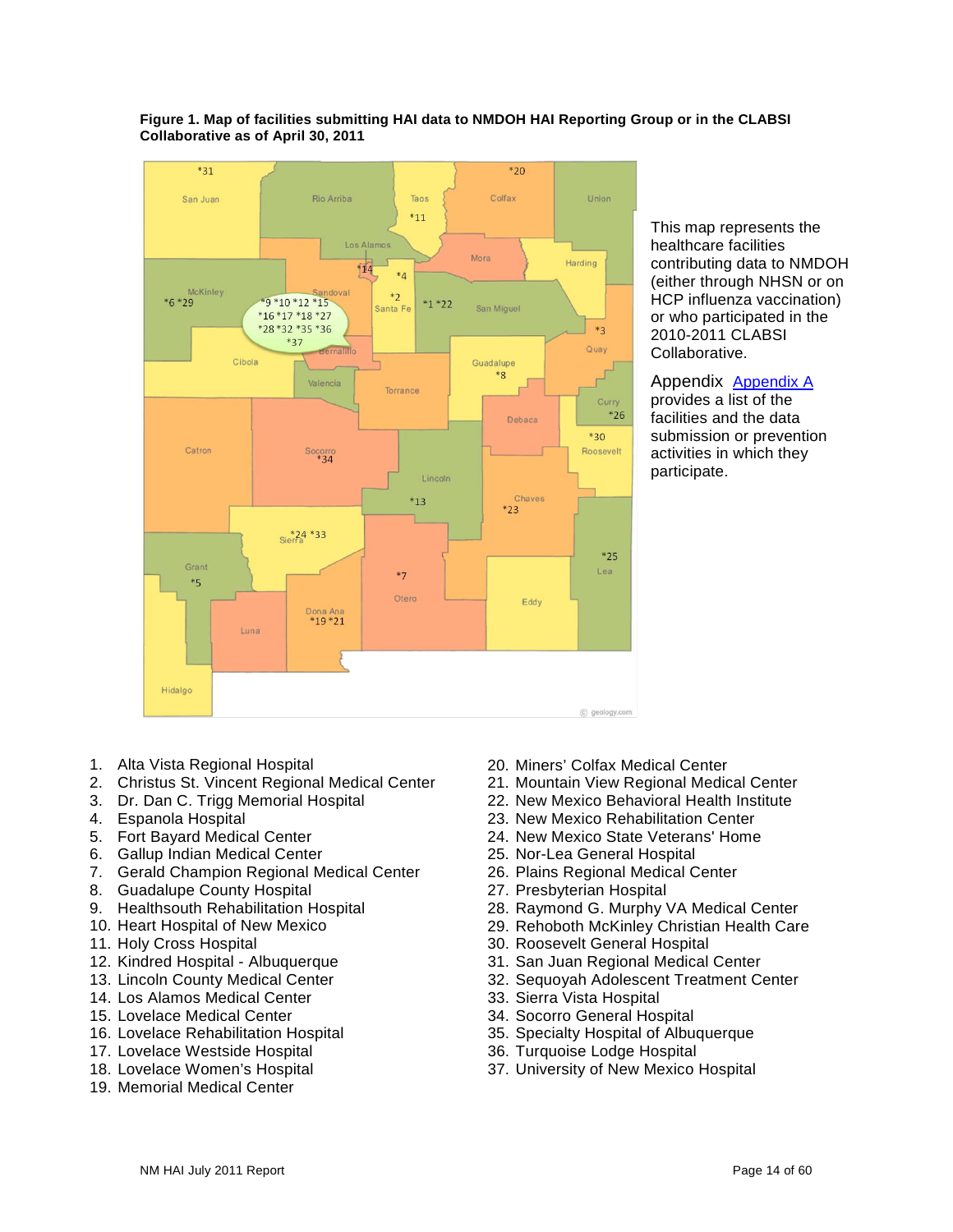# <span id="page-14-0"></span>New Mexico Healthcare-associated Infections Results

## <span id="page-14-1"></span>Results of Central Line-associated Bloodstream Infection **Surveillance**

## *New Mexico CLABSI Data*

A total of 32 ICU and non-ICU units at 15 facilities submitted CLABSI data for at least four months from May 1, 2010 through April 30, 2011. These 32 units reported 32 CLABSI events and a total of 44,235 central line days. The SIR calculated for the 32 units was 0.39. The majority of the central lines were found in ICU locations, with the 18 locations reporting a combined total of 35,482 central line days. The non-ICU units reported a total of 8,753 central line days. Overall, 61% fewer CLABSI events were observed during the reporting period compared to the national reference data.

During the reporting year of May 1, 2010 through April 30, 2011, 18 ICUs reported at least four months of data. These data were used to calculate an ICU SIR of 0.41 (95% CI 0.27, 0.59*)* which is the same as the previous year and also better than the national reference data. The calculated SIR of 0.41 indicates that the 18 ICUs together observed 59% fewer CLABSI than predicted.

Beginning November 1, 2010 through April 30, 2011, 14 non-ICUs reported at least four months of data. The non-ICU SIR was 0.30 (95% CI 0.10, 0.68) which was better than the national reference data. The calculated SIR of 0.30 indicates that the 14 non-ICU units together observed 70% fewer CLABSI than predicted.

#### <span id="page-14-2"></span>**Table 1. CLABSI SIRs for all reporting units in NMDOH Reporting Group with at least 4 months of data for ICU and non-ICU units May 1, 2010 through April 31, 2011**

| Unit type  | Number of<br>units<br>included in<br>$SIR***$<br>calculation | Observed<br><b>CLABSI</b><br>infections<br>May 1, 2010<br>$-$ April 30,<br>2011 | <b>NHSN</b><br>calculated<br>number of<br>predicted<br><b>CLABSI</b><br>infections* | <b>New</b><br>Mexico<br>aggregate<br><b>SIR</b> | 95%<br>confidence<br>interval** | Comparison<br>between<br>aggregate SIR<br>and NHSN SIR<br>(1.0) |
|------------|--------------------------------------------------------------|---------------------------------------------------------------------------------|-------------------------------------------------------------------------------------|-------------------------------------------------|---------------------------------|-----------------------------------------------------------------|
| <b>ALL</b> | 32                                                           | 32                                                                              | 82.2                                                                                | 0.39                                            | 0.27, 0.55                      | <b>Better</b>                                                   |
| ICU        | 18                                                           | 28                                                                              | 68.8                                                                                | 0.41                                            | 0.27, 0.59                      | <b>Better</b>                                                   |
| Non-ICU    | 14                                                           | 4                                                                               | 13.4                                                                                | 0.30                                            | 0.10, 0.68                      | <b>Better</b>                                                   |

\*Calculation is based on actual reported central line days for the unit type and the corresponding NHSN (national benchmark) rate for that type of unit.

\*\*This range indicates that the true value lies somewhere between the upper and lower limits.

\*\*\* The SIR is a ratio that compares the number of observed events to the number expected. A SIR less than 1 indicates that the number of observed HAI events is fewer than the number predicted while a SIR greater than 1 indicates that the number of observed events is greater than predicted. SIR = observed CLABSI infections / NHSN predicted CLABSI infections, see [Appendix E.](#page-40-0)

The state aggregate ICU and non-ICU CLABSI SIR were both better than the national aggregate CLABSI SIR.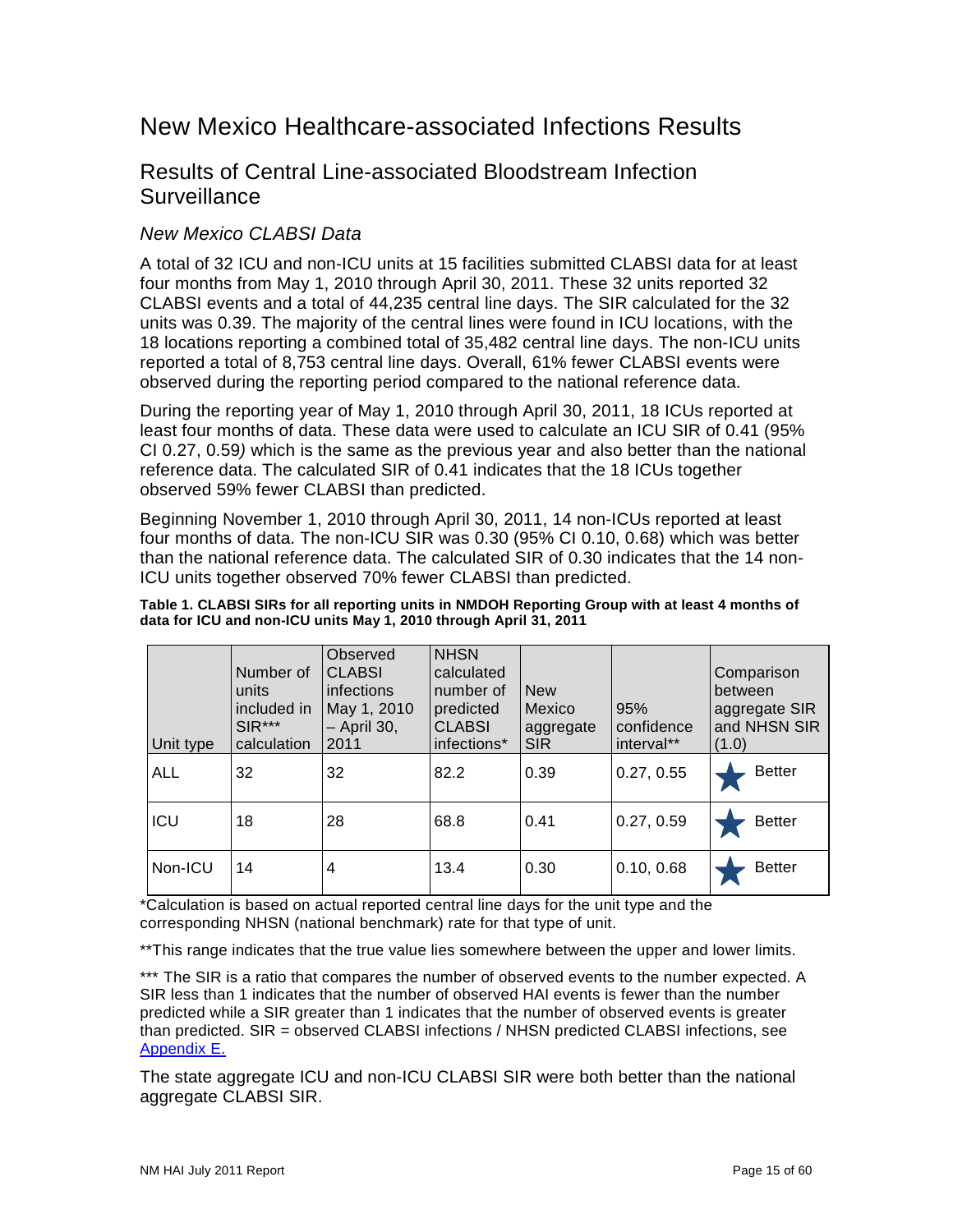#### <span id="page-15-1"></span>**Table 2. Three years of CLABSI SIRs for ICUs in NMDOH Reporting Group with at least 4 months of data entered in NHSN per reporting year**

| <b>HAI</b> reporting<br>year        | Number of<br>units<br>included in<br><b>SIR</b><br>calculation | Observed<br><b>CLABSI</b><br>infections | <b>NHSN</b> calculated<br>number of<br>predicted CLABSI<br>infections* | <b>New</b><br>Mexico<br>aggregate<br><b>SIR</b> | Comparison<br>between<br>aggregate SIR<br>and NHSN SIR<br>(1.0) |
|-------------------------------------|----------------------------------------------------------------|-----------------------------------------|------------------------------------------------------------------------|-------------------------------------------------|-----------------------------------------------------------------|
| Pilot (July 2008 $-$  <br>May 2009) | 6                                                              | 19                                      | 44.4                                                                   | 0.43                                            | <b>Better</b>                                                   |
| May 2009 - April<br>2010            | 16                                                             | 22                                      | 53.7                                                                   | 0.41                                            | <b>Better</b>                                                   |
| May 2010 - April  <br>2011          | 18                                                             | 28                                      | 68.8                                                                   | 0.41                                            | <b>Better</b>                                                   |

\*Calculation is based on actual reported central line days for the location and the corresponding NHSN (national benchmark) rate for that type of location.



<span id="page-15-0"></span>**Figure 2. Trend in NM ICU CLABSI SIR with comparison to NHSN reference population**

Overall, CLABSI surveillance and prevention has improved in NM. More units are now submitting CLABSI data and CLABSI SIRs remain lower than the HHS reduction target. Reporting units have adopted practices to prevent CLABSIs. The state aggregate ICU-only CLABSI SIR for May 1, 2010 through April 30, 2011 was no different than the NM CLABSI SIR calculated for the prior two years.

## *Healthcare Facility-specific ICU CLABSI Data*

Data from NM healthcare facilities that have been voluntarily submitting data for more than one full year are presented in [Appendix B.](#page-25-0) These facilities submitted only ICU CLABSI data during this time period. Each facility-specific page in [Appendix B](#page-25-0) includes three components: 1) a chart of the ICU SIR for the facility which depicts the facility SIR relative to the NHSN reference population; 2) an ICU SIR table with additional information including the number of infections during the time period; 3) highlights from the facility on their current HAI prevention measures.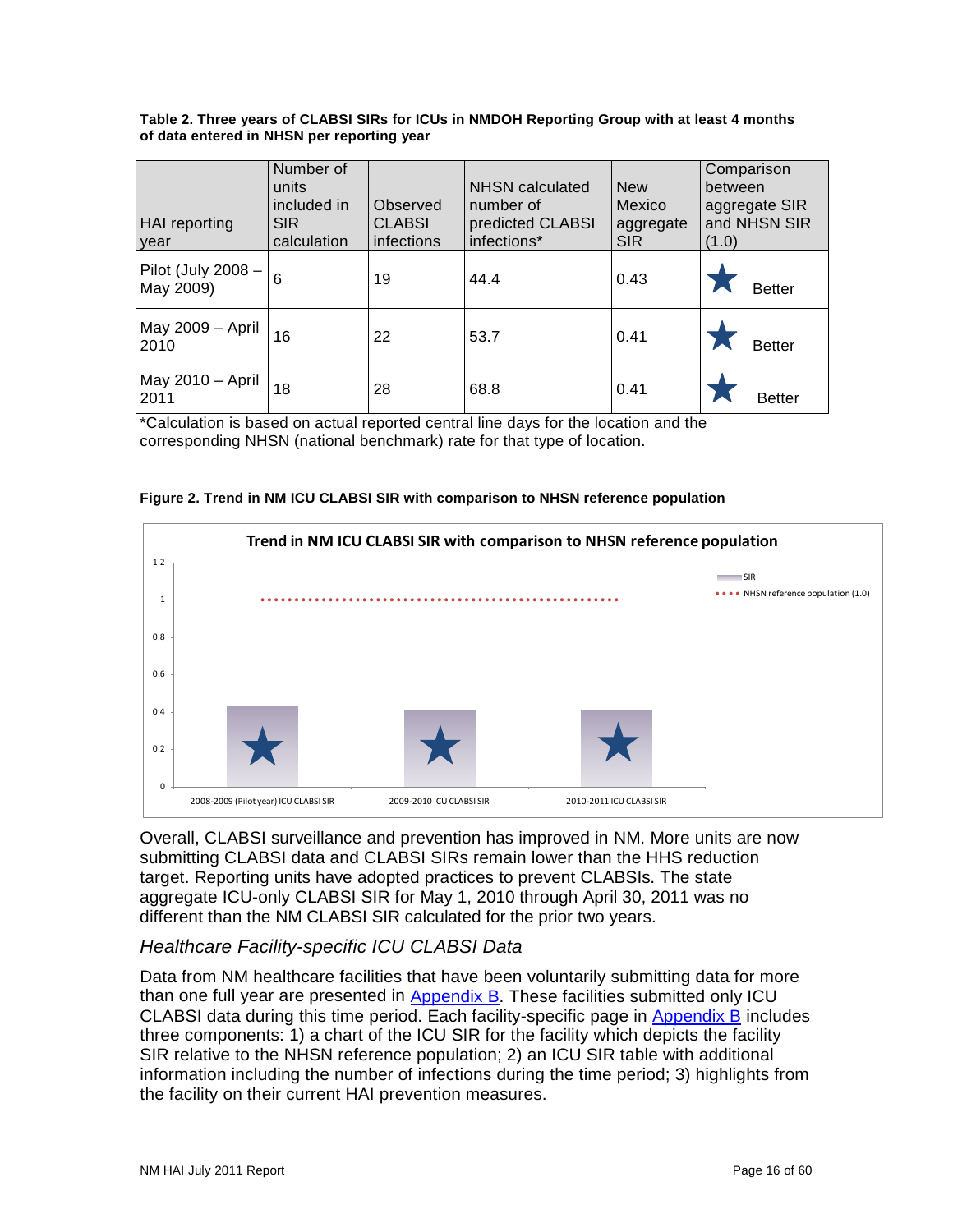Several facilities reported zero infections during the data submission time frame. In alignment with reporting standards followed by NHSN and CDC, these facilities do not have a SIR calculated due to reduced reliability of data in this circumstance. It does not mean that their data is suspect, but rather that zero events cannot produce a valid comparison to the national reference population. These facility-specific CLABSI SIR graphs state "In alignment with reporting standards followed by NHSN and CDC, facilities with less than one predicted infection do not have a SIR calculated due to reduced reliability of data."

#### *Limitations*

One limitation of using the NHSN pooled mean as a reference for comparison purposes is that it is based on national 2006 – 2008 CLABSI data whereas the NM CLABSI SIRs reported here are from 2010 – 2011. This is a limitation because factors that have changed over time, such as improvements in CLABSI prevention and outcomes, may have also changed the national mean.

Data submitted to NHSN have been only partially validated and, therefore, there is limited assurance of consistent case finding and accurate application of surveillance definitions.

For prevention information on CLABSI, see [Appendix D.](#page-38-0)

## <span id="page-16-0"></span>Results of New Mexico Healthcare Personnel Influenza Vaccination

For background information of healthcare personnel (HCP) influenza vaccination, see [Appendix F.](#page-43-0)

Data was collected for multiple HCP categories during the 2010 – 2011 influenza vaccination season. Data is reported here for the 'employee' category (individuals paid directly by the healthcare facility) only because this data is more reliable and complete and is more directly comparable to previous influenza vaccination reporting in NM.

The total number of healthcare employees receiving influenza vaccination for the 2010 – 2011 season was 14,856 of 24,564 HCP directly employed by 24 facilities which had reported data the previous season (2009 – 2010). The 2010 – 2011 statewide HAIreporting aggregate rate was 60.4% of employees vaccinated. The 24 participating facilities included six long-term care and behavioral health facilities in addition to 18 acute care hospitals.

<span id="page-16-1"></span>**Table 3. Healthcare personnel employee category: 2010 – 2011 influenza vaccination for facilities participating in more than 1 year of HCP influenza vaccination data submission**

| Influenza<br>season | Number of<br>facilities<br>submitting<br><b>HCP</b><br>influenza<br>vaccination<br>data | Aggregate<br>number of<br>employees<br>vaccinated<br>between<br>$8/1/10 -$<br>3/31/11 | Aggregate<br>number of<br>employees<br>who worked<br>at the<br>facility<br>between<br>$10/1/10 -$<br>3/31/11 | Aggregate<br>NM 2010-<br>2011<br>comparable<br>influenza<br>vaccination<br>rate | NM and<br><b>HHS</b><br>Healthy<br>People<br>2014-2015<br>interim<br>influenza<br>vaccination<br>goal | Aggregate<br>NM 2009-<br>2010<br>comparable<br>influenza<br>vaccination<br>rate |
|---------------------|-----------------------------------------------------------------------------------------|---------------------------------------------------------------------------------------|--------------------------------------------------------------------------------------------------------------|---------------------------------------------------------------------------------|-------------------------------------------------------------------------------------------------------|---------------------------------------------------------------------------------|
| $2010 -$<br>2011    | 24                                                                                      | 14,856                                                                                | 24,564                                                                                                       | 60.4%                                                                           | 70.0%                                                                                                 | 60.2%                                                                           |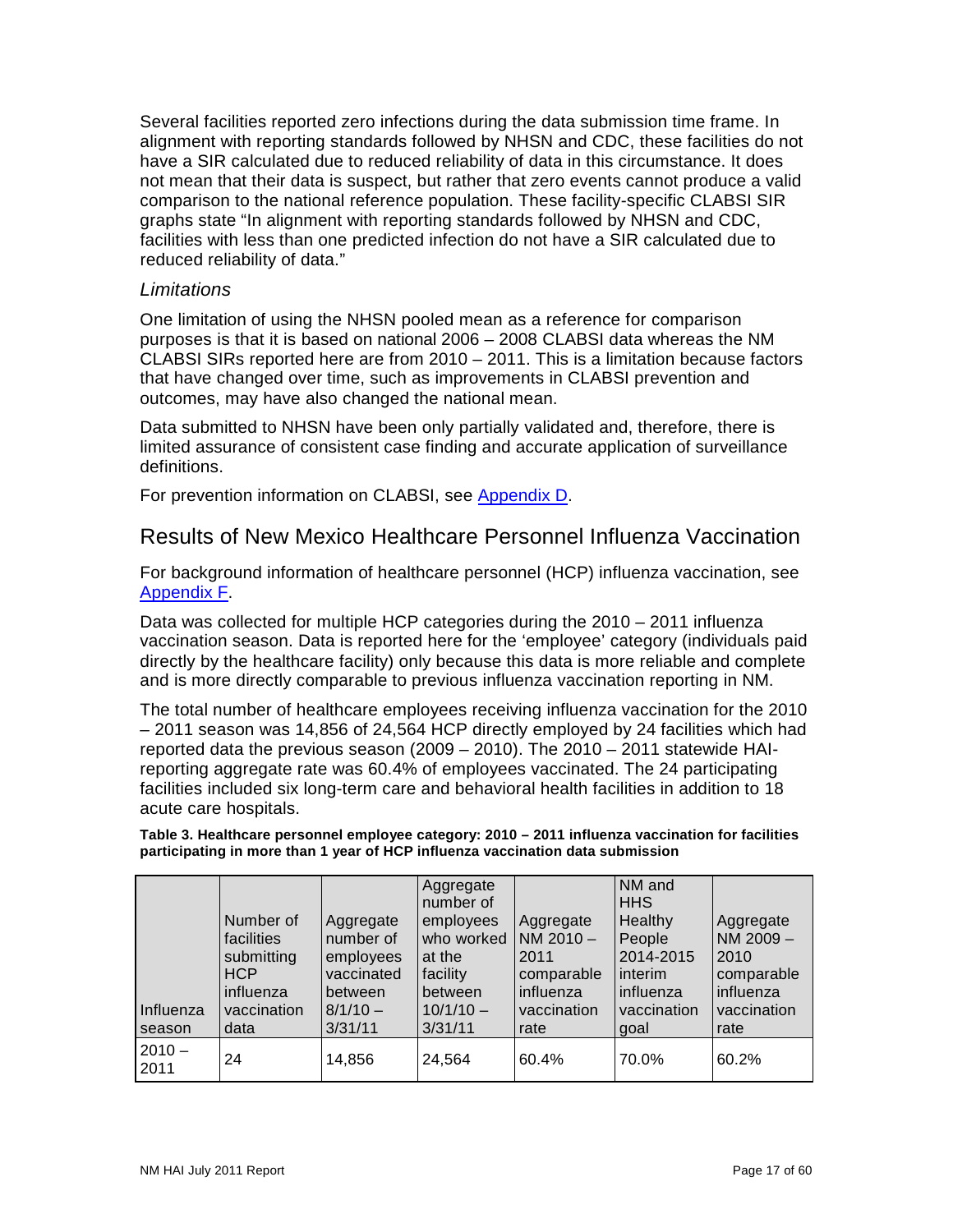The NM aggregate HCP influenza vaccination rate for 2010 – 2011 (60.4%) was similar to the 2009 – 2010 NM rate (60.2%). Aggregate NM HCP vaccination rates also appear to be similar to those reported nationally in surveys conducted by CDC. One of those telephone surveys conducted by CDC in March 2011 indicated that 58.9% of contacted HCP received the 2010 – 2011 influenza vaccine.<sup>[7](#page-59-2)</sup>

#### *Facility-specific Rates*

Thirteen facilities reported more employees vaccinated than the reported statewide aggregate rate. Eleven of those thirteen facilities were able to exceed the HHS Healthy People 2014-2015 Interim Goal of 70% vaccinated in the employee category. This target has been adopted by NM HAI Advisory Committee. Five facilities fell below 50% of employees vaccinated. The range of facilities reporting less than 50% vaccinated employees was 7.5%-48.7%%.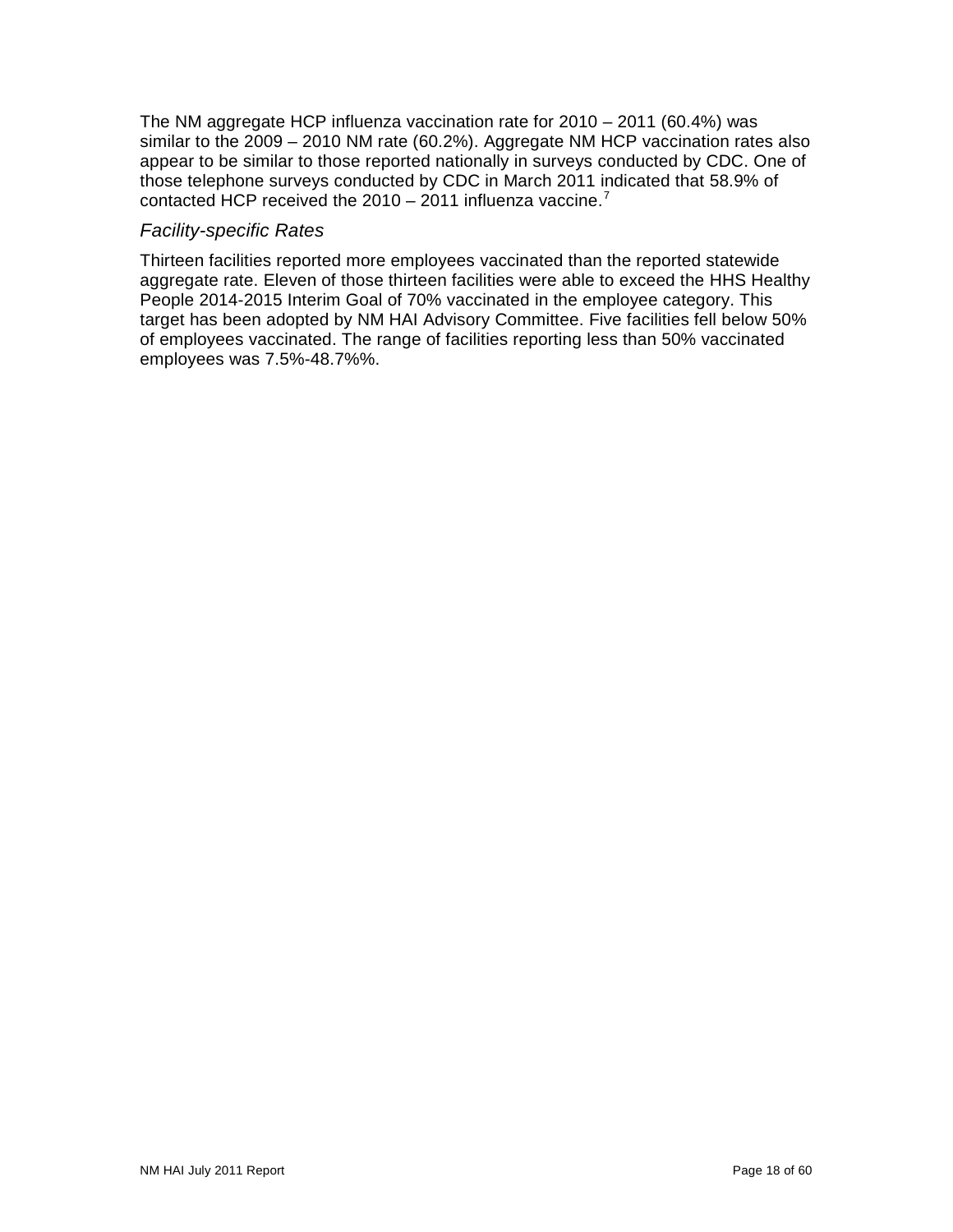<span id="page-18-0"></span>**Figure 3. Healthcare personnel employee 2010 – 2011 influenza vaccination rates with statewide aggregate and state/national goals**



## **Healthcare personnel employee 2010-2011 influenza vaccination rates with statewide aggregate and HHS Healthy People goals**

Facility specific HCP employee influenza vaccination rates

Statewide aggregate HCP (employee) influenza vaccination rate (60.4%)

• • • HHS Healthy People 2014-2015 Interim Goal HCP influenza vaccination rate (70%)

HHS Healthy People 2020 Goal HCP influenza vaccination rate (90%)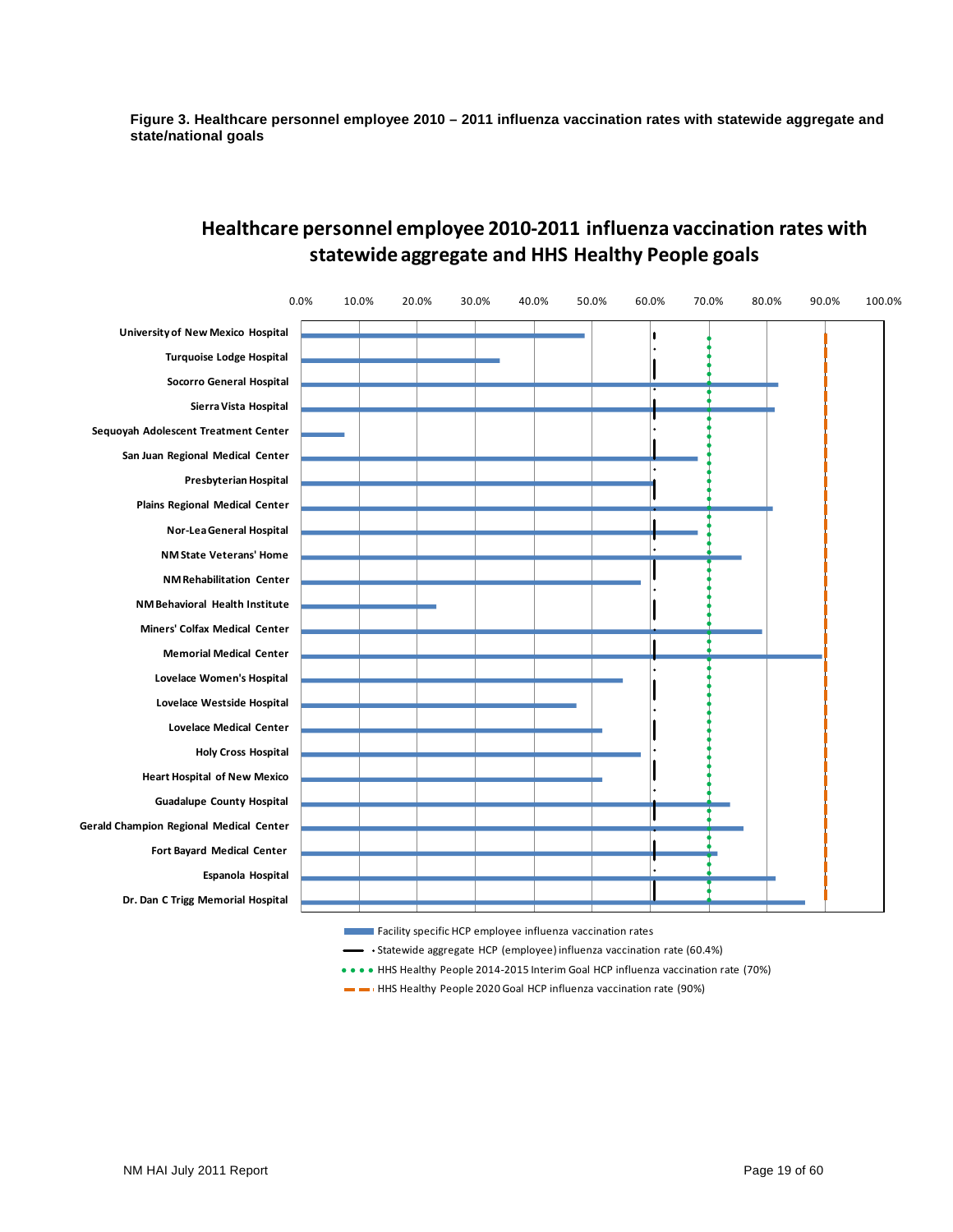## *Limitations*

The NM HCP influenza vaccination data has limitations. There is not currently a standardized method for collection of HCP influenza vaccination data and therefore no consistent national benchmark for comparison purposes. It should be noted that the reported rates are only for those HCP employed directly by the facility (i.e., receive a paycheck from the facility) whereas previous reports (2008 – 2009 and 2009 – 2010) included physicians and mid-level providers who may or may not have been employed by the facility. Several facilities reported that limited amounts of vaccine were available to vaccinate employees and some facilities reported being unable to provide vaccine onsite to employees at free or reduced cost, which is a recommended practice to increase HCP vaccination rates.

For prevention information on HCP influenza vaccination, see [Appendix I.](#page-49-0)

## <span id="page-19-0"></span>Results of *Clostridium difficile* Infection Surveillance

For background information on *Clostridium difficile* infection (CDI), see [Appendix G.](#page-45-0)

<span id="page-19-1"></span>**Table 4. The number of units submitting CDI LabID event data to NHSN for at least 4 months during November 2010 through April 2011 by CDC defined location types (i.e., hospital units)**

| <b>CDC defined location types submitting</b><br>CDI-LabID event data for ≥4 months | <b>Total number of units</b><br>submitting data |
|------------------------------------------------------------------------------------|-------------------------------------------------|
| Surgical ICU                                                                       | $\mathbf{1}$                                    |
| Hematology/Oncology Specialty Care Area                                            | 1                                               |
| Stepdown unit                                                                      | 1                                               |
| <b>Medical ICU</b>                                                                 | $\mathcal{P}$                                   |
| Medical/Surgical Ward                                                              | $\mathcal{P}$                                   |
| Medical/Surgical ICU                                                               | 5                                               |
| <b>Medical Ward</b>                                                                | 5                                               |
| Total                                                                              | 17                                              |

Seventeen units in eleven hospitals reported CDI LabID events for at least four months beginning in November 2010. CDI surveillance is still relatively new and the baseline period selected by NHSN for calculating a national facility-wide SIR is 2009 – 2010. NHSN has not yet calculated and released this SIR. The six months of NM data submission starting in November 2010 was a trial period as hospitals had previously only collected CDI data internally, using non-standardized definitions. The introduction of an NHSN definition, which is algorithm based, was a departure from previous methods of data collection. Because there is not yet a year of data or a national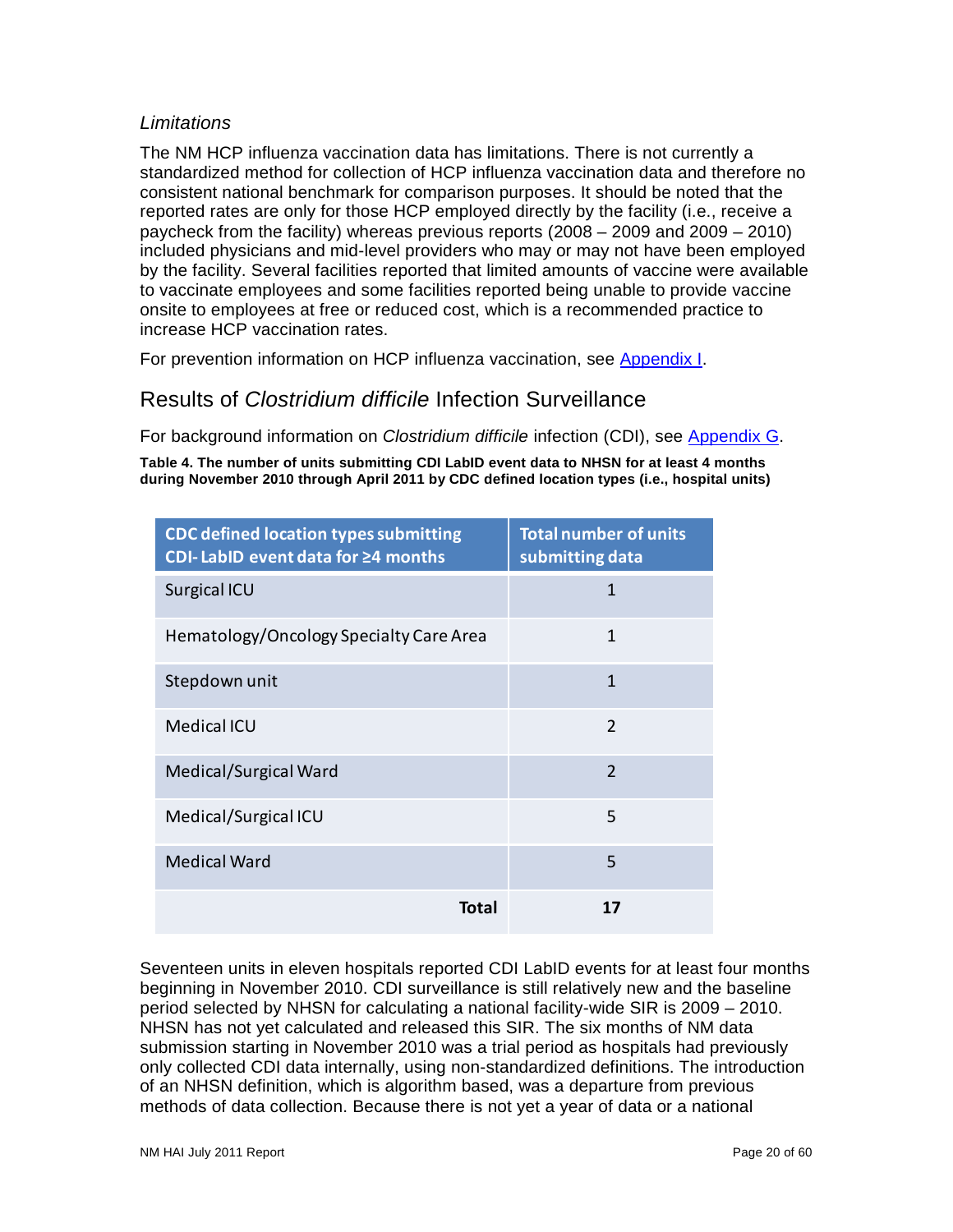comparison figure to guide interpretation of performance, no aggregate data are presented in this report.

#### *Limitations*

This was a limited time frame for data collection with a new data submission protocol and no published comparable national data using standardized definitions.

Currently there is no NQF endorsed measure for CDI and many states are reporting CDI results in disparate ways. No NHSN CDI benchmark has been published for comparison. No nationally standardized format for reporting data back to the public in a meaningful fashion has been established.

For prevention information on CDI, see [Appendix I.](#page-49-0)

# <span id="page-20-0"></span>Prevention of Healthcare-associated Infections in New Mexico

In addition to collecting surveillance data on CLABSI and CDI events and HCP influenza vaccination from the facilities participating in the NMDOH HAI Reporting Group, the NM HAI Program works closely with NMMRA and these healthcare facilities to support prevention improvement. Prevention measure training provided by or through the NM HAI Program is open to healthcare facilities whether or not they are part of voluntary data submission.

## <span id="page-20-1"></span>Central Line-associated Bloodstream Infections Collaborative

The first HAI prevention project for the NM HAI Initiative was the year-long CLABSI Prevention Collaborative. It was designed to help participating healthcare facilities work together to expand and enhance surveillance methods and best practices, educate patients and providers, share knowledge, and ultimately decrease the rate of CLABSIs in both ICU and non-ICU settings.

Twenty-five acute care and long term acute care hospitals took part in the CLABSI Collaborative; four hospitals were educational members only and did not submit data. Ten of the facilities were large hospitals (over 100 beds); 15 hospitals were urban and ten rural. Four facilities were long term acute care and 21 were acute care.

Activities of the CLABSI Collaborative included four full day face-to-face learning sessions, ten monthly conference calls with presentations, and four educational webinars. The learning sessions averaged attendance between 80% –90% of the 25 facilities. Overall, attendance averaged 58 participants for each session.

An important feature of CLABSI Collaborative participation was an optional onsite project support visit with an expert external team comprised of CLABSI Collaborative Steering Committee members. This visit provided an opportunity for leadership and clinical staff from the facility to describe the work being done to improve patient safety and reduce infections and to strengthen support for the facility team. Ten of the hospitals requested a project support visit. Supplemental clinical presentations were conducted with eight hospitals; an average of 19 clinicians (range 9 – 43) attended. Qualitative information gathered during the project support visits, as well as observational findings, were included in an executive report sent to the administrative leader and project lead for each of the facilities.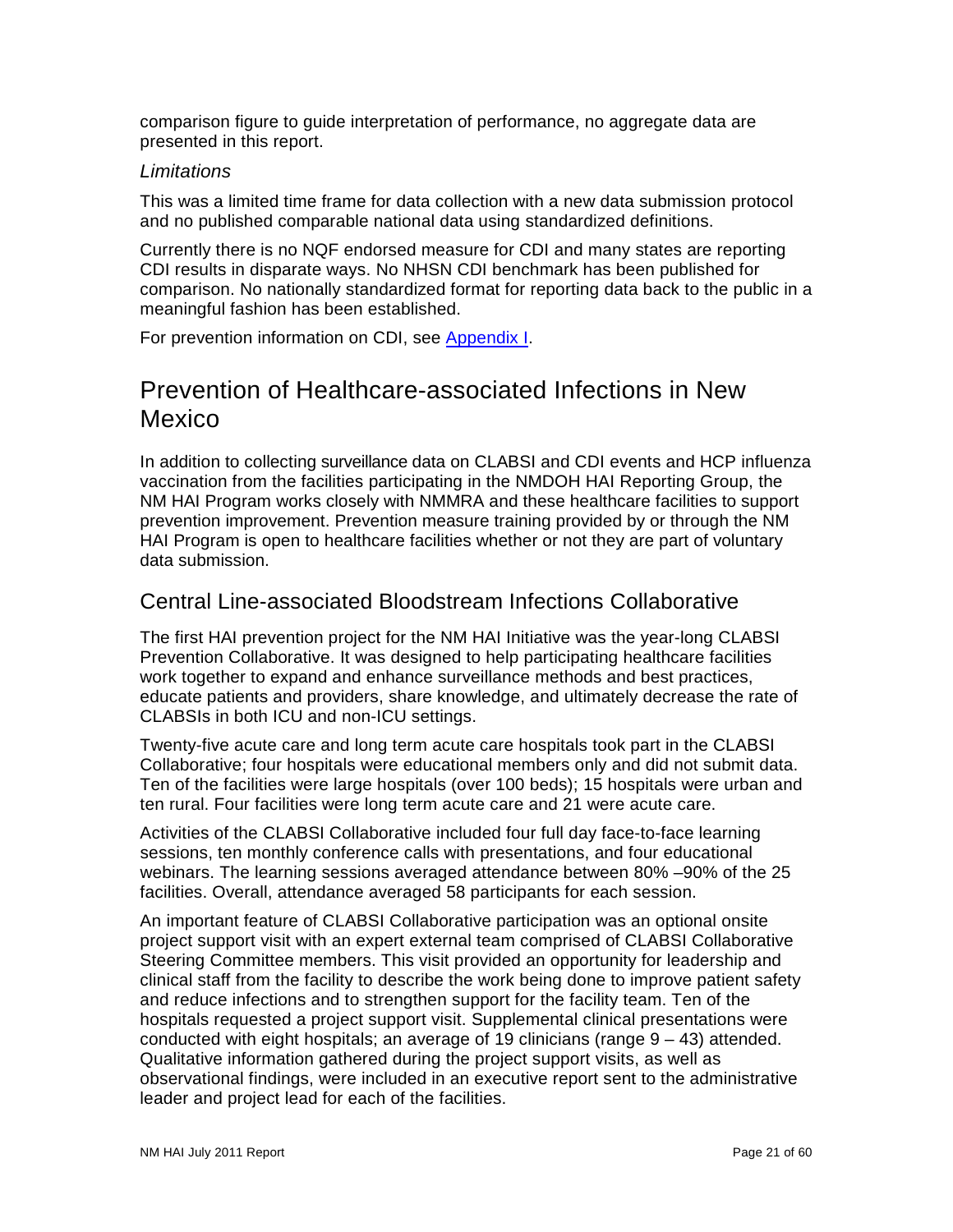In addition to learning activities, hospitals were responsible for submitting monthly outcome and process data to CLABSI Collaborative staff. The data was analyzed and reported back to each facility along with comparisons to aggregate Collaborative data.

#### *Findings*

The CLABSIs rate per 1000 central line days for the participating hospital units decreased for each four month reporting period. The aggregate Collaborative rate decreased from 1.43 infections per 1000 central line days to 0.78 and finally to 0.72 infections per 1000 central line days for the final four months of data collection. For comparative purposes, the pooled mean for a national reference population of medical/surgical units with more than fifteen beds (NHSN report data summary 2009) was 1.3 infections per 1000 central line days.

Three indicators of infection prevention evidence-based best practices were tracked during the Collaborative. The processes measured included adherence to central line insertion practices, readiness to report data, and the utilization rate of central lines.

Central line insertion checklists are a proven way of monitoring and assuring completion of essential safety elements. One of the goals of the CLABSI Collaborative was to use the checklist each time a central line was placed in the hospital. Documentation submitted during the Collaborative showed that over 80% of central lines inserted had completed checklists. Participating hospitals continue to track and monitor central line checklist completion and submission.

Readiness to report was another indicator tracked by the Collaborative. This attribute is important for hospitals to monitor as NHSN data submission expands for CMS reporting and additional NM HAI indicators. Readiness was measured through submission of complete data reports. The participants showed improved completeness of reporting over the course of the Collaborative. The rate increased from 70.2% for the first four months of the Collaborative to 72.0% and finally to 79.2% for the final four months.

The central line utilization ratio, the third prevention indicator, is an estimate of the risk of exposure to a CLABSI in a specific hospital unit. This ratio is calculated using central line days divided by patient days for the unit. The closer the ratio is to one, the higher the utilization of central lines in that unit. A ration of one indicates that every patient with one or more central lines is potentially at risk for a CLABSI. For the Collaborative group, the central line utilization ratio was 0.29 for the first reporting time period, 0.26 for the second period and 0.33 for the last time period. Over the course of the CLABSI Collaborative, IPs reported an increased ability for their facilities to collect and report central line day data.

Hospitals were encouraged and supported to implement additional evidence-based interventions to prevent CLABSIs over the course of the Collaborative. Hospitals identified their current and planned interventions in a summary report. There were 15 evidence-based interventions targeted for implementation in the Collaborative, including use of an observer at central line insertion, use of a central line kit and documentation of central line necessity. Participating hospitals augmented their CLABSI prevention efforts throughout the Collaborative: at the beginning, a total of 87 interventions were implemented; 52 additional interventions were implemented during the project and 54 were in the planning stages by the end of the project.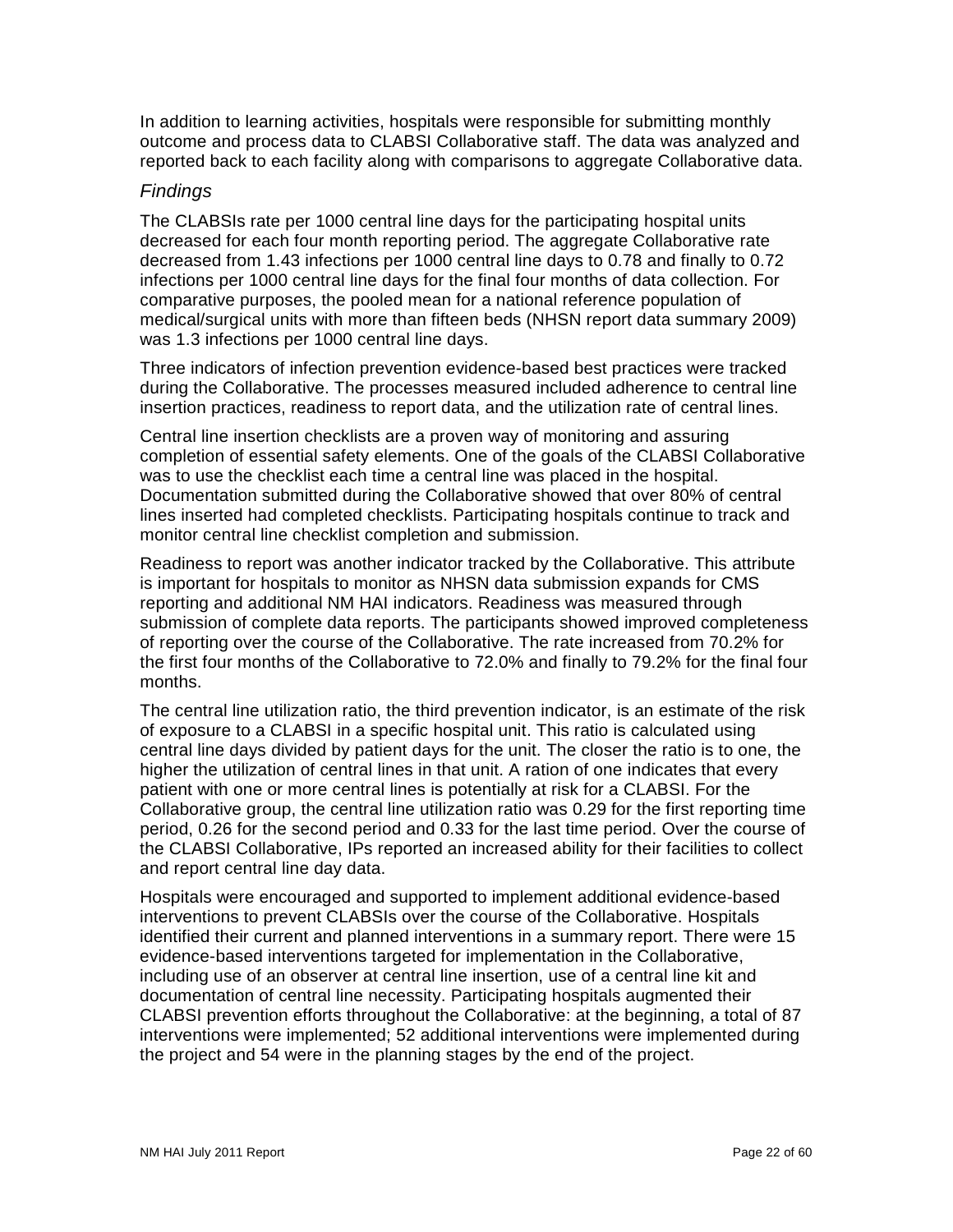## <span id="page-22-0"></span>Healthcare Personnel Work Group

NMMRA developed a set of resources to help healthcare facilities vaccinate HCP. Vaccination campaign materials, posters, tracking resources and other relevant information were provided electronically to all NM IPs. A NMDOH webinar explaining the importance of vaccinating HCP and methods for increasing HCP vaccination rates was held for IPs and employee health nurses. Thus resources were widely distributed across the state for the 2010 – 2011 influenza season.

## <span id="page-22-1"></span>*Clostridium difficile* Infection Collaborative

The third HAI prevention initiative for NM involves reducing healthcare-associated CDI. Over the past two decades, CDI has been increasing in both incidence (i.e., the number of newly diagnosed cases during a specific time period) and virulence (i.e., a measure of the severity of the disease a microorganism is capable of causing) thereby causing significant illness and death. Prevention and management of this HAI involves all healthcare settings, especially acute care and long term care. For this reason, the CDI Prevention Project will involve all appropriate settings as resources allow. The project is in the recruitment and development phases and educational activities will begin August 2011.

The NM CDI Prevention Project aims to reduce the incidence of these HAI by 30% over 24 months. To achieve this goal, the following activities will take place: a) improve adherence to recommended practices for preventing CDI, including hand hygiene and contact precautions; b) improve surveillance of CDIs within facilities; c) educate nurses at the bedside to recognize infections; d) perform contact precautions and alert patients' healthcare providers; e) promote antimicrobial stewardship within facilities; and e) improve diagnosis and treatment.

Using a patient-centered approach, appropriate educational modules will be delivered to each relevant group of HCP (i.e., nursing, environmental services, pharmacy, lab, clinicians) using web-enabled conferences and customizable materials. A pilot group has begun the quick start curriculum of an antimicrobial stewardship program using a real time distance learning program sponsored by the University of New Mexico.

# <span id="page-22-2"></span>**Conclusions**

The NM HAI Initiative includes numerous individuals and organizations that are committed to the reduction and, wherever possible, the elimination of HAI. The key findings in this report include CLABSI SIRs at the state and facility levels that were better than national level reference data and HCP personnel influenza vaccination rates that were about the same as national level reference rates. While these early findings are encouraging, the NM HAI Advisory Committee and partner healthcare facilities will continue to follow progress in the state as they implement best practices for monitoring and preventing HAI in order to improve the health status of the NM population. The NM HAI Initiative has grown over time and will continue to do so. Collaboration among healthcare facilities and with partner entities, such as the NM HAI Advisory Committee and its component organizations, is exceptionally strong. This has served the NM HAI Initiative well as evidenced by early outcomes. The new CDI monitoring and prevention efforts will continue in NM, research to understand the broad issues at the state and national levels will evolve and stakeholders will continue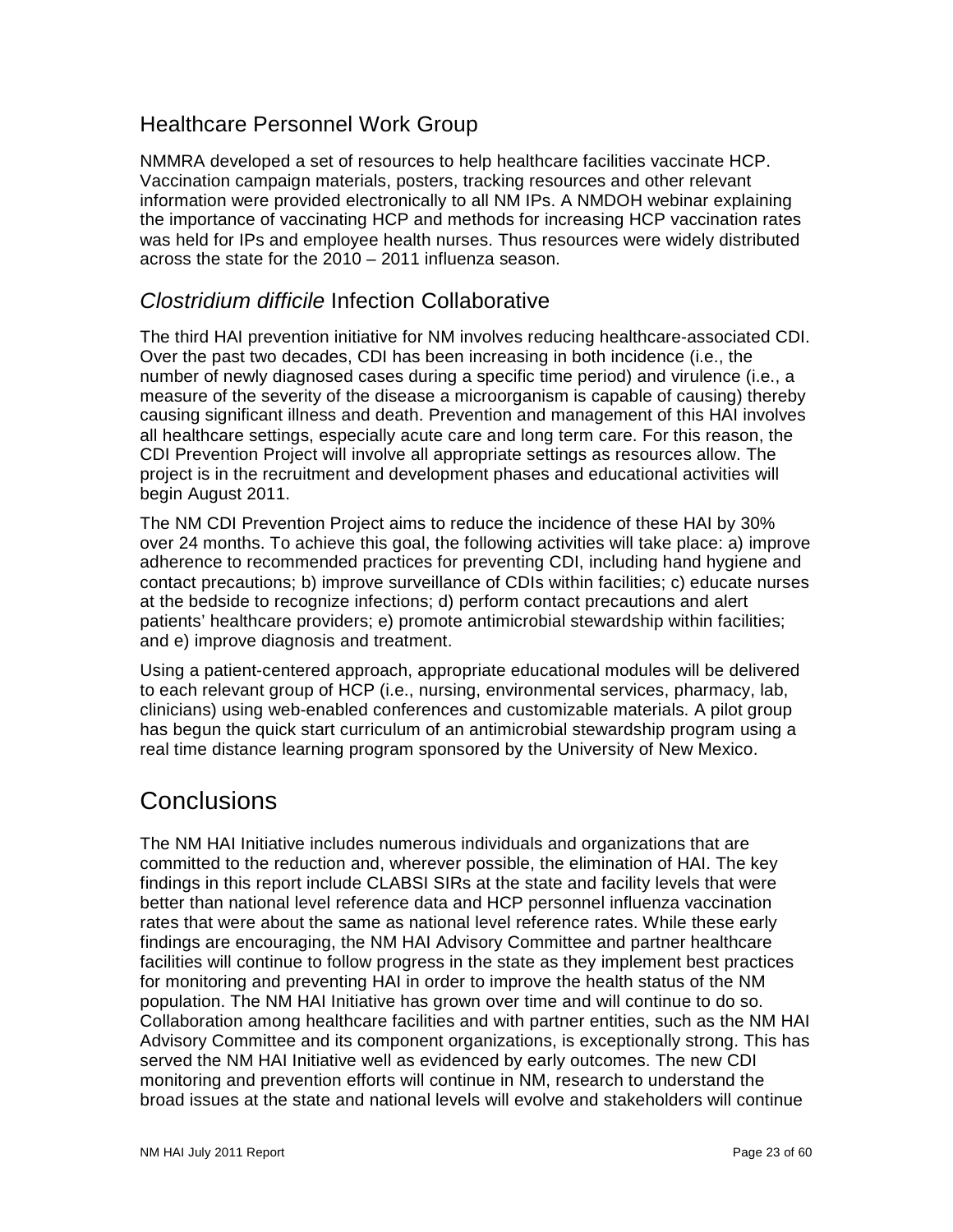to provide input that will influence state and national goals and objectives related to HAI prevention. The NM HAI Advisory Committee plans to continue to provide a report such as this one to the public on an annual basis.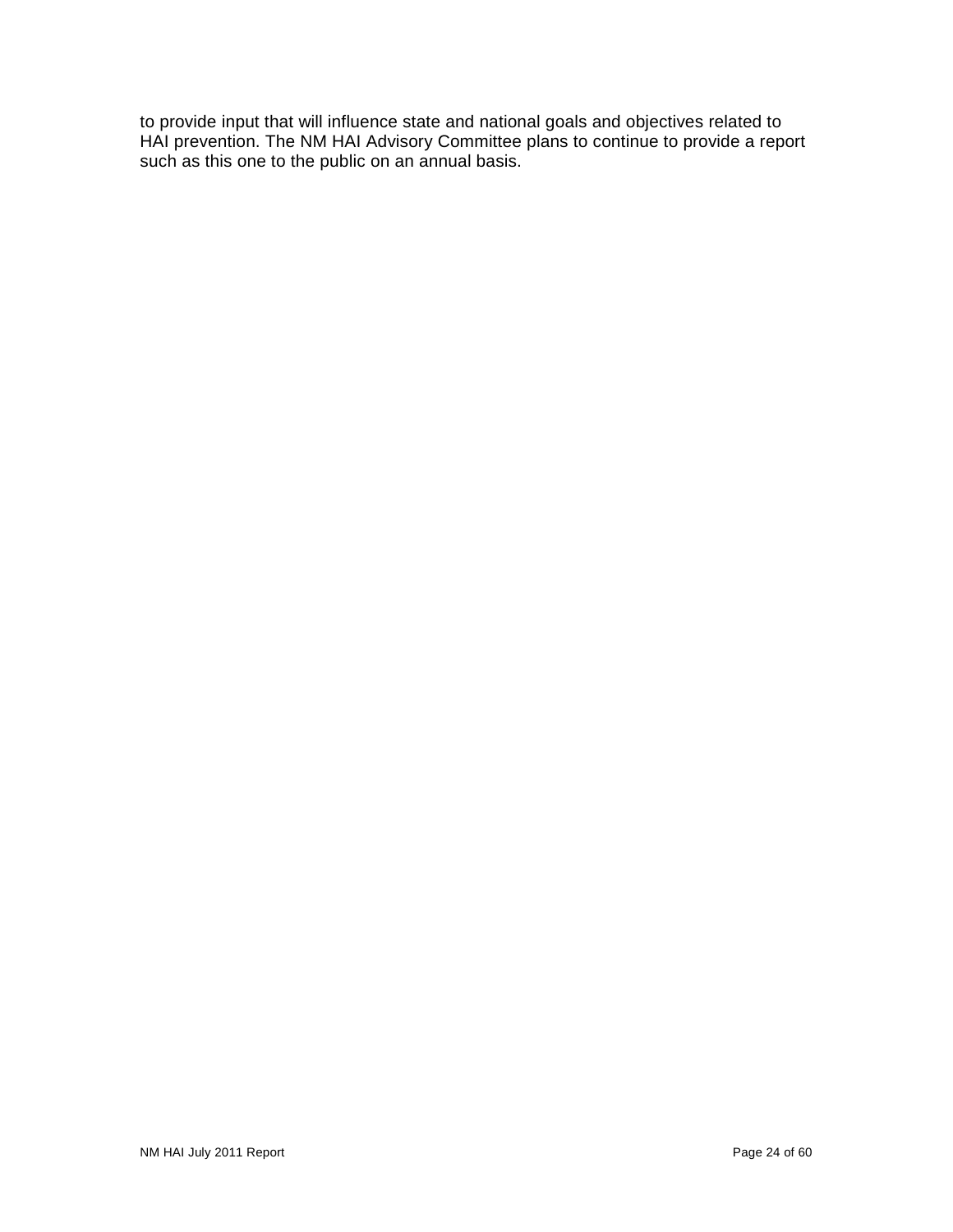# <span id="page-24-0"></span>Appendices

# <span id="page-24-1"></span>Appendix A: Participating Facilities

Acute and long-term acute care healthcare facilities voluntarily reporting HAI data to NMDOH and or participating in New Mexico HAI Program prevention activities

|                | Facility                                       | <b>CLABSI</b><br>reporting<br>began<br>prior to<br>5/1/2010 | <b>CLABSI</b><br>and/or CDI<br>reporting<br>began after<br>5/1/2010 | <b>CLABSI</b><br>Collaborative<br>$2010 - 2011$ | <b>HCP</b><br>reporting<br>for more<br>than one<br>flu<br>season |
|----------------|------------------------------------------------|-------------------------------------------------------------|---------------------------------------------------------------------|-------------------------------------------------|------------------------------------------------------------------|
| 1              | Alta Vista Regional Hospital                   |                                                             |                                                                     | X                                               |                                                                  |
| $\overline{2}$ | Christus St. Vincent Regional Medical          |                                                             |                                                                     |                                                 |                                                                  |
|                | Center                                         |                                                             |                                                                     | X                                               |                                                                  |
| 3              | Dr. Dan C. Trigg Memorial Hospital             |                                                             |                                                                     | X                                               | X                                                                |
| 4              | Espanola Hospital                              |                                                             |                                                                     |                                                 | X                                                                |
| $\overline{5}$ | Fort Bayard Medical Center                     |                                                             |                                                                     |                                                 | X                                                                |
| 6              | <b>Gallup Indian Medical Center</b>            |                                                             |                                                                     | X                                               |                                                                  |
| $\overline{7}$ | <b>Gerald Champion Regional Medical Center</b> | X                                                           |                                                                     | X                                               | X                                                                |
| 8              | <b>Guadalupe County Hospital</b>               |                                                             | X                                                                   |                                                 | X                                                                |
| 9              | <b>Healthsouth Rehabilitation Hospital</b>     |                                                             |                                                                     | X                                               |                                                                  |
| 10             | Heart Hospital of New Mexico                   | X                                                           |                                                                     | X                                               | X                                                                |
| 11             | <b>Holy Cross Hospital</b>                     | $\overline{\mathsf{x}}$                                     |                                                                     | X                                               | X                                                                |
| 12             | Kindred Hospital - Albuquerque                 |                                                             |                                                                     | X                                               |                                                                  |
| 13             | <b>Lincoln County Medical Center</b>           |                                                             | X                                                                   |                                                 |                                                                  |
| 14             | Los Alamos Medical Center                      |                                                             | X                                                                   |                                                 |                                                                  |
| 15             | <b>Lovelace Medical Center</b>                 |                                                             | X                                                                   | X                                               | X                                                                |
| 16             | Lovelace Rehabilitation Hospital               |                                                             |                                                                     | X                                               |                                                                  |
| 17             | Lovelace Westside Hospital                     | X                                                           |                                                                     | X                                               | X                                                                |
| 18             | Lovelace Women's Hospital                      | $\overline{\mathsf{x}}$                                     |                                                                     | X                                               | $\overline{X}$                                                   |
| 19             | <b>Memorial Medical Center</b>                 | $\overline{\mathsf{x}}$                                     |                                                                     | X                                               | X                                                                |
| 20             | Miners' Colfax Medical Center                  |                                                             | х                                                                   |                                                 | Χ                                                                |
| 21             | Mountain View Regional Medical Center          |                                                             |                                                                     | X                                               |                                                                  |
| 22             | New Mexico Behavioral Health Institute         |                                                             |                                                                     |                                                 | X                                                                |
| 23             | New Mexico Rehabilitation Center               |                                                             |                                                                     |                                                 | $\overline{\mathsf{x}}$                                          |
| 24             | New Mexico State Veterans' Home                |                                                             |                                                                     |                                                 | X                                                                |
| 25             | Nor-Lea General Hospital                       |                                                             |                                                                     |                                                 | X                                                                |
| 26             | <b>Plains Regional Medical Center</b>          | X                                                           |                                                                     | X                                               | X                                                                |
| 27             | Presbyterian Hospital                          | $\overline{\mathsf{x}}$                                     |                                                                     | $\overline{\mathsf{x}}$                         | X                                                                |
| 28             | Raymond G. Murphy VA Medical Center            |                                                             |                                                                     | X                                               |                                                                  |
| 29             | Rehoboth McKinley Christian Health Care        | X                                                           |                                                                     | X                                               |                                                                  |
|                | Services                                       |                                                             |                                                                     |                                                 |                                                                  |
| 30             | <b>Roosevelt General Hospital</b>              |                                                             | $\mathsf X$                                                         |                                                 |                                                                  |
| 31             | San Juan Regional Medical Center               | X                                                           |                                                                     | X                                               | $\sf X$                                                          |
| 32             | Sequoyah Adolescent Treatment Center           |                                                             |                                                                     |                                                 | $\overline{X}$                                                   |
| 33             | Sierra Vista Hospital                          |                                                             | X                                                                   | $\sf X$                                         | $\mathsf X$                                                      |
| 34             | Socorro General Hospital                       |                                                             | X                                                                   | $\mathsf X$                                     | X                                                                |
| 35             | Specialty Hospital of Albuquerque              |                                                             |                                                                     | X                                               |                                                                  |
| 36             | <b>Turquoise Lodge Hospital</b>                |                                                             |                                                                     |                                                 | X                                                                |
| 37             | University of New Mexico Hospital              | $\mathsf X$                                                 |                                                                     | $\pmb{\times}$                                  | $\overline{X}$                                                   |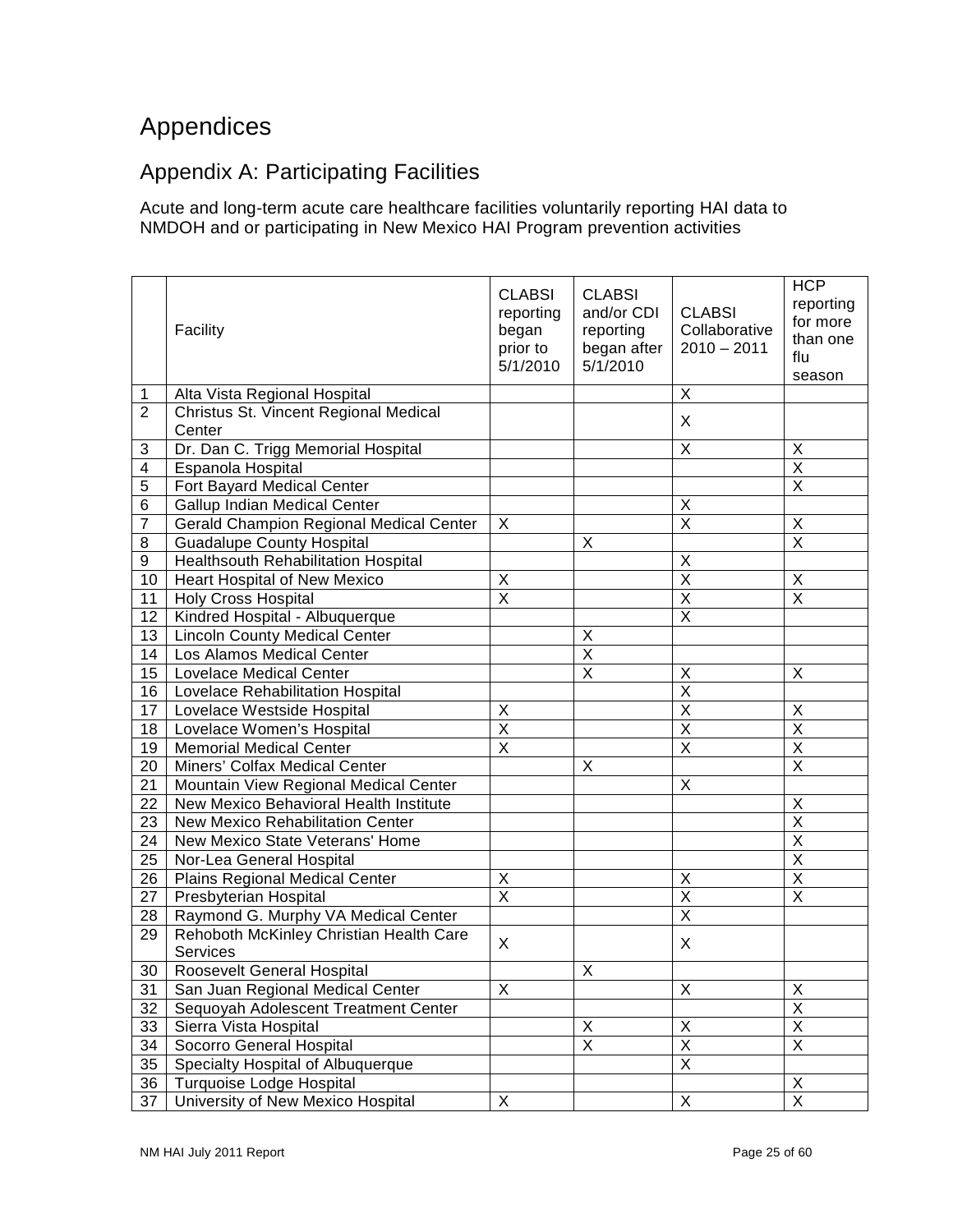# <span id="page-25-0"></span>Appendix B: Facility-specific Reports

Facility-specific reports are included on the next 11 pages.

| Facility                                                          | <b>Acute Care</b><br><b>Beds</b> | Page    |
|-------------------------------------------------------------------|----------------------------------|---------|
| <b>Gerald Champion Regional Medical Center</b>                    | 99                               | Page 27 |
| <b>Heart Hospital of New Mexico</b>                               | 55                               | Page 28 |
| <b>Holy Cross Hospital</b>                                        | 47                               | Page 29 |
| <b>Lovelace Westside Hospital</b>                                 | 85                               | Page 30 |
| <b>Lovelace Women's Hospital</b>                                  | 122                              | Page 31 |
| <b>Memorial Medical Center</b>                                    | 299                              | Page 31 |
| <b>Plains Regional Medical Center</b>                             | 106                              | Page 33 |
| <b>Presbyterian Healthcare Services</b>                           | 453                              | Page 34 |
| <b>Rehoboth McKinley Christian Health Care</b><br><b>Services</b> | 60                               | Page 35 |
| <b>San Juan Regional Medicar Center</b>                           | 250                              | Page 36 |
| University of New Mexico Hospital                                 | 629                              | Page 37 |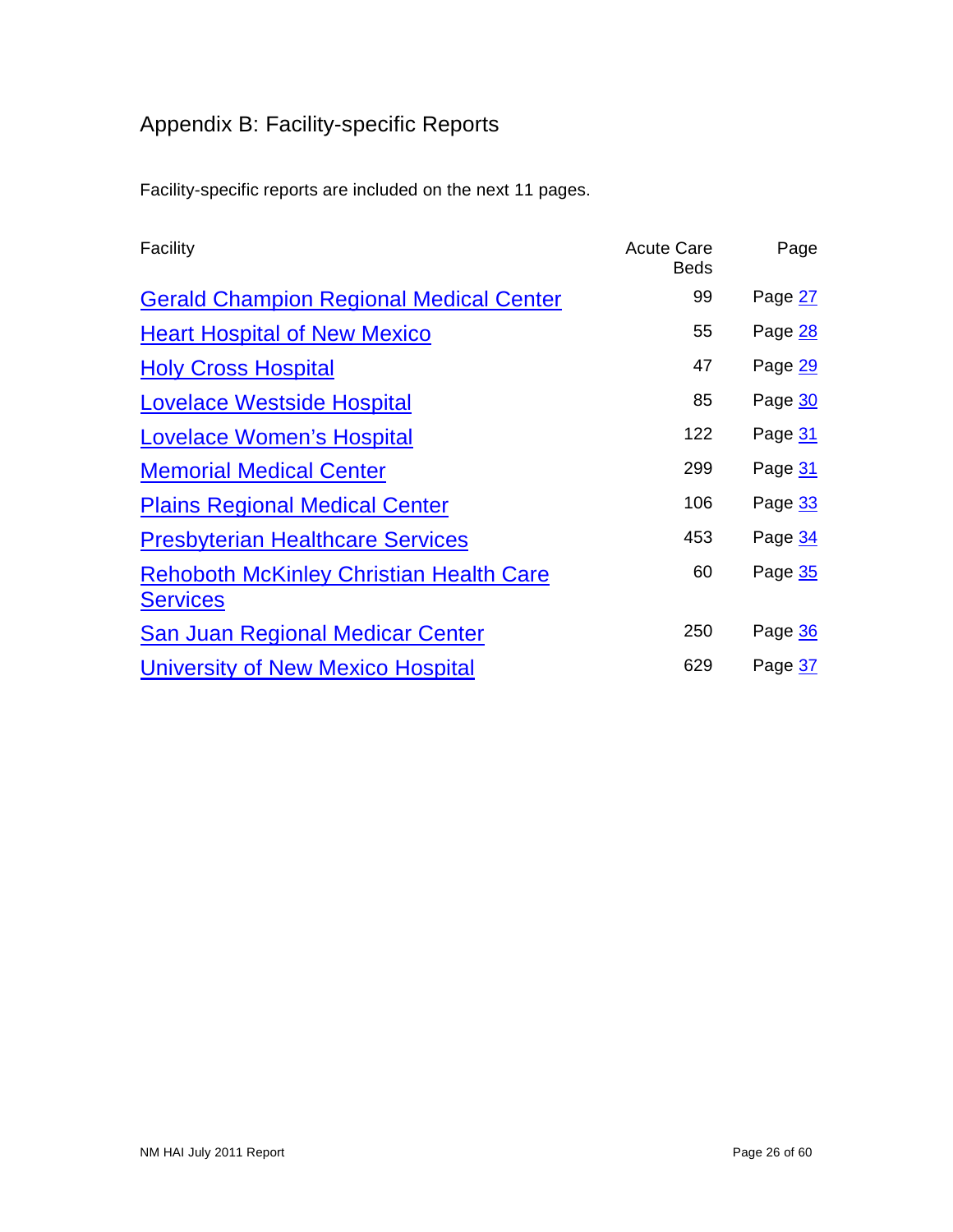# <span id="page-26-0"></span>**Report on 2010 – 2011 intensive care unit (ICU) central line-associated bloodstream infections (CLABSI)**

The standardized infection ratio (SIR) is the hospital's number of infections compared to hospitals across the country as reported to National Healthcare Safety Network (NHSN).\*



## **ICU SIR Table (May 1, 2010-April 30, 2011)**

| Number of   |                 | Observed       | Calculated    |            |                | Comparison         |
|-------------|-----------------|----------------|---------------|------------|----------------|--------------------|
| units       |                 | <b>CLABSI</b>  | number of     |            |                | between facility   |
| included in | Facility        | infections     | predicted     | Facility   |                | <b>ICU SIR and</b> |
| <b>SIR</b>  | <i>location</i> | May 1, 2010-   | <b>CLABSI</b> | <b>ICU</b> | 95% confidence | NHSN reference     |
| calculation | type            | April 30, 2011 | infections    | only SIR   | interval       | population (1.0)   |
|             | ICU             |                | 1.22          | 0.82       | 0.04, 3.90     | No different       |

# **Healthcare-associated infection (HAI) prevention highlights as reported by Gerald Champion Regional Medical Center**

- CLABSI: Participated in CLABSI Collaborative; implemented best practices (i.e., central line insertion kit use, updating line maintenance techniques and components)
- Comprehensive HAI prevention: Invested in data mining software for real time notification of lab results which provides more timely and targeted treatment; simplified equipment cleaning processes to promote standardized disinfection techniques
- Hand hygiene: Enhanced visitor and staff education on hand hygiene importance
- CDI: Joined the CDI Collaborative which will involve several departments in the facility to effectively prevent CDI; participated in a NM HAI Program antimicrobial stewardship project which includes practitioners evaluating prescribing patterns, analyzing the formulary, and increasing awareness regarding the proper use of antimicrobial agents; developed an in-house educational session: 'Antibiotics made Simple'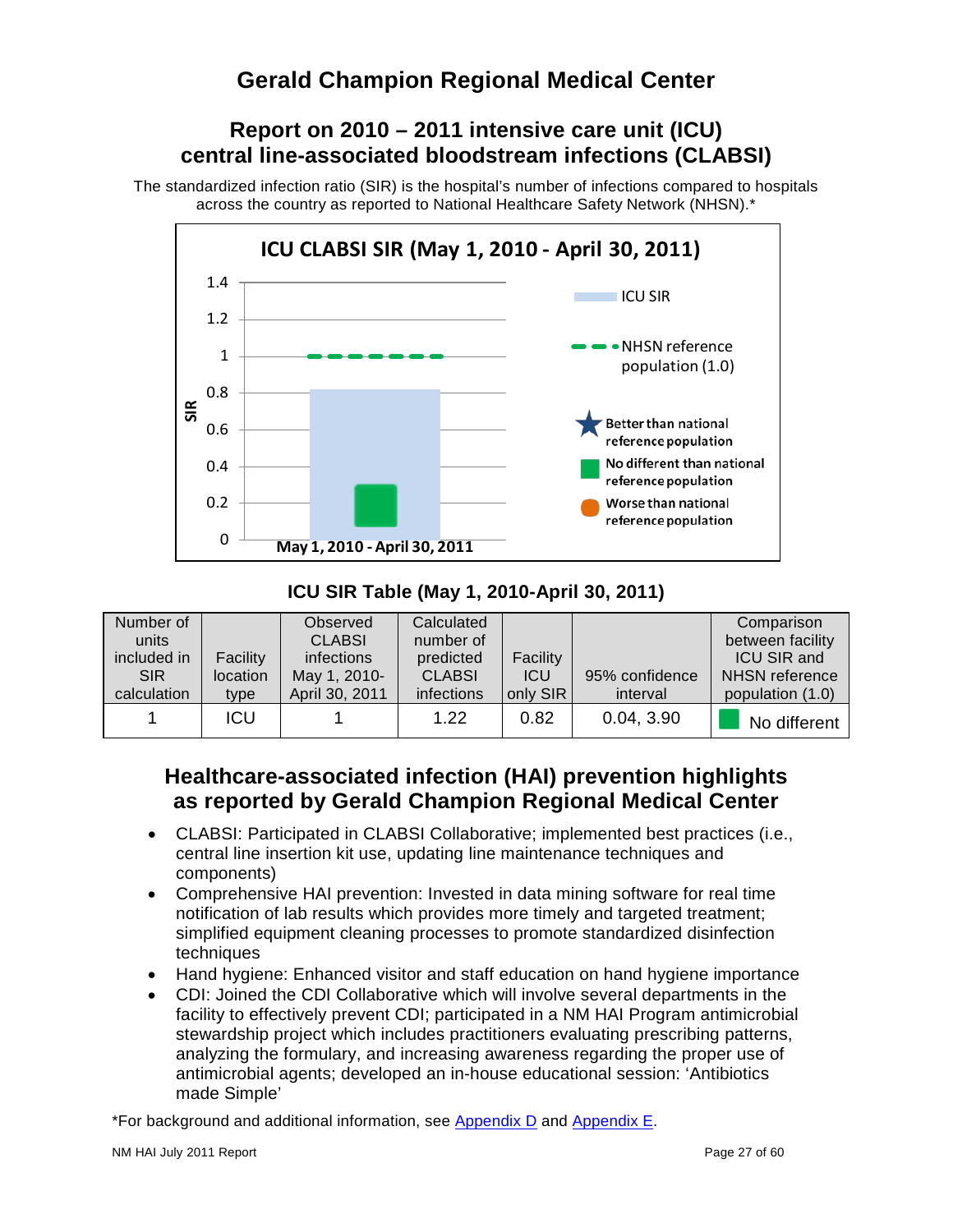# <span id="page-27-0"></span>**Report on 2010 – 2011 intensive care unit (ICU) central line-associated bloodstream infections (CLABSI)**

The standardized infection ratio (SIR) is the hospital's number of infections compared to hospitals across the country as reported to National Healthcare Safety Network (NHSN).\*



**ICU SIR Table (May 1, 2010-April 30, 2011)**

| Number of   |            | Observed       | Calculated    |            |                | Comparison         |
|-------------|------------|----------------|---------------|------------|----------------|--------------------|
| units       |            | <b>CLABSI</b>  | number of     |            |                | between facility   |
| included in | Facility   | infections     | predicted     | Facility   |                | <b>ICU SIR and</b> |
| <b>SIR</b>  | location   | May 1, 2010-   | <b>CLABSI</b> | <b>ICU</b> | 95% confidence | NHSN reference     |
| calculation | type       | April 30, 2011 | infections    | only SIR   | interval       | population (1.0)   |
|             | <b>ICU</b> |                | 3.71          | 0.27       | 0.01, 1.28     | No different       |

# **Healthcare-associated infection (HAI) prevention highlights as reported by Heart Hospital of New Mexico**

In the process of aiming for zero CLABSI, the following steps have been taken:

- Early implementation of the central line bundle with enhancements as indicated
- Adoption of checklists for insertion of central lines, and plans for assuring objective observers for checklist completion
- Use of full barrier coverage of the patient during insertion of the line
- Improvement of central line maintenance through use of a standard dressing change kit

Additional HAI are tracked internally, including MRSA and CDI. We have the critical cooperation of our surgeons, surgical staff, hospitalists and nurses, as well as our leadership.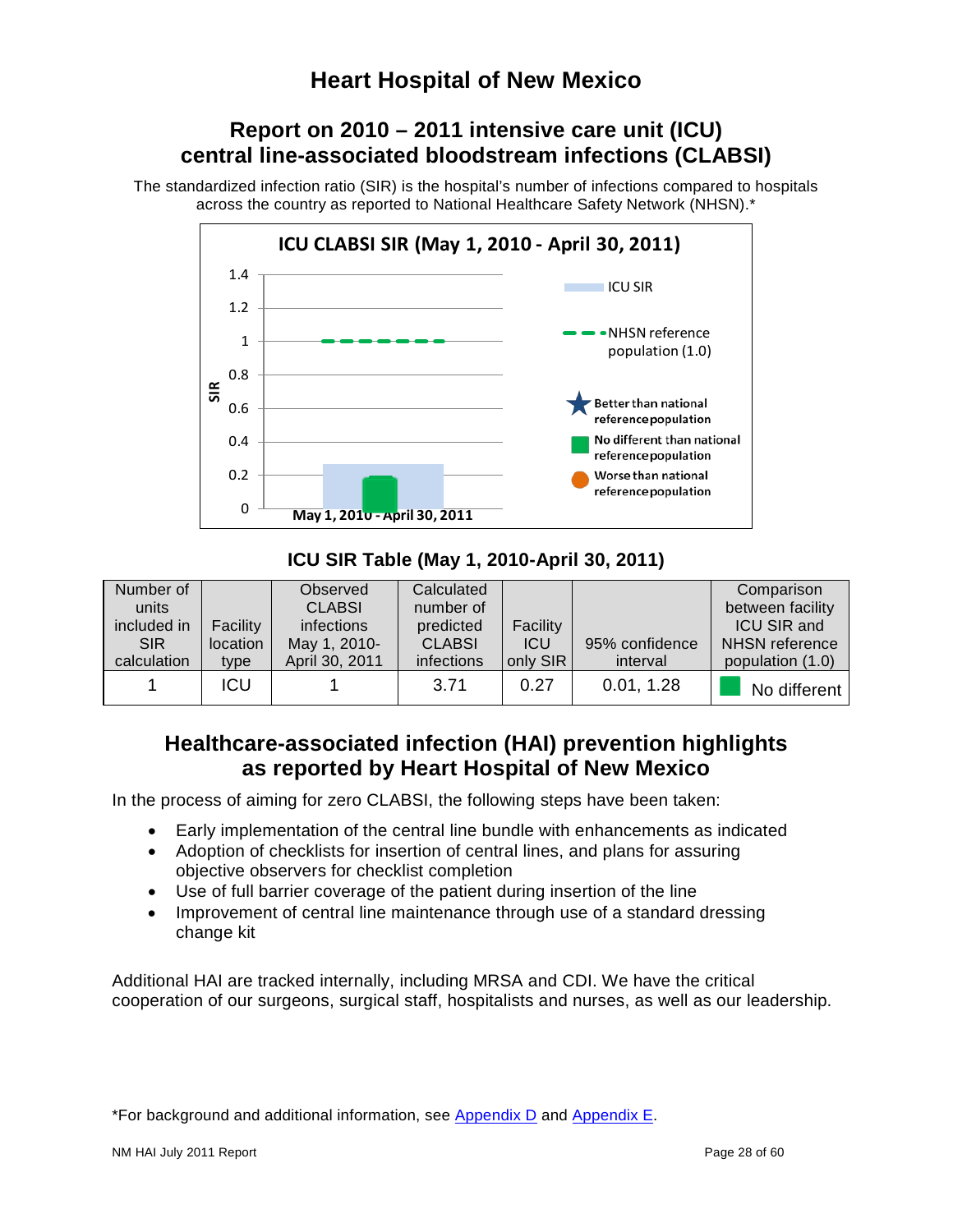# **Holy Cross Hospital**

# <span id="page-28-0"></span>**Report on 2010 – 2011 intensive care unit (ICU) central lineassociated bloodstream infections (CLABSI)**

The standardized infection ratio (SIR) is the hospital's number of infections compared to hospitals across the country as reported to National Healthcare Safety Network (NHSN).\*



## **ICU SIR Table (May 1, 2010-April 30, 2011)**

| Number of   |            | Observed       | Calculated    |                                                                                                                                                                                            |
|-------------|------------|----------------|---------------|--------------------------------------------------------------------------------------------------------------------------------------------------------------------------------------------|
| units       |            | <b>CLABSI</b>  | number of     |                                                                                                                                                                                            |
| included in | Facility   | infections     | predicted     |                                                                                                                                                                                            |
| <b>SIR</b>  | location   | May 1, 2010-   | <b>CLABSI</b> |                                                                                                                                                                                            |
| calculation | type       | April 30, 2011 | infections    | Facility ICU only SIR                                                                                                                                                                      |
|             | <b>ICU</b> |                | 0.57          | In alignment with reporting standards followed<br>by NHSN and CDC, facilities with less than<br>one expected infection do not have a SIR<br>calculated due to reduced reliability of data. |

# **Healthcare-associated infection (HAI) prevention highlights as reported by Holy Cross Hospital**

- Participation in CLABSI Collaborative to assure that current standards and evidence-based practices are implemented, including central line kits and checklists
- Adoption of the patient safety program, Lifewings, which uses a team approach and empowers staff to speak up and stop any potentially unsafe act
- Implementation of ventilator 'Bundle' for standardized order sets and practices
- Update of foley catheter policy to reflect current recommendations for maintenance and timely removal of foley devices
- Implementation of current guidelines and practices to detect *Clostridium difficile* and provide recommended environmental cleaning and isolation precautions
- Quarterly HAI event review by hospital staff committees for compliance with accepted standards, any deviation reported and identification of possible solution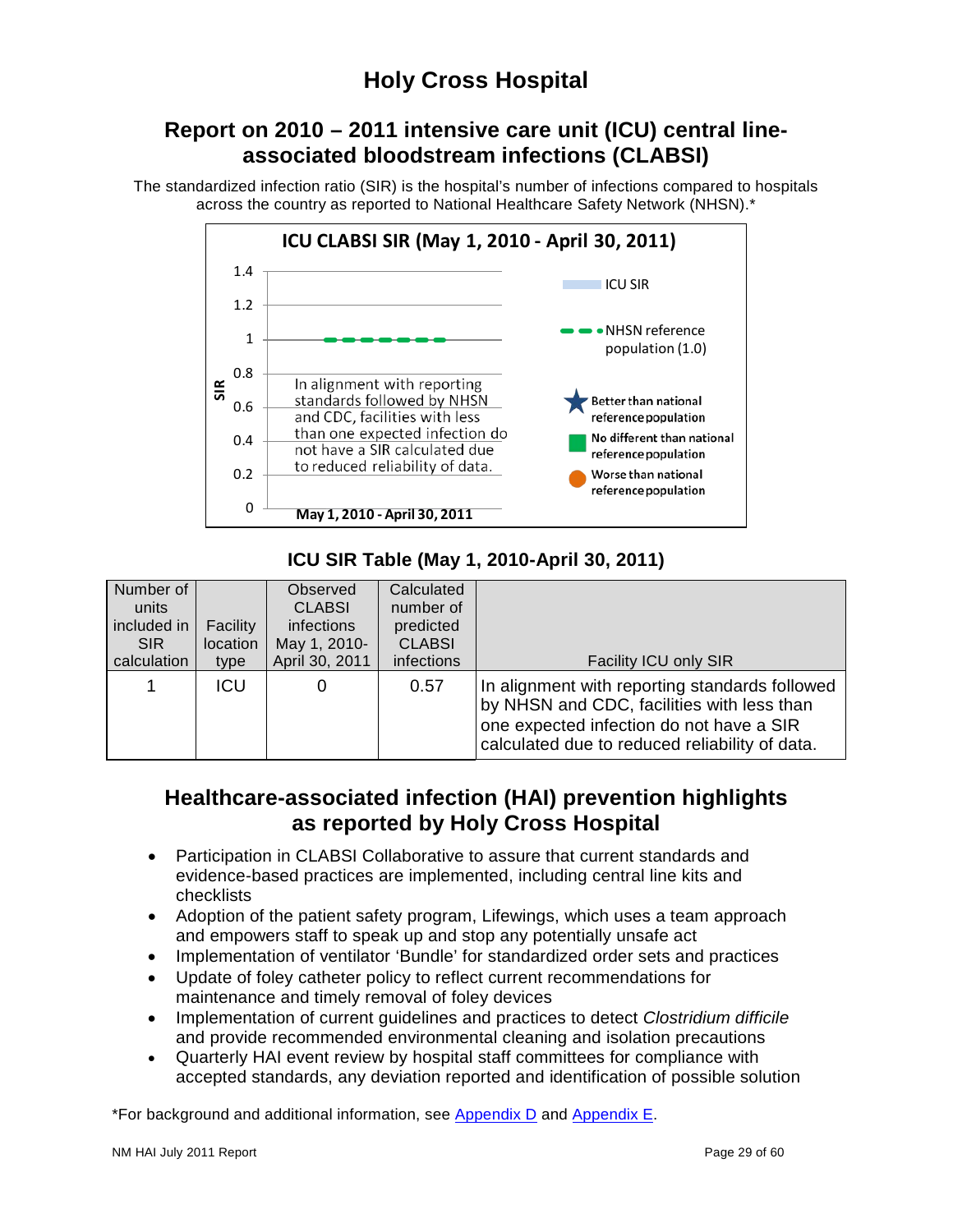# <span id="page-29-0"></span>**Report on 2010 – 2011 intensive care unit (ICU) central line-associated bloodstream infections (CLABSI)**

The standardized infection ratio (SIR) is the hospital's number of infections compared to hospitals across the country as reported to National Healthcare Safety Network (NHSN).\*



## **ICU SIR Table (May 1, 2010-April 30, 2011)**

| Number of   |            | Observed       | Calculated    |                                                                                                                                                                                            |
|-------------|------------|----------------|---------------|--------------------------------------------------------------------------------------------------------------------------------------------------------------------------------------------|
| units       |            | <b>CLABSI</b>  | number of     |                                                                                                                                                                                            |
| included in | Facility   | infections     | predicted     |                                                                                                                                                                                            |
| <b>SIR</b>  | location   | May 1, 2010-   | <b>CLABSI</b> |                                                                                                                                                                                            |
| calculation | type       | April 30, 2011 | infections    | <b>Facility ICU only SIR</b>                                                                                                                                                               |
|             | <b>ICU</b> | 0              | 0.53          | In alignment with reporting standards followed<br>by NHSN and CDC, facilities with less than<br>one expected infection do not have a SIR<br>calculated due to reduced reliability of data. |

# **Healthcare-associated infection (HAI) prevention highlights as reported by Lovelace Westside Hospital**

CLABSI prevention initiatives:

- Organized prevention practices that had been initiated but lacked formal outlines and checklists
- Completed education at all nursing staff meetings on the checklists and forms as well as the concepts of "IF NO, THEN STOP"
- Created a primary vascular access nurse position and charged a vascular access certified staff member with the responsibility of oversight of the program working closely with Infection Prevention
- Revised documentation to reflect appropriate measures of vascular access steps
- Initiation of signage to indicate peripherally inserted central line procedure in progress to limit interruption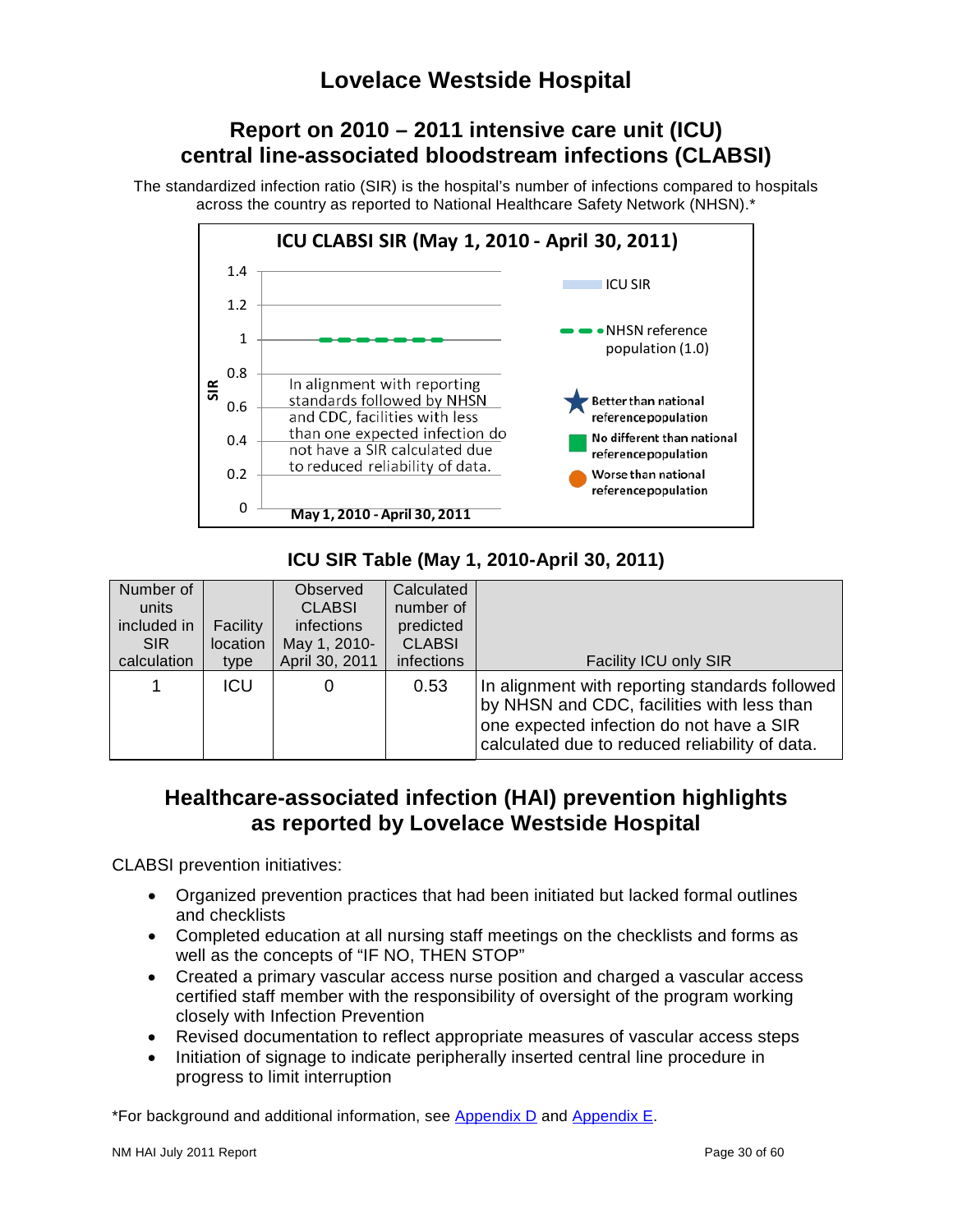# <span id="page-30-0"></span>**Report on 2010 – 2011 intensive care unit (ICU) central line-associated bloodstream infections (CLABSI)**

The standardized infection ratio (SIR) is the hospital's number of infections compared to hospitals across the country as reported to National Healthcare Safety Network (NHSN).\*



## **ICU SIR Table (May 1, 2010-April 30, 2011)**

| Number of   |          | Observed       | Calculated    |            |                | Comparison            |
|-------------|----------|----------------|---------------|------------|----------------|-----------------------|
| units       |          | <b>CLABSI</b>  | number of     |            |                | between facility      |
| included in | Facility | infections     | predicted     | Facility   |                | <b>ICU SIR and</b>    |
| <b>SIR</b>  | location | May 1, 2010-   | <b>CLABSI</b> | <b>ICU</b> | 95% confidence | <b>NHSN</b> reference |
| calculation | type     | April 30, 2011 | infections    | only SIR   | interval       | population (1.0)      |
|             | ICU      |                | 1.18          | 0.85       | 0.04, 4.02     | No different          |

# **Healthcare-associated infection (HAI) prevention highlights as reported by Lovelace Women's Hospital**

An improvement team was formed to address reduction in CLABSIs and the facility joined the CLABSI Prevention Collaborative of New Mexico, resulting in:

- Implementation of a hospital-specific central line bundle of evidence-based interventions for patients with central lines, which begins with a check-list for all insertions
- Evaluation and introduction of products to decrease infections
- Increased education on the management and care of central lines for both patients and staff
- Continuing to monitor CLABSI rates throughout the institution, with a goal of reducing infections to zero

<span id="page-30-1"></span>\*For background and additional information, see [Appendix D](#page-38-0) and [Appendix E.](#page-40-0)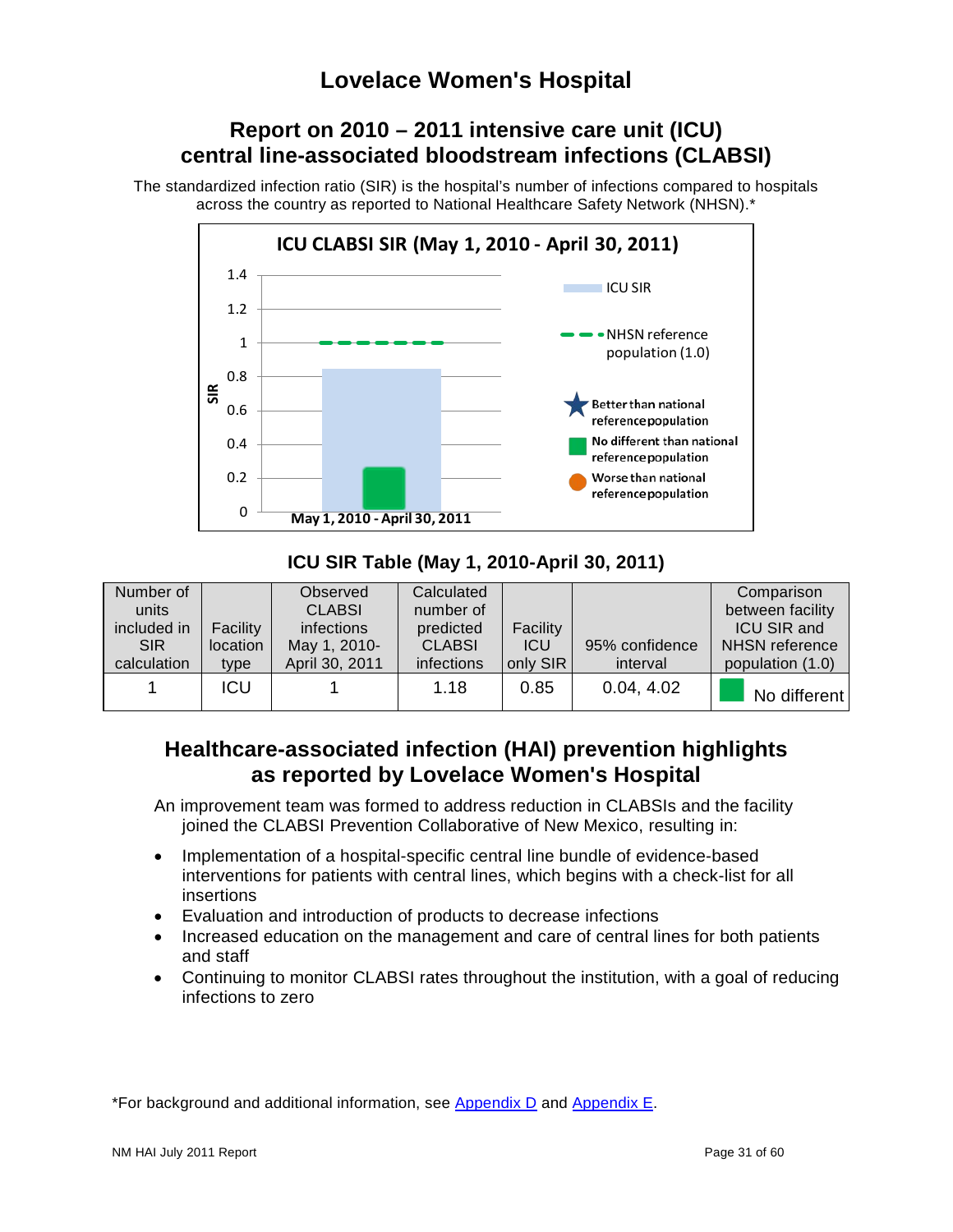# **Report on 2010 – 2011 intensive care unit (ICU) central line-associated bloodstream infections (CLABSI)**

The standardized infection ratio (SIR) is the hospital's number of infections compared to hospitals across the country as reported to National Healthcare Safety Network (NHSN).\*



**ICU SIR Table (May 1, 2010-April 30, 2011)**

| Number of   |          | Observed       | Calculated    |            |                | Comparison         |
|-------------|----------|----------------|---------------|------------|----------------|--------------------|
| units       |          | <b>CLABSI</b>  | number of     |            |                | between facility   |
| included in | Facility | infections     | predicted     | Facility   |                | <b>ICU SIR and</b> |
| <b>SIR</b>  | location | May 1, 2010-   | <b>CLABSI</b> | <b>ICU</b> | 95% confidence | NHSN reference     |
| calculation | type     | April 30, 2011 | infections    | only SIR   | interval       | population (1.0)   |
|             | ICU      |                | 7.24          | 0.14       | 0.00, 0.66     | <b>Better</b>      |

# **Healthcare-associated infection (HAI) prevention highlights as reported by Memorial Medical Center**

- Hand Hygiene: Installation of over 600 automated dispensers to provide quick, easy, access to hand hygiene and use of reminder placards on patient room doors
- CLABSI: Participation in the CUSP program and the NM CLABSI Collaborative improved data collection for central line days, resulted in 100% auditing of central line insertion checklists, improved documentation on central lines and encouraged additional evidence-based practices
- CDI: Improvement in terminal cleaning procedures of rooms where patients had CDI, signage to provide a visual indicator of CDI isolation status for the environmental team, and identification of positive CDI patients due to moving from EIA to PCR testing
- HCP vaccination recognition by The Joint Commission for the 2010-2011 level of participation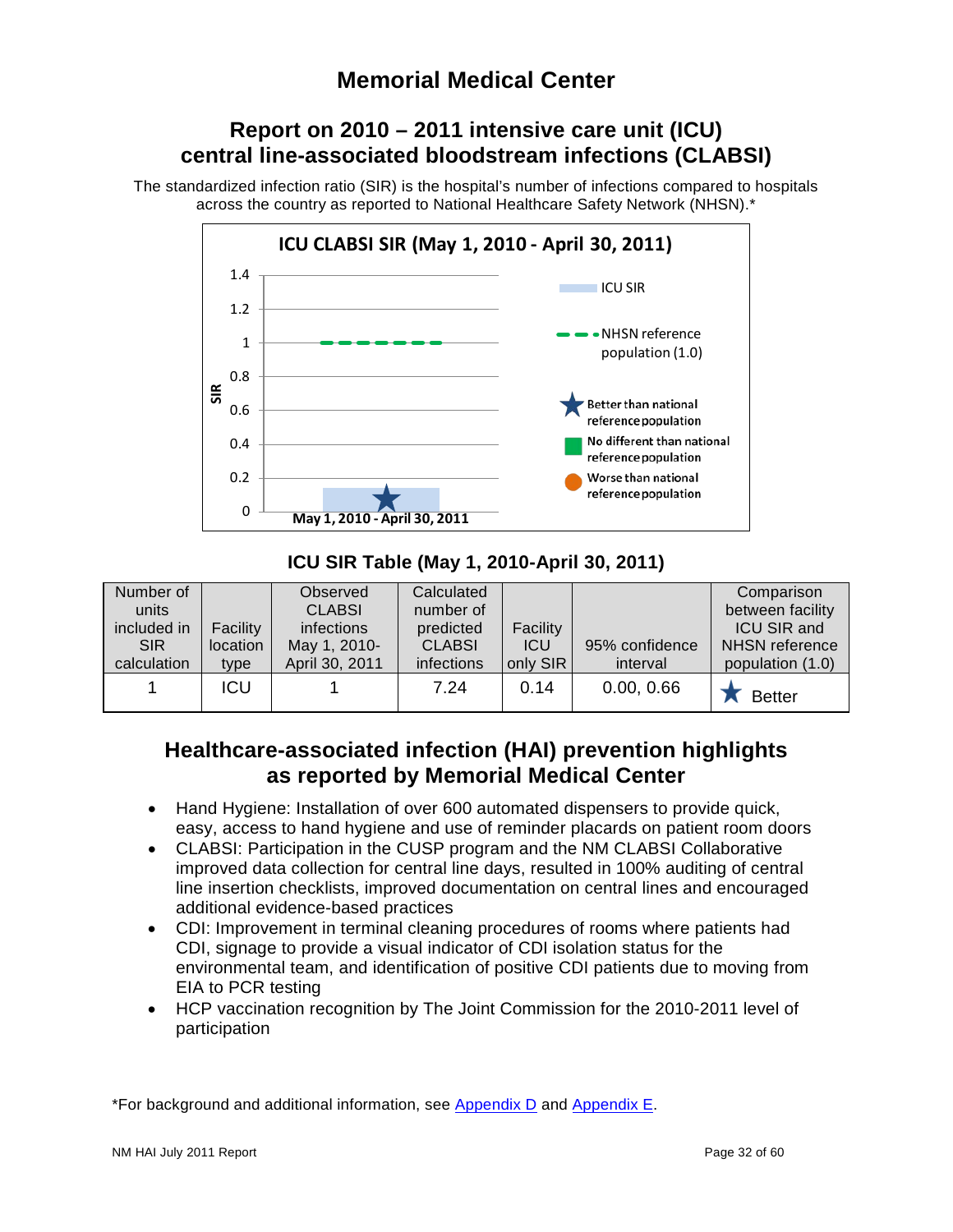# <span id="page-32-0"></span>**Plains Regional Medical Center**

# **Report on 2010 – 2011 intensive care unit (ICU) central line-associated bloodstream infections (CLABSI)**

The standardized infection ratio (SIR) is the hospital's number of infections compared to hospitals across the country as reported to National Healthcare Safety Network (NHSN).\*



## **ICU SIR Table (May 1, 2010-April 30, 2011)**

| Number of   |          | Observed       | Calculated    |                                                                                                                                                                                            |
|-------------|----------|----------------|---------------|--------------------------------------------------------------------------------------------------------------------------------------------------------------------------------------------|
| units       |          | <b>CLABSI</b>  | number of     |                                                                                                                                                                                            |
| included in | Facility | infections     | predicted     |                                                                                                                                                                                            |
| SIR.        | location | May 1, 2010-   | <b>CLABSI</b> | Comparison between facility ICU SIR and NHSN                                                                                                                                               |
| calculation | type     | April 30, 2011 | infections    | reference population (1.0)                                                                                                                                                                 |
|             | ICU      |                | 0.49          | In alignment with reporting standards followed by<br>NHSN and CDC, facilities with less than one<br>expected infection do not have a SIR calculated<br>due to reduced reliability of data. |

## **Healthcare-associated infection (HAI) prevention highlights as reported by Plains Regional Medical Center**

Central Line Bundle Implementation Methods:

Participated in NM CLABSI Prevention Collaborative to learn and share current evidencebased measures to incorporate in Bundle implementation and improvement. Specific implementation steps included:

- Educated providers at departmental meetings
- Created patient education and staff awareness "Bundle Story Boards" for patient care units
- Presented Bundle info and Insertion Kit at Nurse Executive Committee
- Took Rolling Cart to educate staff in units and provided on-line nurse training
- Performed surveillance, collected "line days" and gave feedback to stakeholders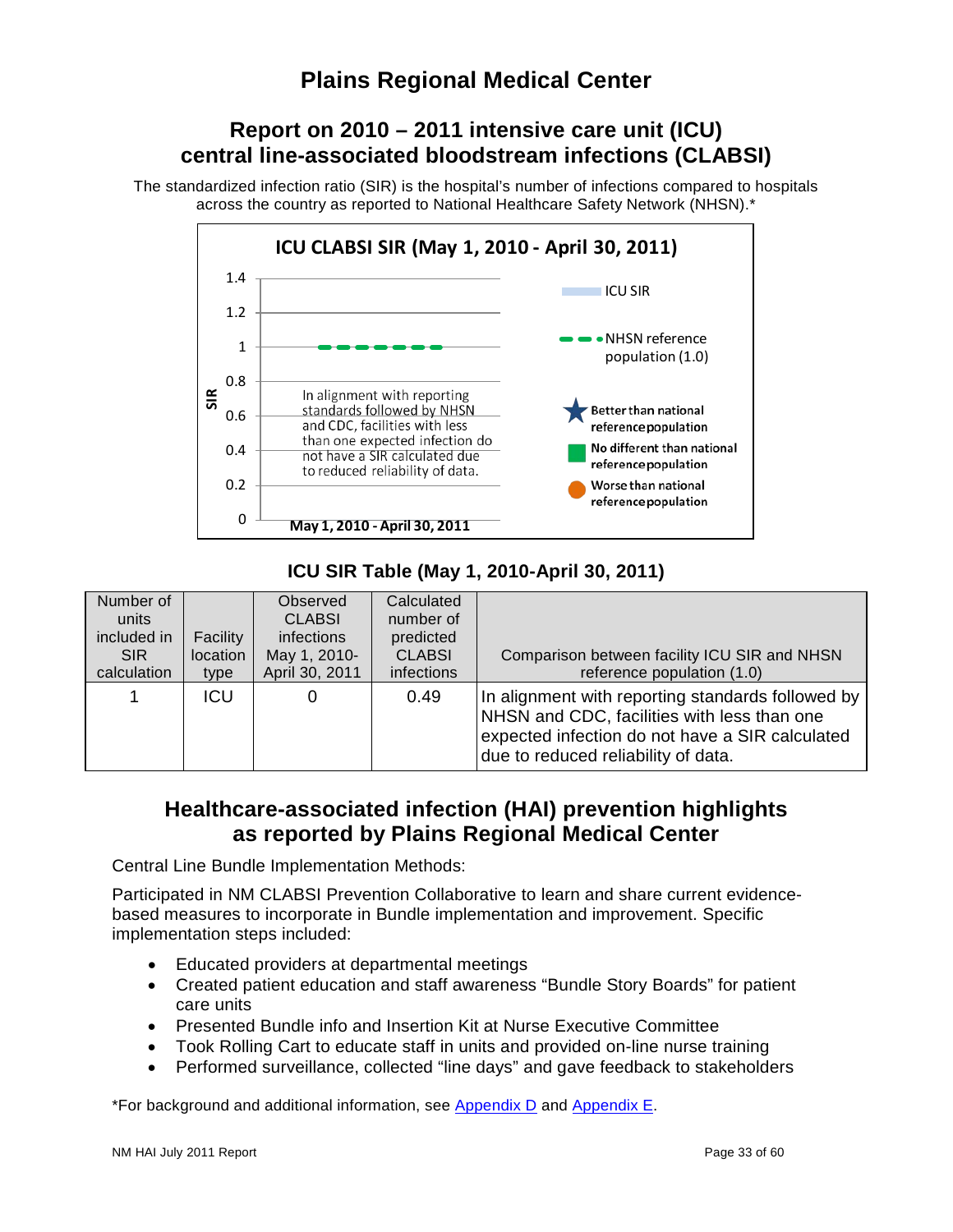# <span id="page-33-0"></span>**Presbyterian Hospital**

# **Report on 2010 – 2011 intensive care unit (ICU) central line-associated bloodstream infections (CLABSI)**

The standardized infection ratio (SIR) is the hospital's number of infections compared to hospitals across the country as reported to National Healthcare Safety Network (NHSN).\*



## **ICU SIR Table (May 1, 2010-April 30, 2011)**

| Number of   |                 | <b>Observed</b> | Calculated    |            |                | Comparison         |
|-------------|-----------------|-----------------|---------------|------------|----------------|--------------------|
| units       |                 | <b>CLABSI</b>   | number of     |            |                | between facility   |
| included in | Facility        | infections      | predicted     | Facility   |                | <b>ICU SIR and</b> |
| <b>SIR</b>  | <i>location</i> | May 1, 2010-    | <b>CLABSI</b> | <b>ICU</b> | 95% confidence | NHSN reference     |
| calculation | type            | April 30, 2011  | infections    | only SIR   | interval       | population (1.0)   |
| 3           | <b>ICUs</b>     | 13              | 14.6          | 0.89       | 0.53, 1.42     | No different       |

# **Healthcare-associated infection (HAI) prevention highlights as reported by Presbyterian Hospital**

2011 Infection Prevention Plan includes:

- Implementation and monitoring of the 2011 National Patient Safety Goals and standards related to ICU CLABSI
- Trial of a new technology product to support the practice of cleaning the hubs prior to introduction of intravenous fluids and medications
- Placement of central line catheters using evidence-based practices supporting aseptic techniques
- Demonstration of compliance through tracking CLABSI insertion bundles and completion rates
- Performance of root cause analysis on all CLABSIs identified and develop and implement corrective actions plans as indicated

\*For background and additional information, see [Appendix D](#page-38-0) and [Appendix E.](#page-40-0)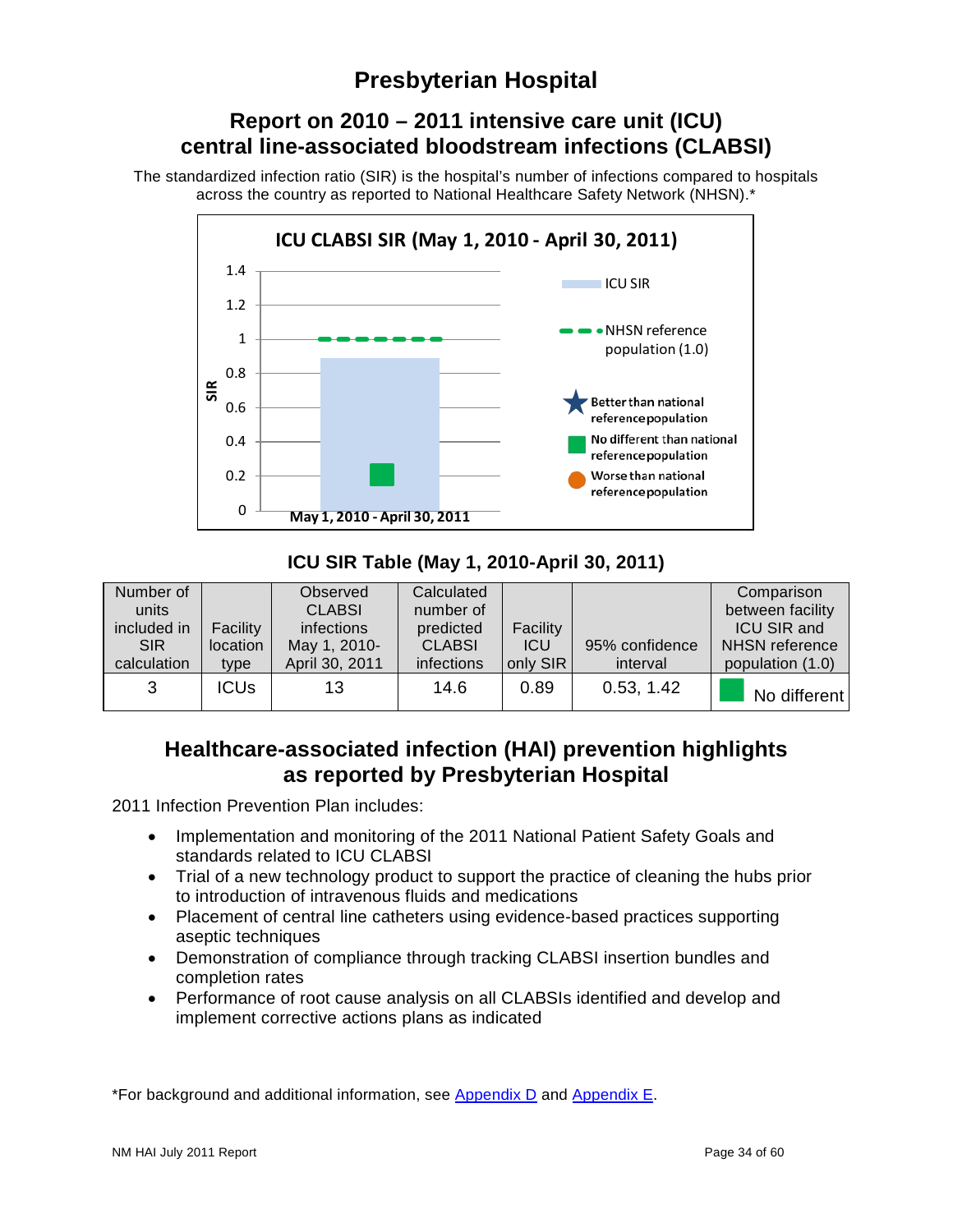# <span id="page-34-0"></span>**Rehoboth McKinley Christian Health Care Services**

# **Report on 2010 – 2011 intensive care unit (ICU) central line-associated bloodstream infections (CLABSI)**

The standardized infection ratio (SIR) is the hospital's number of infections compared to hospitals across the country as reported to National Healthcare Safety Network (NHSN).\*



## **ICU SIR Table (May 1, 2010-April 30, 2011)**

| Number of   |          | Observed       | Calculated    |                                                                                                                                                                                            |
|-------------|----------|----------------|---------------|--------------------------------------------------------------------------------------------------------------------------------------------------------------------------------------------|
| units       |          | <b>CLABSI</b>  | number of     |                                                                                                                                                                                            |
| included in | Facility | infections     | predicted     |                                                                                                                                                                                            |
| <b>SIR</b>  | location | May 1, 2010-   | <b>CLABSI</b> | Comparison between facility ICU SIR and NHSN                                                                                                                                               |
| calculation | type     | April 30, 2011 | infections    | reference population (1.0)                                                                                                                                                                 |
|             | ICU      |                | 0.43          | In alignment with reporting standards followed by<br>NHSN and CDC, facilities with less than one<br>expected infection do not have a SIR calculated<br>due to reduced reliability of data. |

# **Healthcare-associated infection (HAI) prevention highlights as reported by Rehoboth McKinley Christian Health Care Services**

- CLABSI: Use of a customized central line insertion kit incorporating best practice standards and staff input; use of a disinfection cap for our leur access ports and connectors to assure a consistent cleaning method; staff education on CLABSI prevention
- CAUTI: Decreased the use of foley catheters when possible; use of checklist to evaluate necessity of foley; nurses review of catheter use with patient's physician
- Ventilator-associated pneumonia (VAP): Use of recommended ventilator protocols including suction and oral care every 12 hours with minimal breaks of the circuit; coordination of care between nursing and Respiratory Therapy to prevent VAP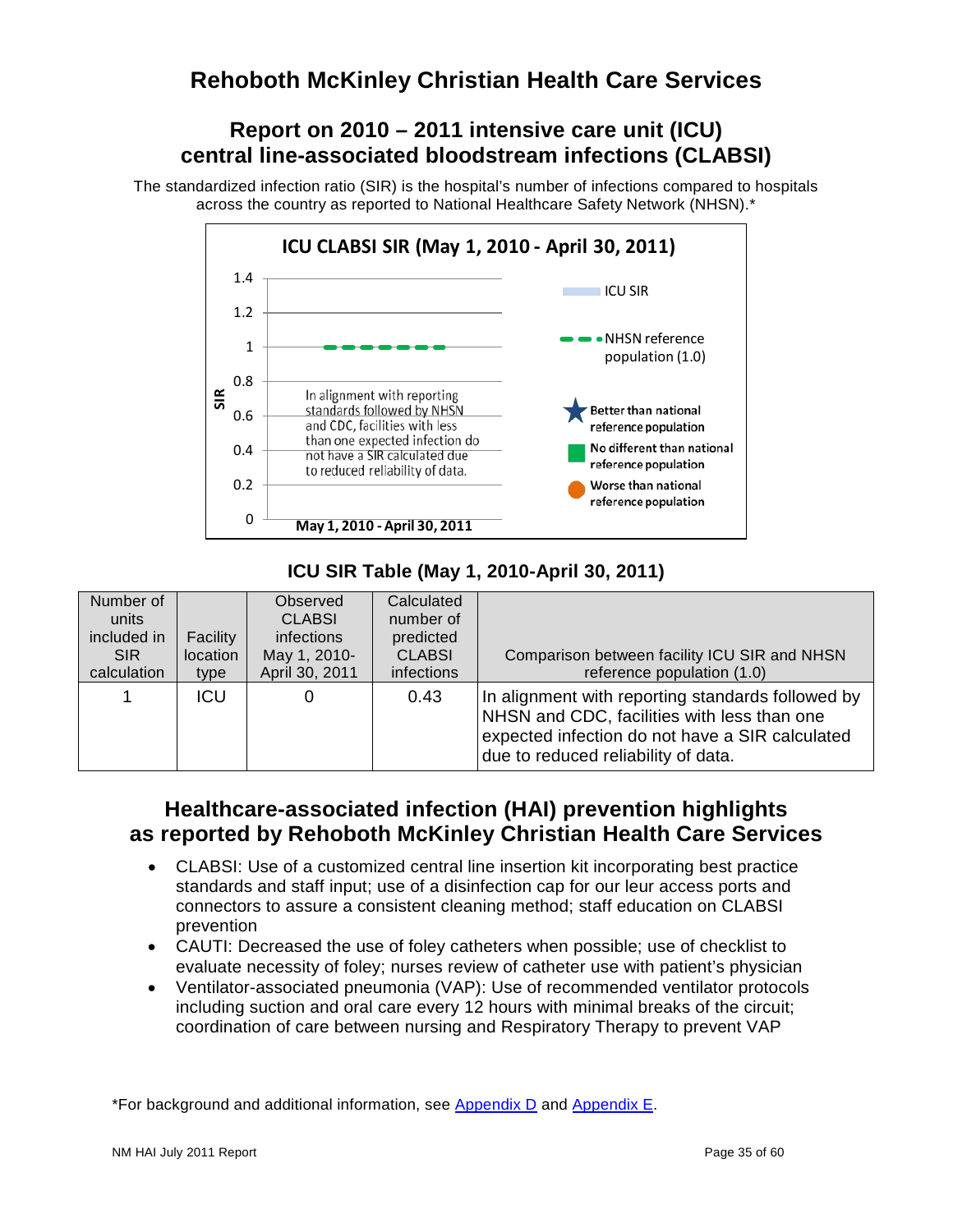# <span id="page-35-0"></span>**Report on 2010 – 2011 intensive care unit (ICU) central line-associated bloodstream infections (CLABSI)**

The standardized infection ratio (SIR) is the hospital's number of infections compared to hospitals across the country as reported to National Healthcare Safety Network (NHSN).\*



## **ICU SIR Table (May 1, 2010-April 30, 2011)**

| Number of   |            | Observed       | Calculated    |            |                | Comparison         |
|-------------|------------|----------------|---------------|------------|----------------|--------------------|
| units       |            | <b>CLABSI</b>  | number of     |            |                | between facility   |
| included in | Facility   | infections     | predicted     | Facility   |                | <b>ICU SIR and</b> |
| <b>SIR</b>  | location   | May 1, 2010-   | <b>CLABSI</b> | <b>ICU</b> | 95% confidence | NHSN reference     |
| calculation | type       | April 30, 2011 | infections    | only SIR   | interval       | population (1.0)   |
|             | <b>ICU</b> |                | 2.49          | 1.21       | 0.33, 3.11     | No different       |

# **Healthcare-associated infection (HAI) prevention highlights as reported by San Juan Regional Medical Center**

- CAUTI: Added daily needs assessment into documentation and annual staff education
- CLABSI: Ongoing Process Improvement group: Incorporated daily needs assessment, annual education, revised checklist and empowered staff members to "stop the line"; participation in CLABSI Collaborative
- SSI: Implemented and re-emphasized best practices (i.e., preoperative CHG bath for all surgeries, preoperative antibiotic timing)
- Ventilator-associated pneumonia: Ongoing education and prevention efforts include early weaning, head of bed up, and oral care
- CDI: Focus on antibiotic stewardship, soap and water hand wash, environmental cleaning, prompt identification and isolation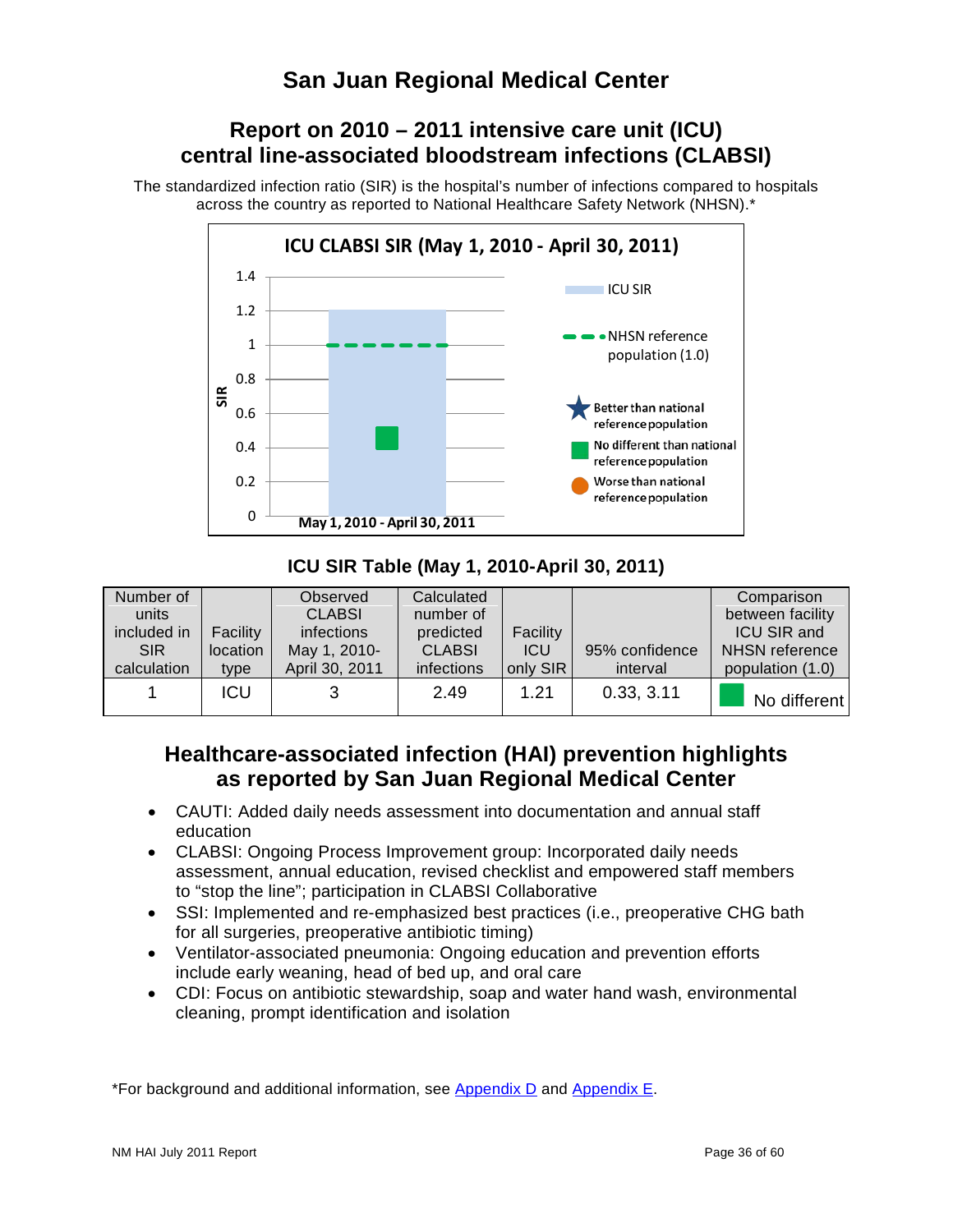# <span id="page-36-0"></span>**Report on 2010 – 2011 intensive care unit (ICU) central line-associated bloodstream infections (CLABSI)**

The standardized infection ratio (SIR) is the hospital's number of infections compared to hospitals across the country as reported to National Healthcare Safety Network (NHSN).\*



**ICU SIR Table (May 1, 2010-April 30, 2011)**

| Number of   |                 | Observed       | Calculated    |            |                | Comparison         |
|-------------|-----------------|----------------|---------------|------------|----------------|--------------------|
| units       |                 | <b>CLABSI</b>  | number of     |            |                | between facility   |
| included in | <b>Facility</b> | infections     | predicted     | Facility   |                | <b>ICU SIR and</b> |
| <b>SIR</b>  | location        | May 1, 2010-   | <b>CLABSI</b> | <b>ICU</b> | 95% confidence | NHSN reference     |
| calculation | type            | April 30, 2011 | infections    | only SIR   | interval       | population (1.0)   |
| 4           | <b>ICUs</b>     |                | 31.8          | 0.22       | 0.10, 0.41     | <b>Better</b>      |

# **Healthcare-associated infection (HAI) prevention highlights as reported by University of New Mexico Hospital**

- NHSN HAI data submission: Ongoing surveillance of MRSA, VAP, SSI, CDI and **CLABSI**
- CLABSI: Participation in the CLABSI Collaborative; use of central line Bundle; patient education on line maintenance and care; CLABSI Elimination Committee review of insertion, maintenance, and care of central lines and related policies and procedures
- CDI: Participation in upcoming NM CDI initiative
- Ventilator Associated Infections (VAP): Use of the VAP Bundle as a prevention tool
- Hand hygiene surveillance: Ongoing surveillance plus on the spot and continuing education for staff and employees on the importance of hand hygiene
- Infection Control Risk Assessments: Inter-departmental review of construction, renovation, and repair projects to ensure appropriate infection prevention precautions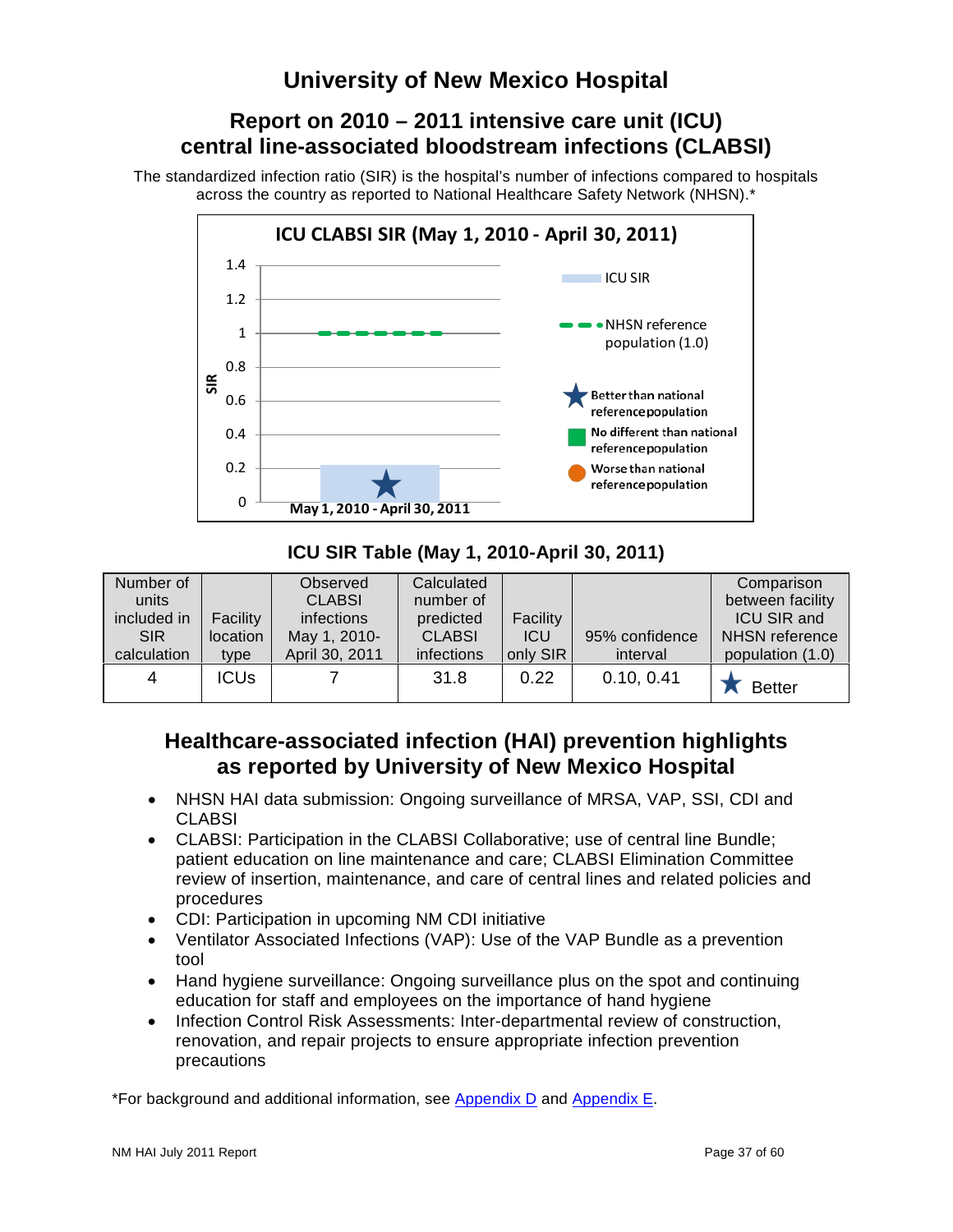# <span id="page-37-0"></span>Appendix C: New Mexico Healthcare-associated Infections Advisory Committee Members

| Member            | Role                                                                           | Voting<br>Member |
|-------------------|--------------------------------------------------------------------------------|------------------|
| Baumbach, Joan    | NM HAI Prevention Coordinator, NMDOH,<br><b>Advisory Committee Facilitator</b> |                  |
| Bowdey, Lisa      | NM HAI Prevention Program Manager, NMDOH                                       |                  |
| Brown, Carlene    | <b>NM Medical Review Association</b>                                           | $\sqrt{}$        |
| Connell, Cynthia  | <b>Infection Prevention Consultant</b>                                         |                  |
| Dye, Jeff         | <b>NM Hospital Association</b>                                                 | $\sqrt{}$        |
| Garduño, Trish    | <b>NM Hospital Association</b>                                                 |                  |
| Gillespie, Roger  | Division of Health Improvement, NMDOH                                          | $\sqrt{}$        |
| Interlandi, Ellen | <b>NM Hospital Association</b>                                                 |                  |
| Jaco, Mary        | Large/Urban Facility Infection Preventionist                                   | $\sqrt{}$        |
| Kellie, Susan     | Hospital Epidemiologist/Academic                                               | $\sqrt{}$        |
| Makvandi, Monear  | Infection Prevention/Epidemiologist, NMDOH                                     | $\sqrt{}$        |
| Minnick, Chris    | Public Information Officer, NMDOH                                              |                  |
| O'Kelly, Sandra   | <b>Small/Rural Facility Infection Preventionist</b>                            | $\sqrt{}$        |
| Popejoy, Suzanne  | NM APIC Representative                                                         | $\sqrt{}$        |
| Reagan, Julie     | Attorney & Healthcare Consultant,<br><b>Community Member</b>                   |                  |
| Rinaldi, Ophelia  | Consumer                                                                       | $\sqrt{}$        |
| Sewell, C. Mack   | State Epidemiologist, NMDOH                                                    |                  |
| Stryker, David    | <b>SHEA</b> representative                                                     | $\sqrt{}$        |
| Timmins, Anne     | <b>NM Medical Review Association</b>                                           |                  |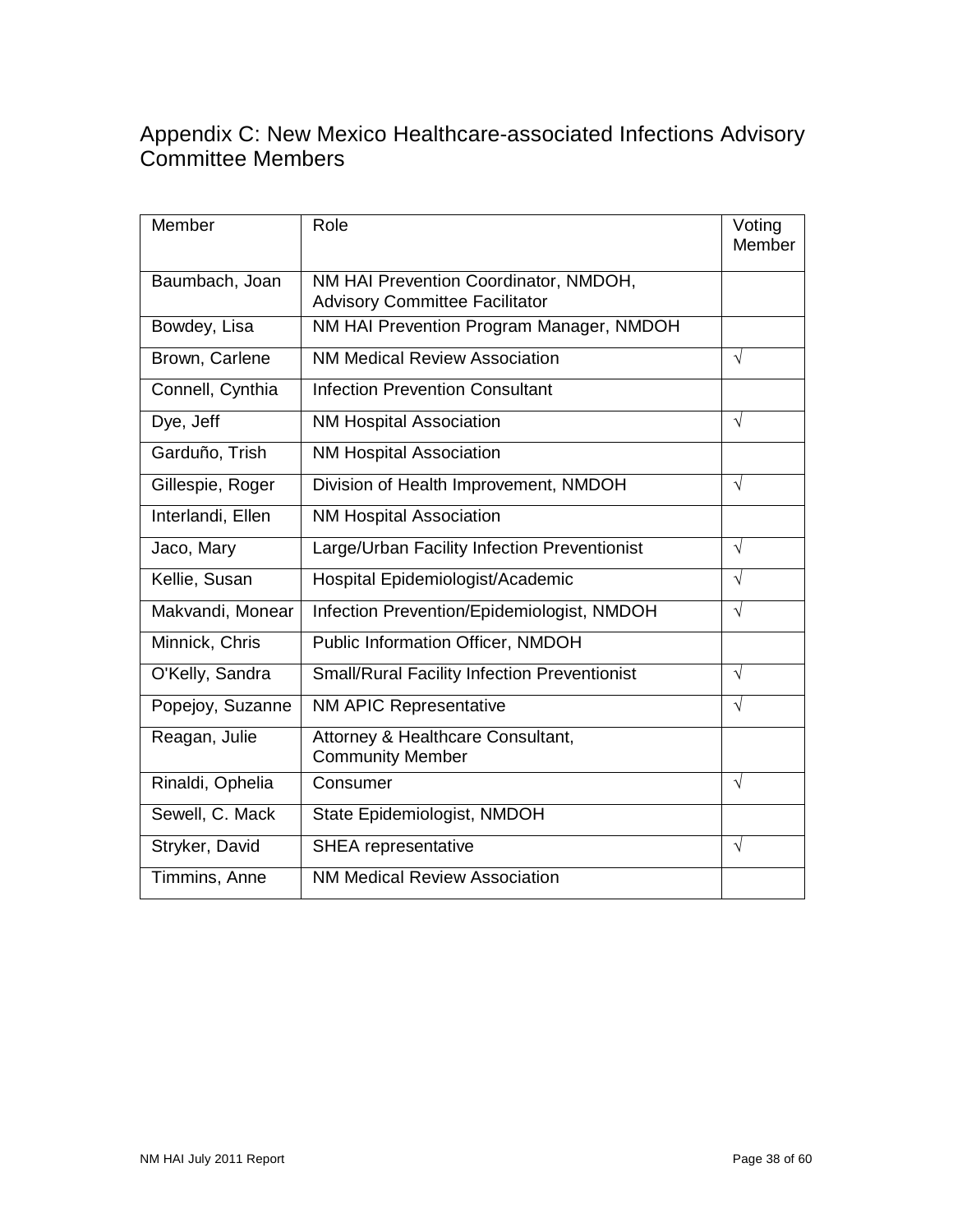# <span id="page-38-0"></span>Appendix D: Central Line-associated Bloodstream Infection **Surveillance**

## **Background**

A CLABSI is a primary bloodstream infection in a patient who had a central line in place at the time of, or within the 48 hour period before, onset of the event.

A central line is a vascular infusion device /catheter that terminates at or close to the heart in one of the great vessels and is used for infusion (e.g., medications), withdrawal of blood, or hemodynamic monitoring. CLABSIs were selected for NM surveillance because of their significant impact on patients' health and also because hospitals can influence these outcomes. CLABSIs can cause patients to become very sick, have prolonged hospital stays, and even die. These infections can lead to high costs for patients and the healthcare system. Evidence-based best practices exist for CLABSI prevention and have shown significant impact on infections in recent years.

#### <span id="page-38-1"></span>**Figure 4. Diagram of central line**



Acute healthcare facilities in NM that are voluntarily submitting CLABSI data do so by entering both monthly denominator data (i.e., central line days) and specific numerator data (i.e., CLABSI event data) into NHSN. For each reporting unit, facilities collect the number of patient days, the number of central line days, and the number of CLABSI events. The central line days are counted at the same time each day. Each patient with one or more central lines at the time the count is performed is considered one central line day. A CLABSI event refers to a bloodstream infection occurring in a patient with a central line in place and meeting a number of additional criteria which assess relation to other infection sources. A CLABSI event reported in NHSN meets specific surveillance definitions which are designed to be applied in a standardized fashion for all cases. At times the surveillance determination may differ from the clinical determination about the cause or type of infection being treated.

NMDOH is able to view and analyze data in NHSN only for facilities that actively confer rights to the NMDOH HAI Reporting Group, a network of facilities submitting data for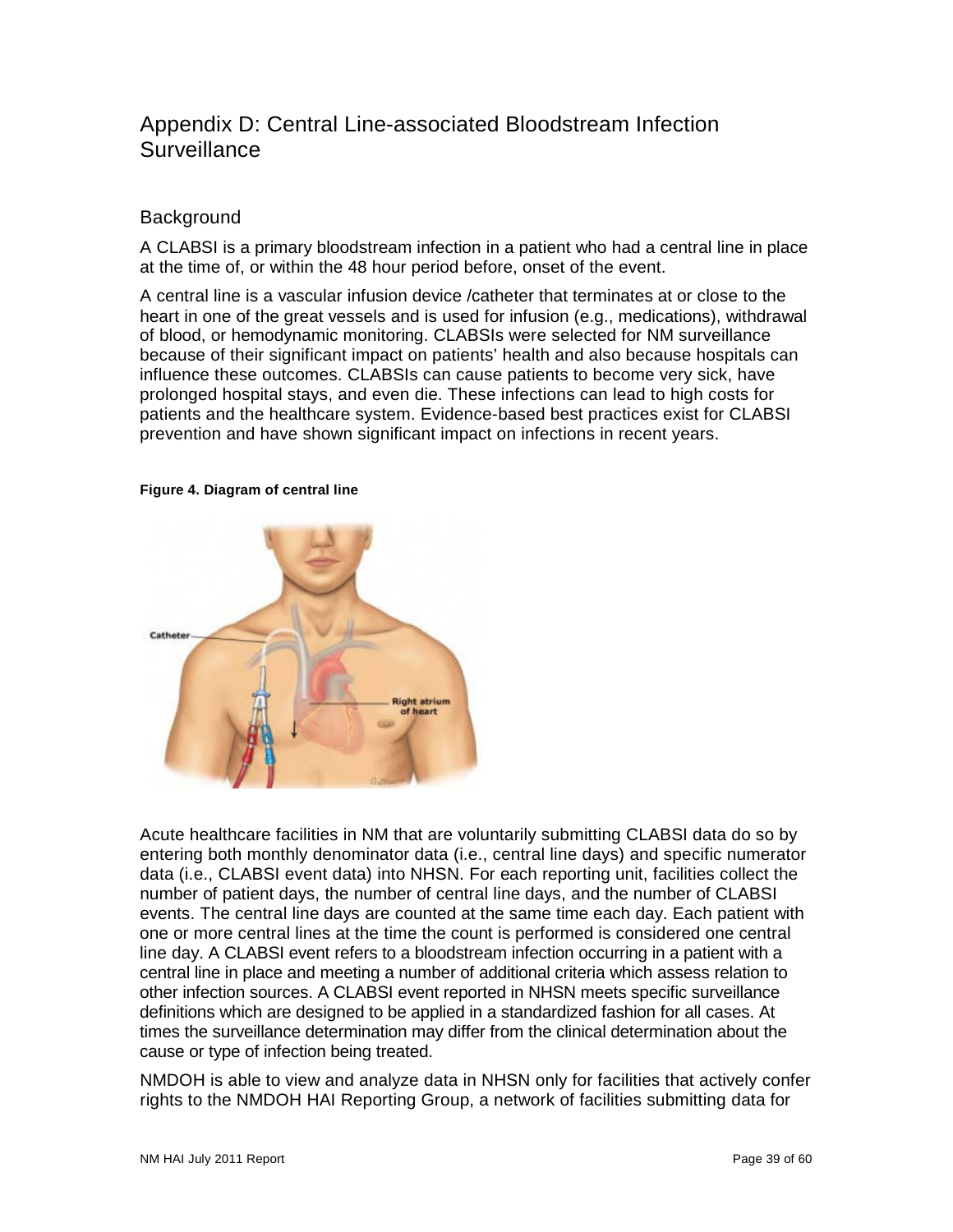public reporting and prevention purposes. Facilities voluntarily submitting data for CLABSI and for CDI have allowed NMDOH access to this information for the specific purposes of surveillance and related public reporting.

Data submitted to NHSN for CLABSI by facilities that have conferred rights to NMDOH undergo a routine monthly review by NMDOH. All CLABSI events entered into NHSN are reviewed to determine appropriate application of NHSN CLABSI surveillance definitions. Facilities are encouraged to consult with NMDOH and NHSN personnel to review suspect CLABSI cases. Data quality checks are performed against the denominator data submitted. Wide fluctuations in those data can be an indication of errors because numbers of patient days and central line days are relatively similar from month to month. Patient days and central line days are also reviewed to ensure that the number of central line days do not exceed patient days. This is part of the prospective process of data validation (ensuring that information reported is accurate and true) which has been in place during the three years of CLABSI data submission to NHSN for NM public reporting.

#### Technical Explanations

In the NM HAI 2010 Report, and in the previous pilot report, CLABSI information from facilities submitting data was reported as an aggregate rate of infections per 1,000 central line days. NM HAI Advisory Committee chose to report CLABSI data as a SIR in 2011 for consistency with CLABSI reporting nationally. Healthcare facilities providing CLABSI data to CMS as part of Inpatient Quality Reporting (IQR) for hospitals participating in Inpatient Prospective Payment Systems (IPPS) incentive program will have their data publicly reported through Hospital Compare beginning in late 2011 or early 2012. At this time, it is expected that NHSN will report these data to Hospital Compare in the form of a SIR for each facility.

Risk adjustment of CLABSI data is a method used by NHSN to "level the playing field" when reporting patient outcomes<sup>[8](#page-59-3)</sup>,<sup>[9](#page-59-4)</sup> It adjusts for potential differences in patient populations and their underlying risk. The way in which NHSN allows for individual hospitals to compare their data with national outcomes is by establishing definitions for specific unit types. Hospitals use these definitions to classify their units in a standardized fashion thereby limiting comparison to national patient populations with similar risk factors. For example, adult ICU data is compared to data from other adult ICUs and pediatric ward data is compared to data from other pediatric wards.

Because data from all patients for all times at a given healthcare facility cannot be obtained (i.e., a hospital's true population data), it is conventional to use statistical procedures to estimate various measurements. Ninety-five percent confidence intervals are used to describe the variability around an estimate. The confidence intervals (CIs) that are used in this public report provide the range within which the true value will fall 95% of the time. Confidence intervals use statistics to calculate upper and lower limits for the infection rates. This range indicates that the true value lies somewhere between the upper and lower limits.

An additional statistical test reported is that of the p-value which tells the statistical significance of a result. This report considers a p-value of p < 0.05 statistically significant.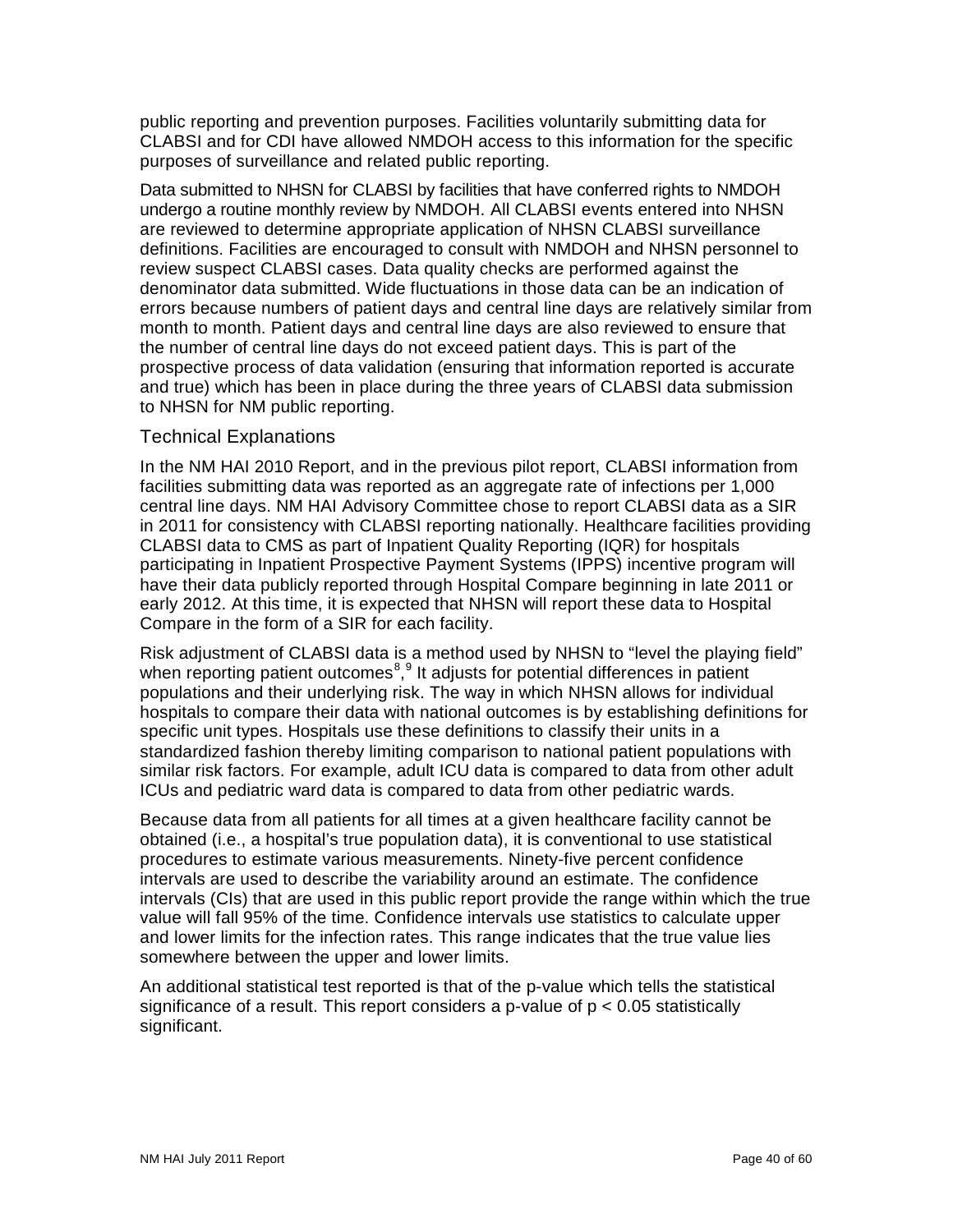# <span id="page-40-0"></span>Appendix E: Standardized Infection Ratio

## **Background on the SIR**

The standardized infection ratio (SIR) is a summary statistic used to compare the HAI experience of a particular group to a reference population. This comparison provides a 'predicted' or 'expected' number of infections for any particular hospital or unit within that hospital by looking at the experience of a large number of similar hospitals and inpatient units nationally. SIR is similar to standardized mortality ratio (SMR) which compares the number of observed deaths to the number of expected deaths.

A SIR allows facilities and/or units to compare the number of 'observed' HAI events (which in this case is infections reported to NHSN from their facility) to the number of 'predicted' HAI events. The number of predicted events is calculated based on the reference population. When using SIR to report CLABSI data, the reference population is the NHSN 2006 – 2008 pooled mean for the comparable facility or unit type. The calculation is risk-adjusted and allows results for individual units to be combined (i.e., into a facility aggregate) without further risk adjustment. A SIR can also be used at a state level to calculate a state-wide SIR based on reporting units and their varying risk categories.

## **Using the SIR to Compare Data**

SIRs can be calculated at a facility or unit level. SIRs can track trends over time in single units or large groups and will also reflect changes in risk over time.

#### **Interpreting the SIR**

The SIR is a ratio and is typically compared to one. A SIR less than one indicates that the number of observed HAI events is fewer than the number predicted. A SIR equal to one indicates that the number of observed events is the same as the number predicted, and a SIR greater than one indicates the number of observed events is greater than predicted. In this case, the predicted number is calculated from the riskadjusted NHSN 2006 – 2008 pooled mean multiplied by the unit's actual number of central line days.

#### **Benefits of the SIR**

A benefit of using SIR is that when combining units into a facility SIR, or facilities into a state SIR, patient mix and other risk factors are incorporated in the calculation. Another benefit of SIR is that the historical pooled mean (2006 – 2008) used as the reference population predates the widespread implementation of evidence-based CLABSI prevention measures. 'One' is therefore a baseline against which progress can be measured.

#### **Limitations to the SIR**

The reference population is based on data submitted nationally to NHSN from 2006 – 2008 which is not the same time period as the observed events included in this NM report. NHSN data is not available for real-time comparison.

SIR calculations are not meant to be compared against each other or ranked. SIRs are only valid when compared to one (the reference population) or internally (in order to trend over time for a specific unit, a facility or a state aggregate).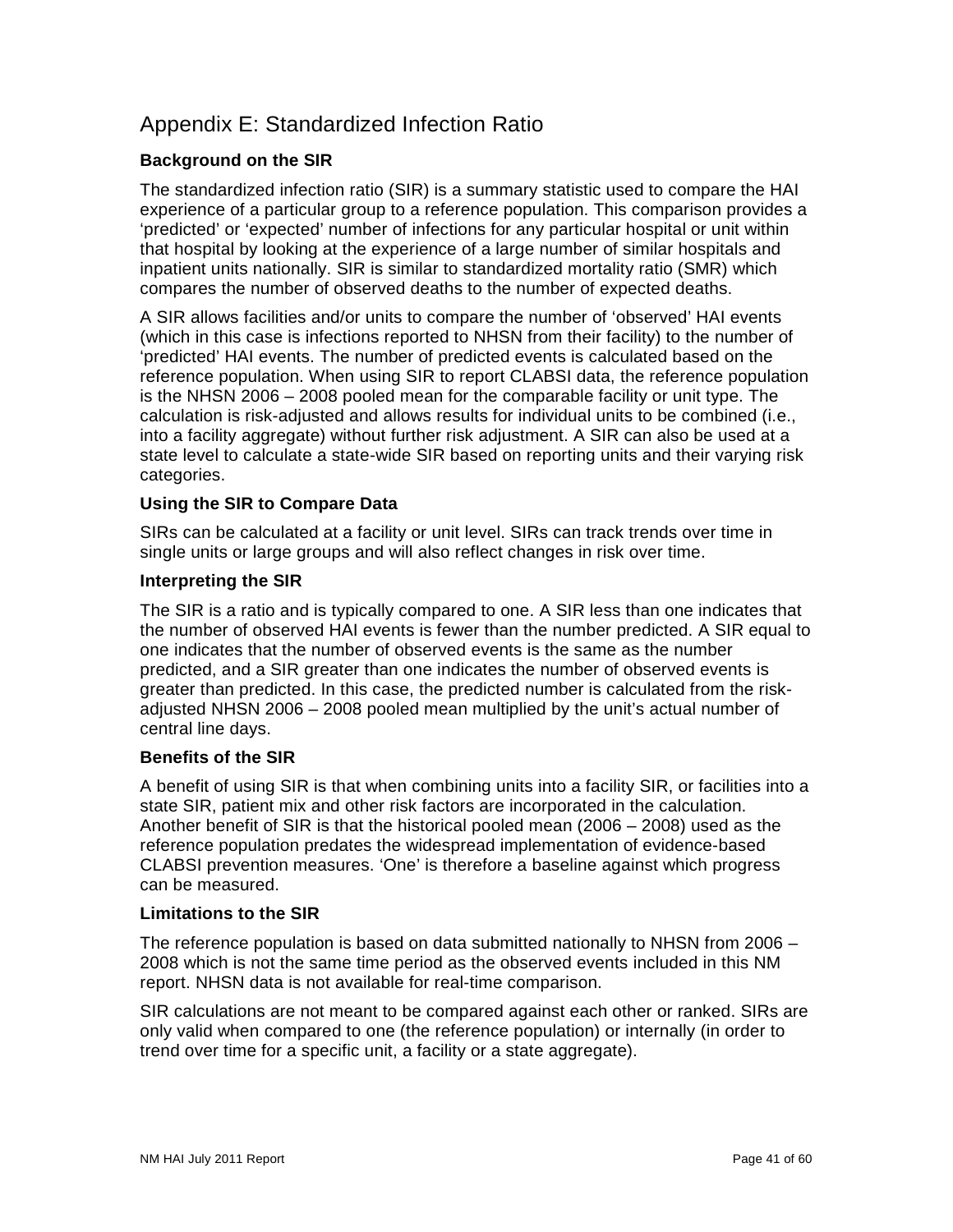## **Understanding the Relationship between HAI Rate and SIR Comparison Metrics[10](#page-59-5)**

#### CLABSI Risk Adjustment

Historically, NHSN has published CLABSI rates based on the number of CLABSIs per 1,000 central line-days by type of ICU and other locations. This scientifically sound risk-adjustment strategy creates a practical challenge to summarizing this information nationally, regionally, or even for an individual healthcare facility across multiple patient care locations. For instance, when comparing CLABSI rates, there may be different types of locations for which a CLABSI rate could be reported. Given CLABSI rates among 15 different types of locations, one may observe many different combinations of patterns of changes over time. This raises the need for a way to combine CLABSI rate data across location types to communicate the status of HAI incidence and prevention success to hospital staff, public health officials, and potentially consumers.

An SIR is identical in concept to an SMR and can be used as an indirect standardization method for summarizing HAI experience across any number of stratified groups of data. To illustrate the method for calculating an SIR and understand how it could be used as an HAI comparison metric, the following example data are displayed below:

| <b>Risk Group</b><br><b>Stratifier</b>                                                                                                                            |         | <b>Observed CLABSI Rates</b> |                           | <b>NHSN CLABSI Rates for 2008</b><br><b>(Standard Population)</b> |                       |                        |
|-------------------------------------------------------------------------------------------------------------------------------------------------------------------|---------|------------------------------|---------------------------|-------------------------------------------------------------------|-----------------------|------------------------|
| <b>Location Type</b>                                                                                                                                              | #CLABSI | #Central<br>line-days        | <b>CLABSI</b><br>rate $*$ | <b>#CLABSI</b>                                                    | #Central<br>line-days | <b>CLABSI</b><br>rate* |
| ICU                                                                                                                                                               | 170     | 100,000                      | 1.7                       | 1200                                                              | 600,000               | 2.0                    |
| <b>WARD</b>                                                                                                                                                       | 58      | 58,000                       | 1.0                       | 600                                                               | 400,000               | 1.5                    |
| $170 + 58$<br>228<br>228<br>observed<br>SIR<br>$200 + 87$<br>287<br>$1.5^{\circ}$<br>expected<br>$+58,000 \times$<br>$100000 \times$<br>$95\%CI = (0.628, 0.989)$ |         |                              |                           |                                                                   |                       |                        |

\*defined as the number of CLABSIs per 1,000 central line days

In the table above, there are two strata to illustrate risk adjustment by location type for which national data exist from NHSN. The SIR calculation is based on dividing the total number of observed CLABSI events by a "predicted" number using the CLABSI rates from the standard population. This "predicted" number, which can also be understood as a prediction or projection, is calculated by multiplying the national CLABSI rate from the standard population by the observed number of central line days for each stratum. If the observed data represented a follow-up period, such as 2009, one would state that an SIR of 0.79 implies that there was a 21-percent reduction in CLABSIs overall for the nation, region, or facility.

The SIR concept and calculation is completely based on the underlying CLABSI rate data that exist across a potentially large group of strata. In the above example, many more rows of data for each patient location could be added for any facility, and rows of data for all facilities in any state. Always though, the type of patient location is mapped to the appropriate type of patient location from the standard population to maintain the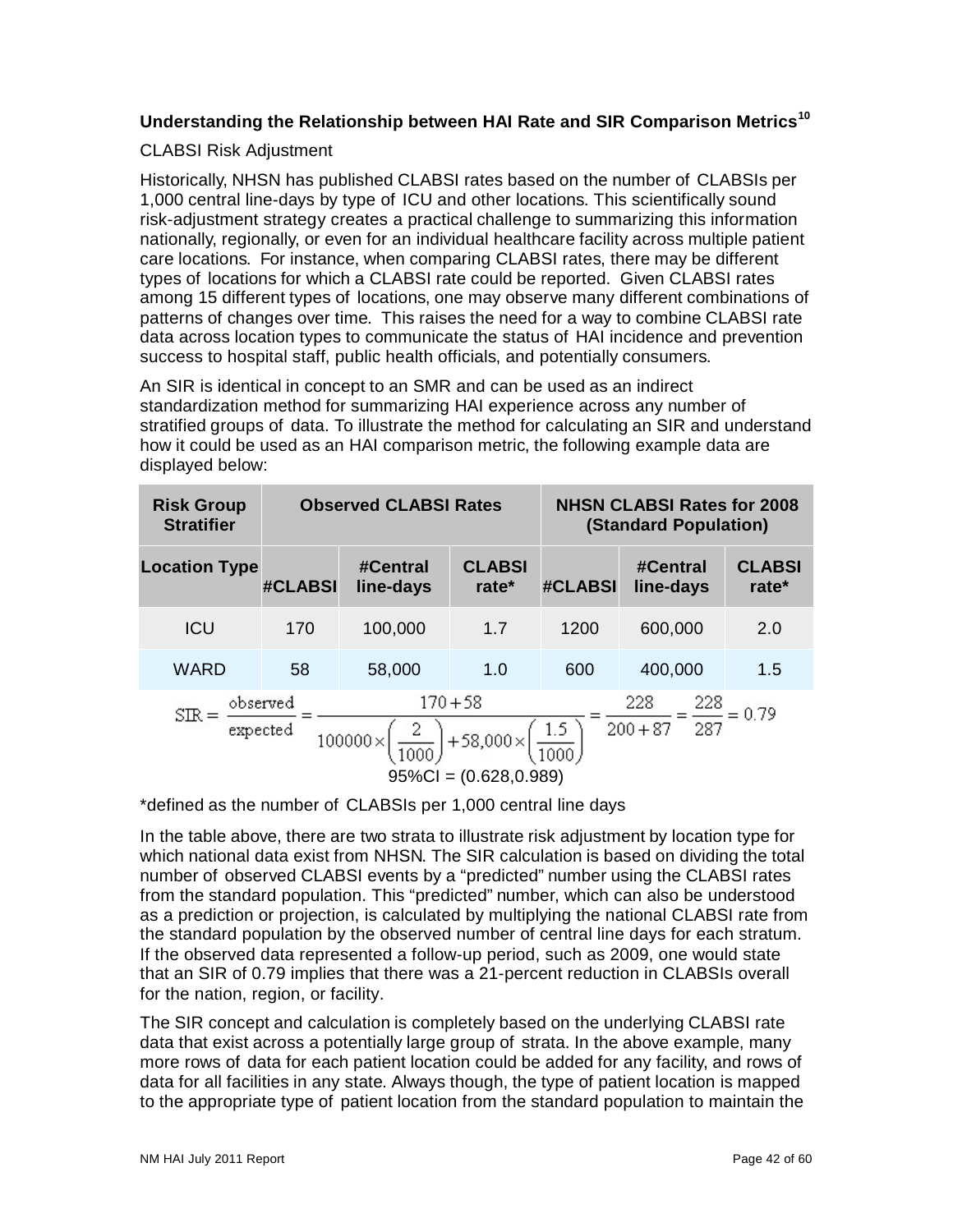risk adjustment (the patient locations are defined in the annual NHSN report). Thus, the SIR provides a single metric for performing comparisons rather than attempting to perform multiple comparisons across many strata utilizing rates, which makes the task cumbersome. For instance, if a hospital has 10-15 different patient locations, it can be very difficult to get a sense of whether the overall performance is better or worse than desired; summarizing these data at the state level, where 30-40 different location types may be present, would be impossible. Given the underlying CLABSI rate data, one retains the option to perform comparisons within a particular set of strata, where observed rates may differ significantly from the standard populations. These types of more detailed comparisons could be very useful and necessary for identifying areas for more focused prevention efforts.

The national 5-year prevention target for CLABSIs outlined in the HHS Action Plan to Reduce HAIs [\(www.hhs.gov/ophs/initiatives/hai/actionplan/index.html\)](http://www.hhs.gov/ophs/initiatives/hai/actionplan/index.html) uses the concept of an SIR equal to 0.25 as the goal. That is, an SIR value based on the observed CLABSI rate data at the 5-year mark could be calculated using NHSN CLABSI rate data stratified by location type as the baseline to assess whether the 75 percent reduction goal was met. There are statistical methods that allow for calculation of CIs, hypothesis testing, and graphical presentation using this HAI summary comparison metric called the SIR.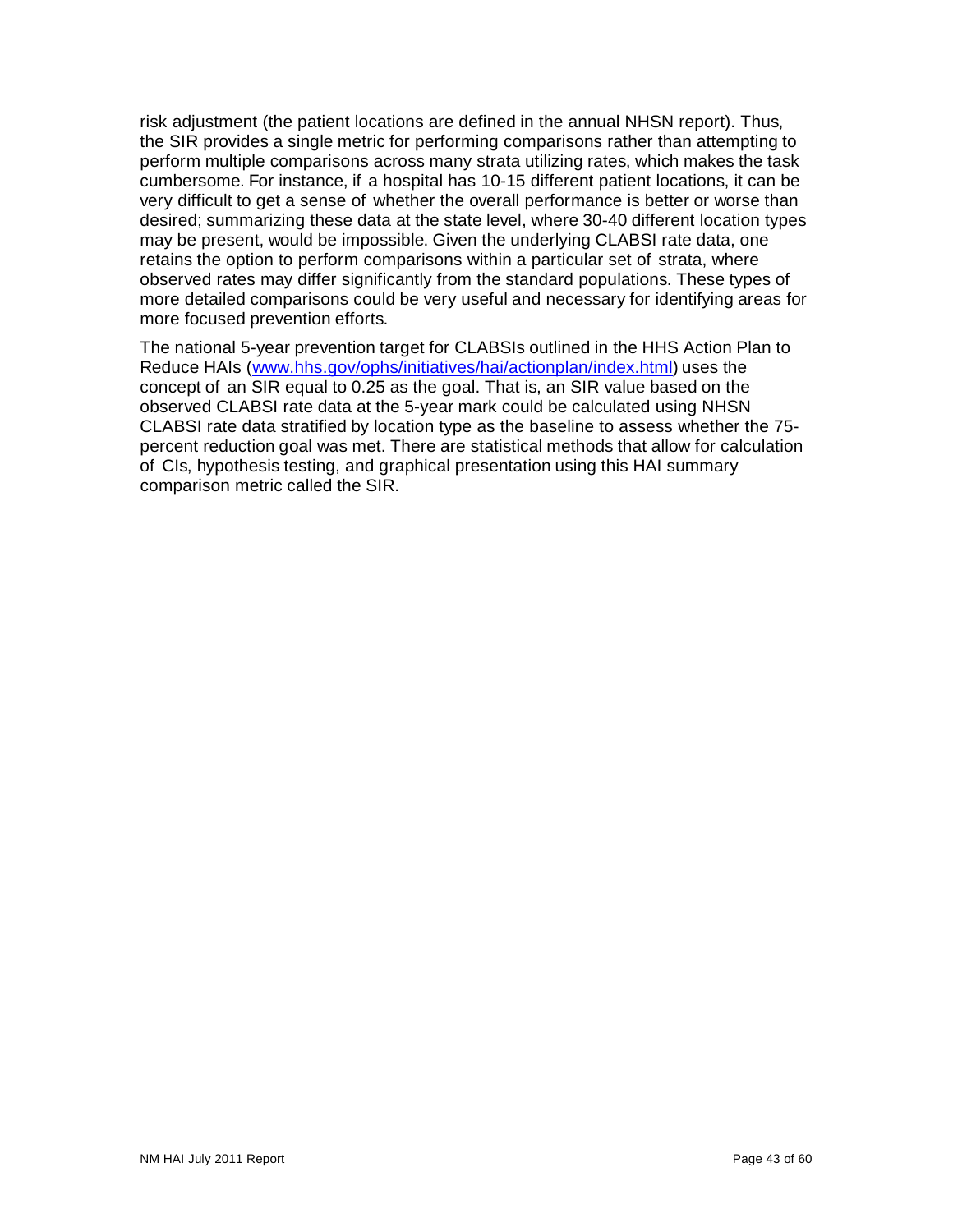# <span id="page-43-0"></span>Appendix F: Healthcare Personnel Influenza Vaccination **Surveillance**

## **Background**

Influenza vaccination of HCP was selected as an indicator because it is a critical patient safety measure endorsed by CDC, The Joint Commission (TJC) and many professional organizations.<sup>[11](#page-59-6)</sup> People infected with influenza can pass it to others even before they start to become ill. Therefore, asymptomatic HCP can transmit influenza to their patients. Healthcare facility-associated influenza outbreaks have been described in studies.<sup>[12](#page-59-7)</sup> In past years, healthcare-associated influenza infections have been documented in healthcare settings and HCP have been implicated as the potential source of these infections.<sup>[13](#page-59-8)</sup> Increased influenza vaccination rates are associated with decreased mortality in elderly patients (e.g., patients in long-term care settings) <sup>[14](#page-59-9)</sup>, <sup>[15](#page-59-10)</sup> and decreased HCP lost work time<sup>16</sup>,<sup>[17](#page-59-12)</sup>

HCP are aware that they should be vaccinated against influenza: in a survey of HCP conducted by CDC in March 2011, over 90% identified HCP as a group for whom influenza vaccine is recommended. Over half of respondents indicated that the chance of getting influenza if unvaccinated was very high or somewhat high.<sup>[18](#page-59-13)</sup>

Methods to improve HCP influenza vaccination rates should include education about vaccine safety and the ability of influenza vaccination to prevent flu as well as other evidence-based approaches such as offering free or reduced-price vaccine to HCP at their workplace.<sup>[19](#page-59-14)</sup>

Despite HCP being aware that they should be vaccinated and facilities employing methods to improve vaccination rates, a 2009 survey conducted by University HealthSystem Consortium, (a collection of academic medical centers and their affiliated hospitals) found even the best performing organizations rarely exceed 70% influenza vaccination.<sup>[20](#page-59-15)</sup>

## Data Submission Process

During the 2010 – 2011 influenza season, CDC utilized a time-limited National Quality Forum (NQF) endorsed quality measure (measure 0431) to conduct a pilot that tracked HCP influenza vaccination in a variety of healthcare settings in four states. The influenza season is generally considered to span the Fall of one year to the Spring of the next (e.g., 2010-2011). CDC invited NM to be one of the sites to participate in the pilot to test this NQF quality measure due to NM's experience collecting HCP influenza vaccination data and interest in using NHSN as a data collection tool. The technical workgroup of the NM HAI Advisory Committee recommended adopting the NQF pilot measure for all facilities submitting HCP influenza vaccination data to NMDOH for the 2010 – 2011 influenza season.

NM assisted in the development of the multi-site pilot data collection and validation protocols and contributes to the CDC HCP Influenza Vaccination Pilot Steering Committee. The pilot used simplified data collection methods similar to those used by NM healthcare facilities during recent influenza seasons. The pilot objective is to determine if the HCP groups and proposed ways of categorizing vaccination status can be realistically collected by various types of healthcare facilities*.* Personnel and vaccination categories used in the pilot were more comprehensive than the categories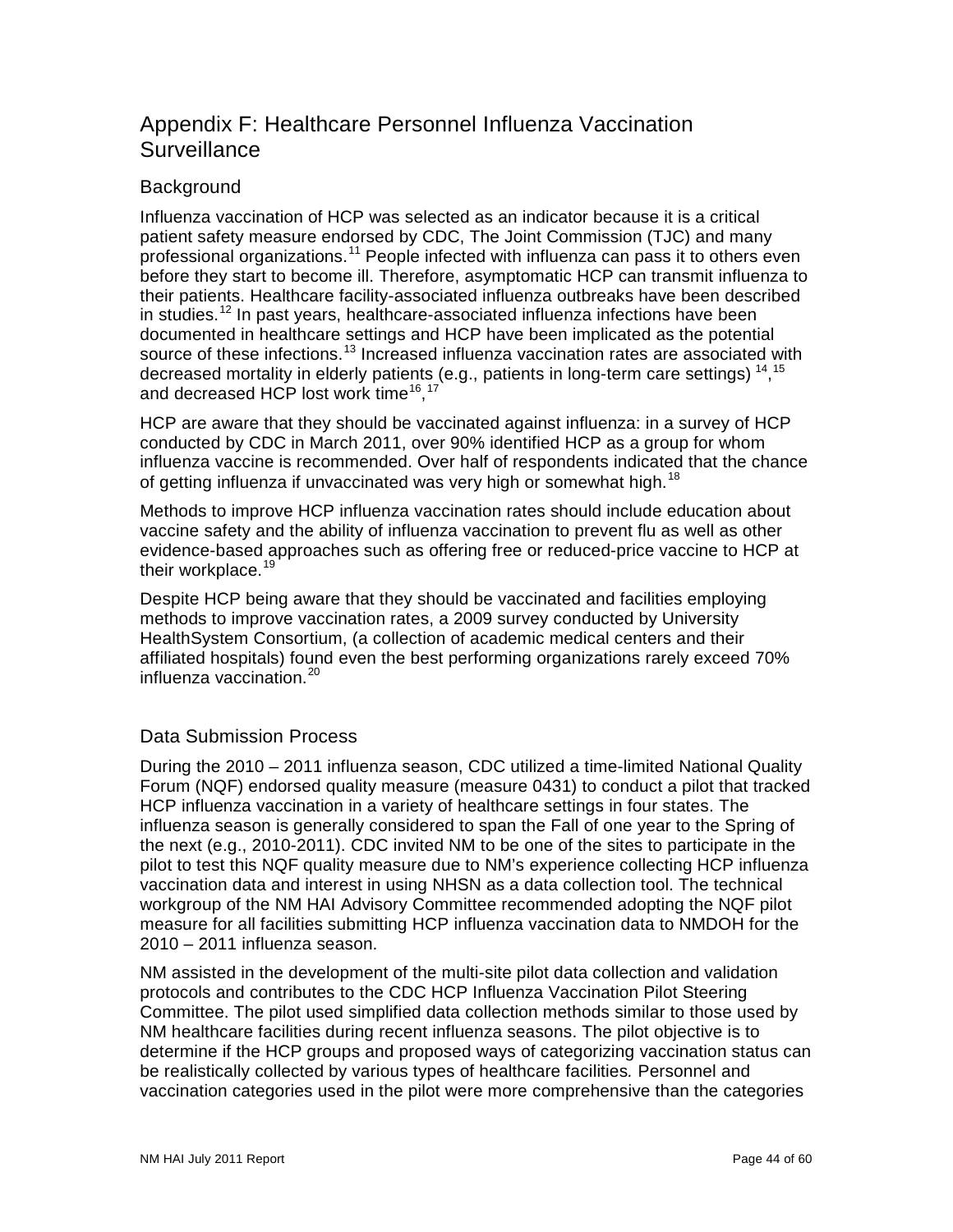used in NM in previous influenza seasons. Findings of this pilot will be presented in Fall 2011 after completion of validation activities.

NM healthcare facilities submitting HCP influenza vaccination data for the 2010 – 2011 flu season included acute care hospitals and state long-term care facilities. The 24 facilities which had previously participated in public reporting of HCP influenza vaccination rates are included in the facility-specific data below. A few of these facilities did not participate in the CDC pilot project. Facilities with prior reporting experience were encouraged--but not required--to participate in the CDC pilot project.

To maintain continuity of previous data and acknowledge the barriers facilities may encounter while collecting HCP vaccination data in the new categories, the decision was made to publicly report facility-specific data only for the category most similar to the historically collected categories during the 2009 – 2010 influenza vaccination season.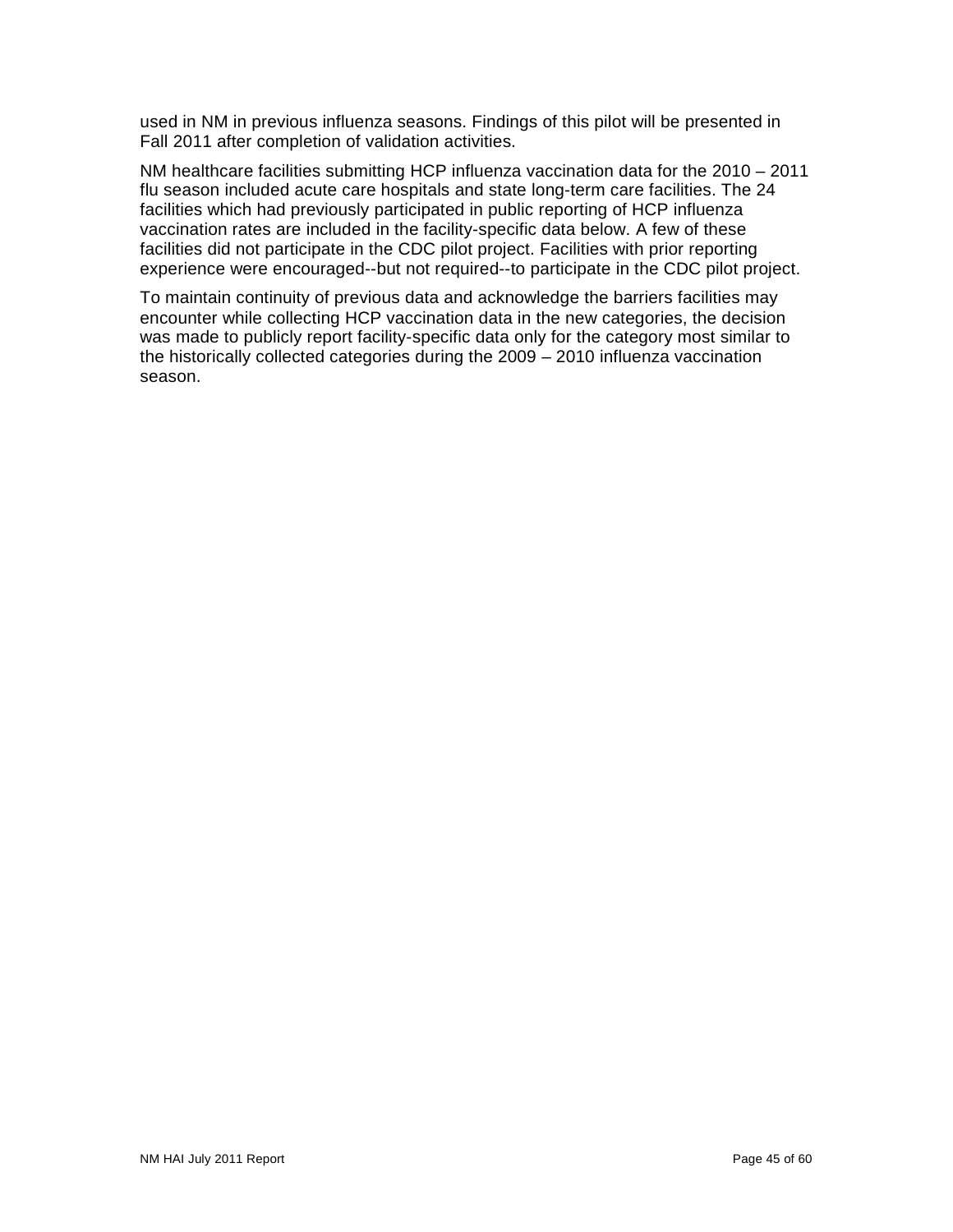# <span id="page-45-0"></span>Appendix G: *Clostridium difficile* Infection Surveillance

## **Background**

*Clostridium difficile* (*C. difficile*) is an anaerobic spore-forming bacillus which can cause a range of disease from asymptomatic carriage (i.e., when an individual carries a pathogen without symptoms) to mild diarrheal illness to colitis (i.e., inflammation of the colon), and even death. Illness from *C. difficile* most commonly affects older adults in hospitals or in long-term care facilities and typically occurs after use of antibiotic medications. In recent years, these infections have become more frequent, more severe and more difficult to treat.

*C. difficile* is spread via the fecal-oral route (i.e., when pathogens transmitted in fecal particles from one host are introduced into the oral cavity of another host) with spores surviving in the environment for many months. The spores are highly resistant to routine cleaning and disinfection. In healthcare settings two main sources of spores exist: infected or colonized (i.e., when microorganisms become established on a person) patients and contaminated inanimate objects. The incubation period (i.e., the time from exposure to an infectious agent until signs and symptoms of the disease appear) is unknown and patients who are colonized can be asymptomatic for weeks to months but may develop symptoms once exposed to antibiotics which kill off normal gastrointestinal flora (i.e., bacteria normally residing within the body) allowing the *C. difficile* to grow and cause disease.

CDI has been increasing in incidence (i.e., the number of newly diagnosed cases during a specific time period) and virulence (i.e., a measure of the severity of the disease a microorganism is capable of causing) over the last one to two decades, with an increase in mortality from 5.7 per million population in 1999 to 23.7 per million in 2004. [21](#page-59-16) One source estimated the attributable cost of CDI to be \$2,454-\$5,042 per case. [22](#page-59-17) Patients with *C. difficile* in one study experienced higher rates of readmission to the hospital within six months (52% versus 23% among patients without CDI) and longer hospital stays (2.8 days attributable to CDI). These patients were also more likely to be discharged to a long-term-care facility versus home or a non-healthcare setting when compared with non-*C. difficile* patients.

Due to the increasing burden of disease and in anticipation of new federal reporting requirements, the NM HAI Advisory Committee voted to include CDI reporting via NHSN and create a prevention collaborative to address the multi-factorial issues associated with CDI. CDI LabID events were reported by 17 units in 11 hospitals for at least four months from November 2010 through April 2011.

## Data Submission

A CDI LabID event is a proxy measure of multi drug-resistant organism (MDRO) infection, exposure and healthcare acquisition. This relies exclusively on clinical microbiology data to identify events and patient admission/transfer information within the facility to categorize the laboratory result. The only labs included in LabID events are clinical specimens, those taken for purpose of treatment or diagnostic purposes, in contrast to active surveillance testing which screens all patients for a pathogen.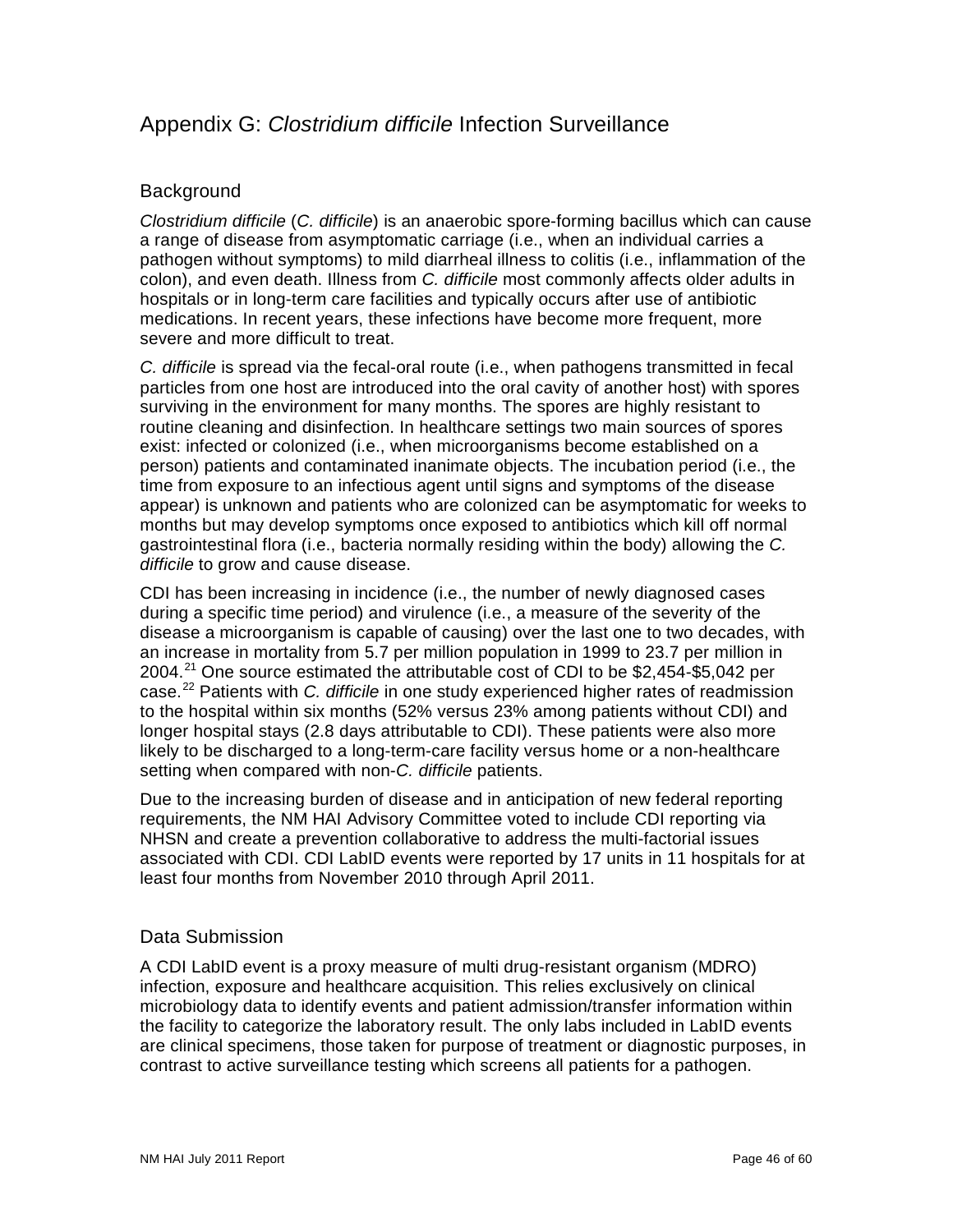## <span id="page-46-0"></span>Appendix H: Special Projects

## HAI and Antimicrobial Use Prevalence Survey

#### *Background and Methods*

While HAI surveillance is often conducted for specific HAI at both the state and national levels, there is limited data on overall prevalence of HAI and antimicrobial use in the US. The objectives of the HAI and Antimicrobial Use Prevalence Survey are to estimate HAI prevalence among inpatients in acute healthcare facilities (i.e., hospitals), determine distribution of HAI by pathogen and major infection site, and to estimate prevalence and describe rationale for antimicrobial use in acute healthcare facilities. There are three phases to this project: 1) single-city pilot, 2009; 2) limited roll-out, 2010; and 3) full-scale survey, 2011. This project is currently in phase 3 (full-scale survey). For this phase, each state randomly selected and recruited facilities to participate in a single day survey during May, June, or July 2011. Twenty facilities in NM are participating in this survey. Institutional Review Board (IRB) approval was obtained at the state level as well as from the participating facilities as needed. Eligible patients for the survey are acute care inpatients of any age in randomly selected beds on the morning of the survey. Facilities are sampling up to 100 patient records, depending on the size of the facility. Surveys have begun in NM. For those patients determined to be on antimicrobials on the survey date or day prior to the survey date, detailed medical record reviews will be conducted to determine the rationale for antimicrobial use and if there is any evidence of HAI.

All data will be entered into a web-based, password protected data management system designed by CDC for this project. The data submitted to CDC will not contain any unique patient identifiers (e.g., patient name). Upon completion of data submission, CDC will perform aggregated data analysis to generate prevalence estimates of HAI and antimicrobial use. Logistic regression will be used to assess variables associated with HAI and antimicrobial use.

#### *Findings*

The phase 2 HAI and Antimicrobial Use Prevalence Survey was conducted in 22 acute care general hospitals across the ten EIP states. A total of 2015 patients were included in the phase 2 survey. Among the 2015 patients, 136 HAI were identified (6.8%, 95% CI: 5.7-7.9). The 136 HAI were found in 116 patients. Although ICU locations made up only 14% of the locations in which surveyed patients were located, they made up 43.5% of the locations to which HAI were attributed. Pneumonia and surgical site infections were two most prevalent HAI and these comprised 52.9% of all HAI detected. Antimicrobials were scheduled or administered on the survey date or the prior calendar day for 1009/2015 patients (50.1%, 95% CI: 47.9- 52.3).Treatment of active infection was the most common rationale cited for antimicrobial use, followed by surgical prophylaxis (i.e., prevention of or protection from disease). Further data analysis is being conducted by CDC and results will be reported once available. As phase 3 is just in the early stages of data collection, there are no specific results to report at this time.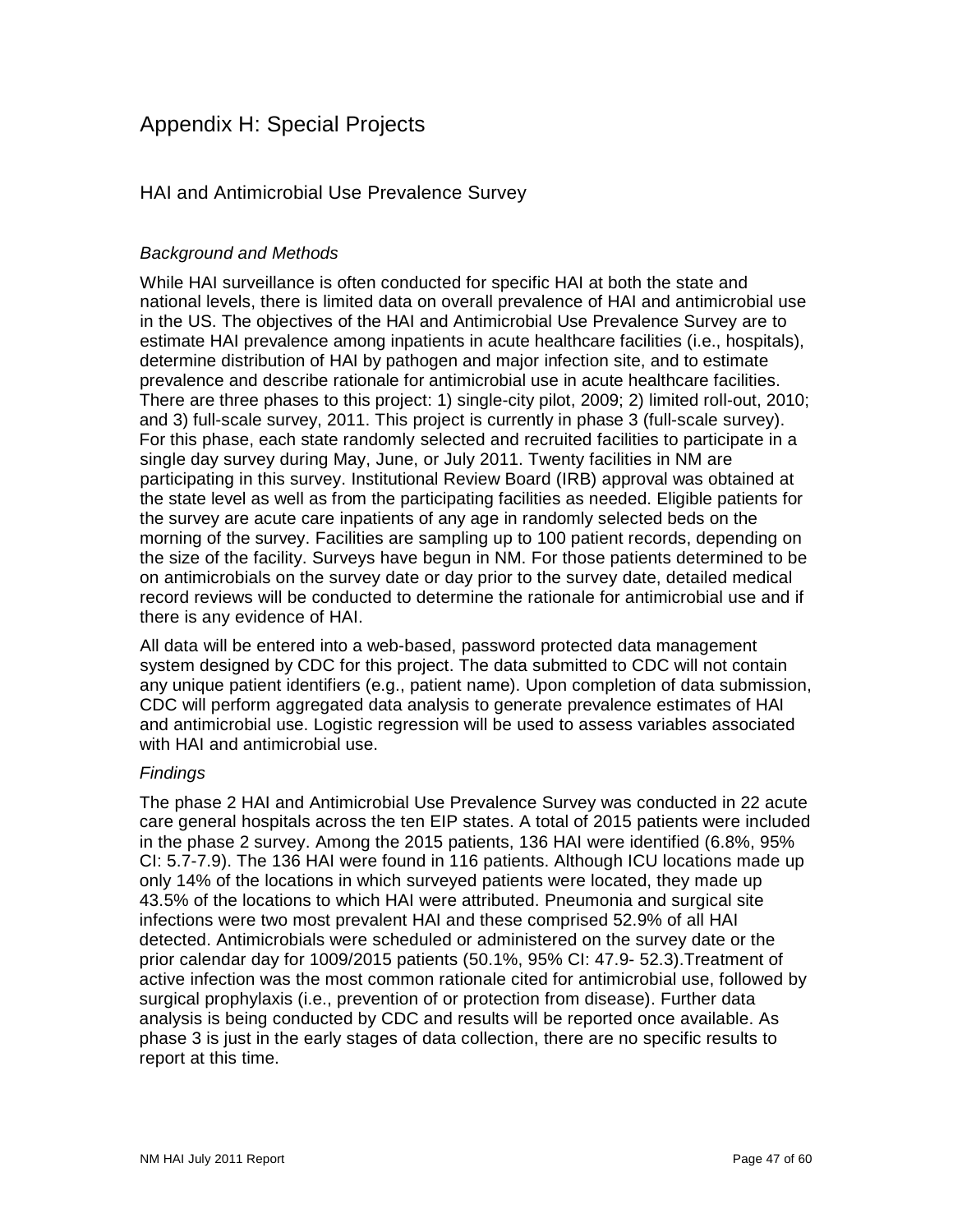## Denominator Simplification Project

#### *Background and Methods*

Collection of denominator data is an essential part of HAI surveillance in order to calculate infection rates. However, denominator data collection is often time intensive and can consume human resources that could be utilized for other infection prevention efforts. The objectives of the NHSN Denominator Simplification Project are to: 1) evaluate use of a simple, less labor intensive method for estimating device-days denominator data; 2) determine if denominator sampling methods can be successfully implemented; and 3) determine if denominator sampling methods can generate valid estimates of device-days. The expected benefits of this project are to validate sampling methodology which could then contribute to reduction in HAI surveillance data collection burden, increased HAI surveillance participation, and improve denominator data reliability and accuracy.

This project has two phases: 1) retrospective data collection; and 2) prospective data collection. The data collection for this project does not involve collection of any unique patient identifiers or confidential patient information and therefore is not considered to be human subjects research. Participating facilities must be enrolled in NHSN and conducting CLABSI surveillance. The retrospective phase involved facility IPs providing 6-12 consecutive months of monthly device-days (i.e., central line) denominator worksheets. This data is being used by CDC to retrospectively assess the feasibility of using sampling methods to obtain estimates of central line-days in both ICU and non-ICU settings. The data collection for this phase was completed in the fall of 2010. Five facilities in New Mexico participated in this phase.

The prospective phase began in January 2011 and involves facilities continuing to collect denominator data using current methods for 12 consecutive months while also conducting independent sampling (one day per week) of denominator data from the same inpatient units. Eight facilities in New Mexico are participating in this phase. This phase will allow for prospective assessment of the feasibility of implementing the use of sampling methods to collect patient-days and central line-days denominator data. In addition, this phase will provide data to compare estimates of central line-days derived from data collected using sampling methodology against data collected using current denominator data collection practices. This comparison will determine if estimates of central line-days and CLABSI rates generated are suitable for the purposes of conducting HAI surveillance and submitting data to NHSN. All data analysis will be performed by CDC.

#### *Findings*

Preliminary analyses have been conducted by CDC for the phase 1 (retrospective) NHSN denominator simplification project. Between September and December 2010, 65 ICUs (55% medical/surgical) in 45 facilities submitted a total of 688 months of CLABSI denominator data (mean 10.6 months/unit). For 90% of units, the estimated CLABSI rate was no more than -0.06 to +0.14 CLABSI per 1,000 central line days from the actual CLABSI rate. These preliminary results from a variety of ICU types suggest that once weekly denominator data sampling is a viable alternative to manual daily collection. Further analysis will be conducted to assess the feasibility of weekly denominator data collection. Weekly denominator data collection would substantially reduce the data collection burden and increase the efficiency of CLABSI surveillance.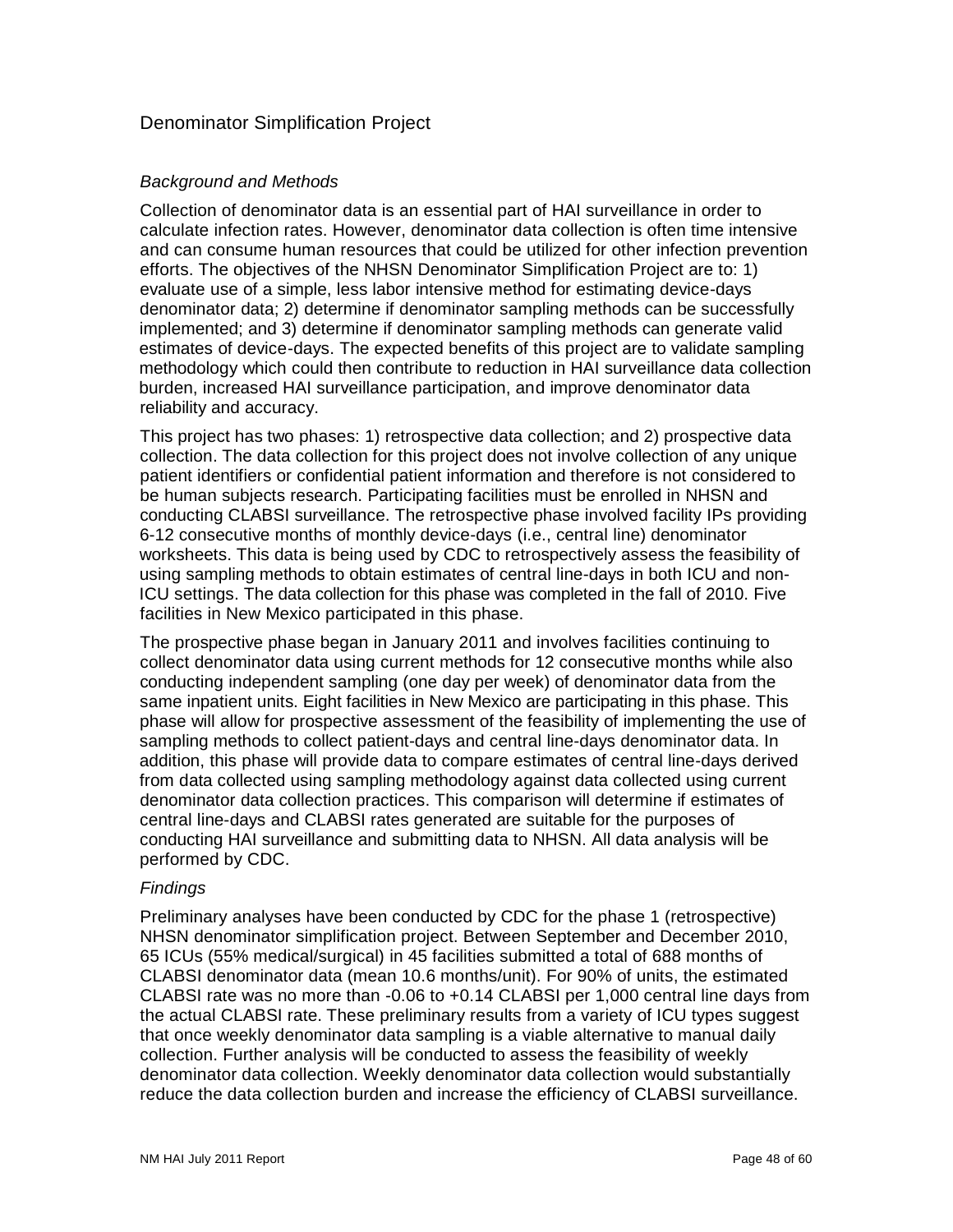## CLABSI Data Validation Project

#### *Background and Methods*

Data validation is a key element to assure quality, accuracy, and reliability of public reports. This means that the data presented are "true." New Mexico has been working to ensure validation of CLABSI data submitted to NHSN using prospective monthly denominator data quality checks and active monitoring and review of all CLABSI events entered by facilities that have conferred rights to the HAI Reporting Group. In addition, facilities are encouraged to consult with NMDOH and NHSN personnel to review suspect CLABSI cases. NMDOH-sponsored CLABSI surveillance trainings have been held periodically for participating facilities. These trainings included presentations of NHSN definitions and case studies in order to help ensure proper application of CLABSI definitions and appropriate NHSN data submission.

The objective of this additional CLABSI validation project is to conduct a detailed retrospective review of positive blood cultures that occurred among individuals in NM hospital ICUs to determine if CLABSI events were properly ascertained, defined and reported to NHSN. During December 2010 – April 2011, a review was conducted of medical records of individuals admitted during November 2009 – March 2010 to nine adult ICUs of six New Mexico hospitals. These were the six hospitals participating in the pilot project to collect and submit CLABSI event data to NMDOH and NHSN. Medical records were selected for review based on obtaining all positive blood culture results with collection dates during the evaluation time period from participating hospital microbiology laboratories and matching those results with line lists of individuals admitted to participating ICUs during November 1, 2009 through March 31, 2010.

Retrospective chart reviews were conducted by two contracted auditors using standardized data collection instruments. Medical record reviews, data collection and CLABSI determinations were conducted independently without sharing of information between reviewers. Chart auditors were also blinded as to whether the patients had previously been determined by the facility to have a CLABSI and if the case had been entered into NHSN. All definitions used for determining the presence of HAI were based on the CDC NHSN Surveillance Protocol. If an auditor was unable to determine if a positive blood culture met criteria for a CLABSI event, an expert reviewer with training in NHSN definitions reviewed the case. Consultation with NHSN experts was also utilized as needed.

#### *Findings*

Data from the CLABSI validation project are currently being analyzed. Findings from this project will be reported separately.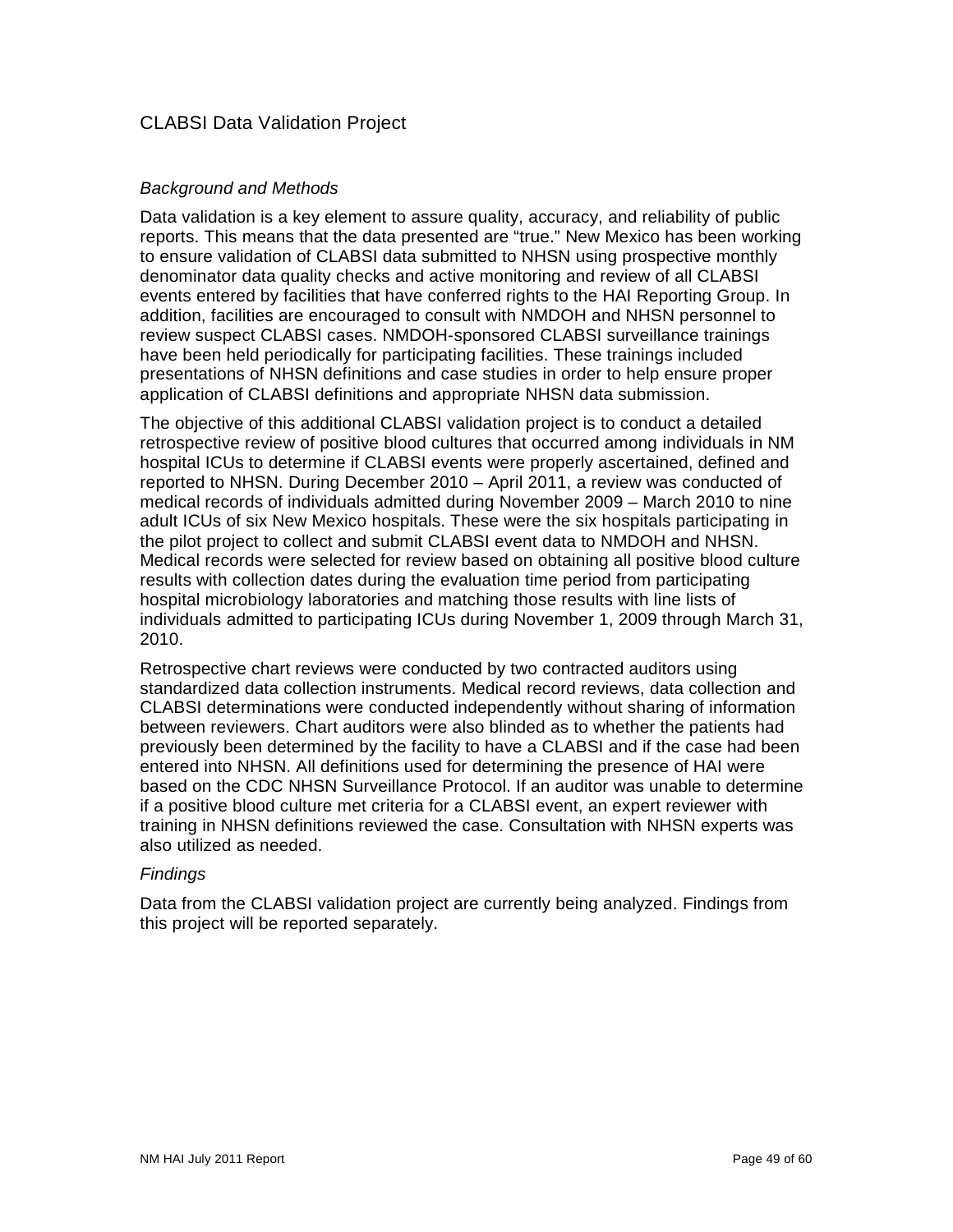# <span id="page-49-0"></span>Appendix I: Consumer Healthcare-associated Infections Prevention Information

In addition to national and state level efforts to reduce and prevent HAI, there are steps that everyone can take to decrease the risk of HAI. Patients and those near to them can educate themselves about HAI and how to prevent them, including being a partner in their care by asking questions of their providers, practicing good hand hygiene and demanding it of others, using antibiotics appropriately, reviewing available data to find out what it means for their care, and becoming involved in opportunities to provide input to improve the quality of healthcare delivery. As consumers of healthcare services, the following are specific steps the public can take to prevent the possibility of getting an HAI.

#### **1. Educate Yourself**

Numerous HAI resources are available to help anyone become an educated consumer of healthcare services.

As a starting point, the CDC HAI website is a resource for learning about the various types of infections and determining what can be done to remain infection free. CDC provides extensive information about the most common types of infections, the pathogens associated with those infections, and resources for the prevention and elimination of HAI. Link to: http://www.cdc.gov/hai/index.html.

The Society for Healthcare Epidemiology (SHEA) has consumer resource documents on various types of HAI. Patient Safety Guides about the most common types of infections are available for download at: http://www.sheaonline.org/ForPatients.aspx.

The NMDOH HAI website provides information about the consumer role in HAI prevention. Link to: http://nmhealth.org/HAI/public\_reports.shtml

The Institute for Healthcare Improvement (IHI) is also a resource for HAI information. Link to:

http://www.ihi.org/IHI/Topics/HealthcareAssociatedInfections/

## **2. Become a Partner with your Provider**

**Know what questions to ask.** The Agency for Healthcare Research and Quality (AHRQ) can help you get more involved with your healthcare provider by knowing the right questions to ask. Visit the AHRQ "Questions are the Answer" tool to learn important questions to ask to make your healthcare experience a team effort between you and your provider. <http://www.ahrq.gov/questionsaretheanswer/>

**Be assertive about hand hygiene.** Healthcare providers know about the importance of hand hygiene, but sometimes they may forget to wash their hands. Be a partner with your provider by asking your doctor or nurse to wash their hands or use an alcohol-based hand sanitizer. Don't be afraid to speak up. Visitors should also properly clean their hands when visiting a patient in the hospital or other healthcare facility.

**Know the signs and symptoms of infection**. Depending on the type of care provided, it is important to know what signs and symptoms of infection to watch for. For example, if you are having a surgical procedure, ask your nurse or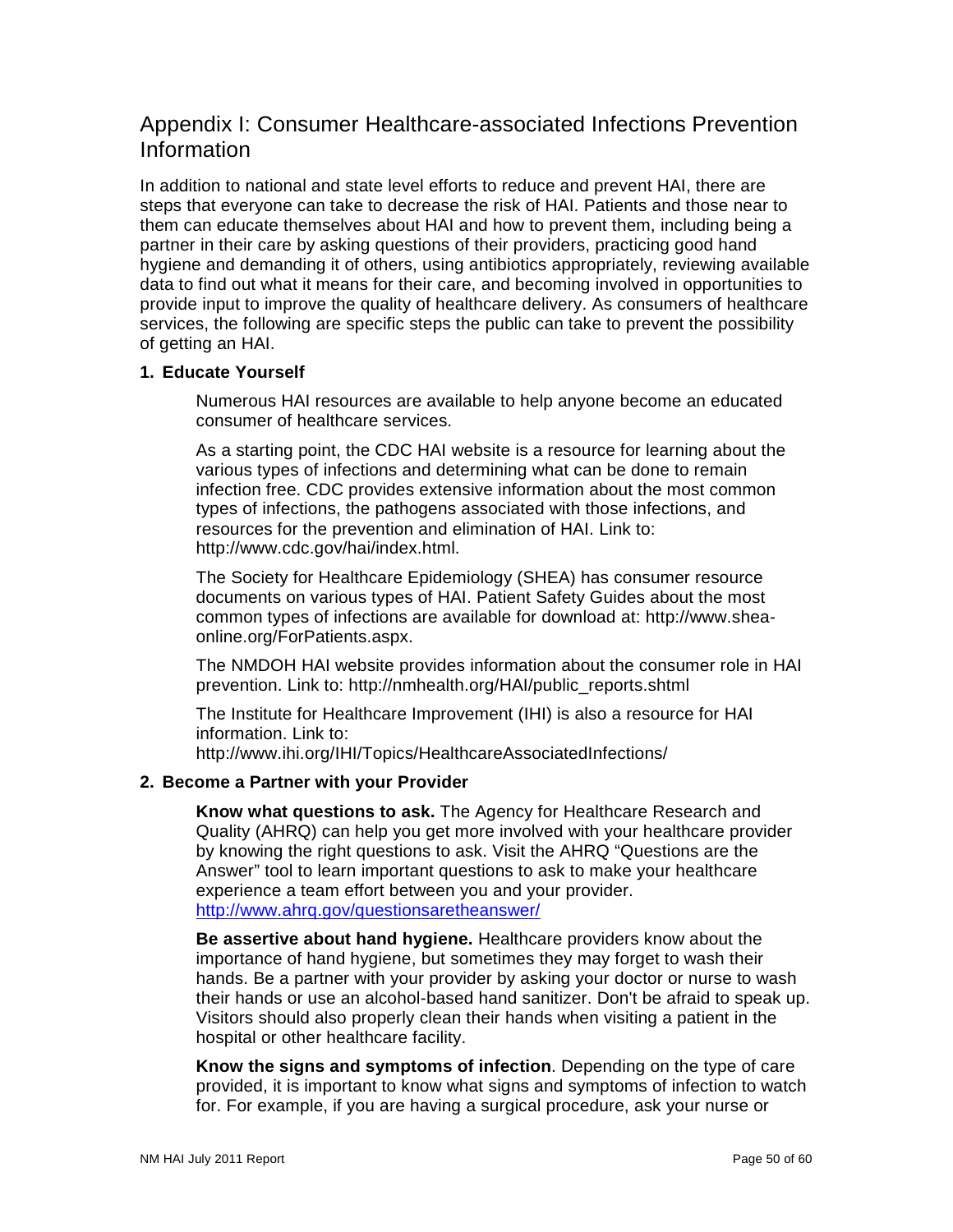doctor how to properly care for the surgical wound and the signs and symptoms that might indicate that an infection is occurring. If your care calls for the use of a central line, become educated about precautions and care related to the central line as well as signs (e.g., redness or swelling of skin, fever) and symptoms (e.g., soreness at the central line site) of infection.

**Be smart about antimicrobials**. It's important to learn about the proper uses of antimicrobials. "Antimicrobial" is a general term that refers to a group of drugs that includes antibiotics, antifungals, antiprotozoals and antivirals. Antibiotics will treat bacterial infections, but they won't work against viral infections such as colds, influenza, many sore throats and cough illnesses. The inappropriate use of antibiotics could be harmful to your health in certain situations and has led to the antibiotic resistance of bacteria that are sometimes called "super bugs".

You can be smart about antibiotic use by talking with your healthcare provider about antibiotic resistance. If you are prescribed an antibiotic, take it exactly as your doctor or pharmacist tells you. Do not self-prescribe antibiotics.

Learn more about antibiotic resistance and the proper use of antibiotics by visiting the CDC Get Smart: Know When Antibiotics Work homepage. [http://www.cdc.gov/getsmart/index.html.](http://www.cdc.gov/getsmart/index.html)

#### **3. Practice Good Hand Hygiene**

Keeping your hands clean by practicing proper hygiene is one of the most important ways to avoid getting sick and spreading germs that can make others sick. Many diseases and conditions are spread by individuals who simply don't wash their hands.

• Practice hand hygiene by washing with soap and clean running water, continuously rubbing of your hands for a minimum of 20 seconds: you can time this by humming the "Happy Birthday" song twice. If your hands are not visibly soiled and soap and water are not available, use an alcohol-based hand sanitizer. CDC provides educational resources to help you learn how to wash your hands the right way and information on hand sanitizers. Link to: http://www.cdc.gov/handwashing/

#### **4. Review the Available Data**

Numerous resources are available to find HAI data. This 2011 New Mexico Annual Report is the first NM report to provide hospital-specific information about CLABSI. Other resources are available for finding information on publicly reported HAI data. A primary source for hospital data is Medicare Hospital Compare that can be accessed at: [http://www.hospitalcompare.hhs.gov.](http://www.hospitalcompare.hhs.gov/)

Many other states also provide state healthcare facility-specific data for various infection types. Although the format may vary, most states will offer HAI data through a state Department of Health website, an annual report, or a searchable database.

**Interpreting the data**: There are limitations to HAI data. As an example, when tracking changes in HAI rates, it is not unusual to find an increase in rates prior to improvement.<sup>[23](#page-59-18)</sup> This increase has been attributed to improved tracking methods and application of HAI surveillance definitions which can lead to identification of previously untracked HAI. When reviewing publicly reported HAI data, it is important to consider additional factors that might affect facility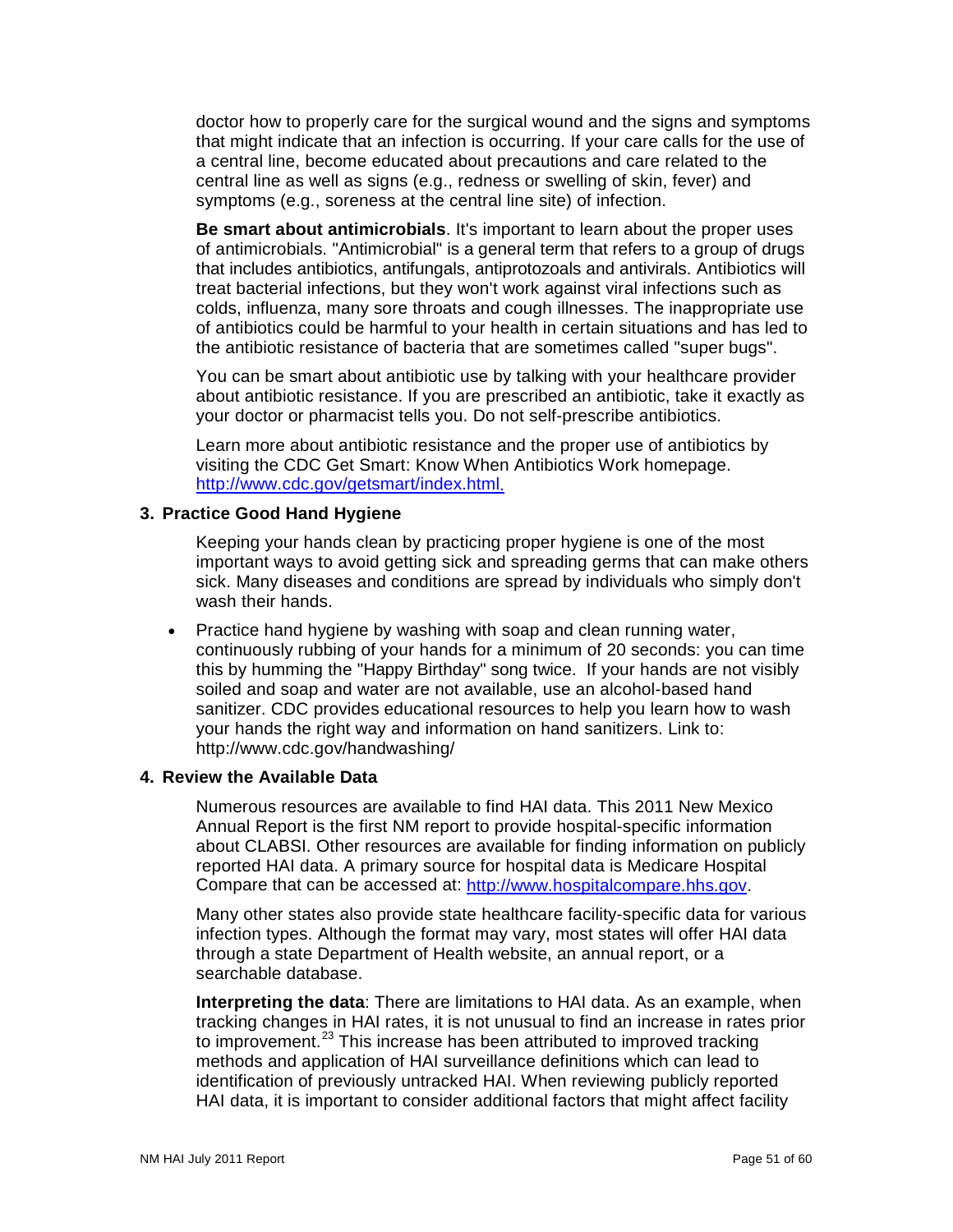performance rates such as size, type of patients, level of care provided and other unique characteristics such as being a teaching hospital. HAI data collection methods and definitions are evolving and, as such, inconsistencies in results may be observed over time simply as a result of these changes. Data is just one of several indicators of what is happening in healthcare settings. Seeing that your providers are following prevention guidelines and discussing HAI with them are additional steps to take.

#### **5. Become Involved**

Consider joining a patient advisory board at your local hospital or look for other opportunities to provide input on healthcare standards and access to quality care.

#### **What You Can Do – Central Lines**

If you or someone close to you is going to have a central line placed, ask if the healthcare facility uses a central line insertion checklist (i.e., catheter checklist to ensure adherence to infection prevention practices at the time of insertion of central venous catheters) and what other measures they have in place to prevent CLABSI. Encourage everyone visiting you to perform hand hygiene. Do not be afraid to ask physicians, nurses or others involved in your care to wash their hands, particularly before accessing the central line. Follow healthcare provider instructions for keeping your wound clean and let your care takers know if the site becomes red or irritated or the bandages come off. Remember to ask people to wash their hands and wear gloves before accessing your line and ask visitors not to touch the line.

#### **What You Can Do – Influenza Vaccination**

A flu shot is the single best way to prevent seasonal influenza. Getting your vaccination annually will help protect you and your family. If you have a medical condition (e.g., asthma, diabetes, chronic obstructive pulmonary disease (COPD)) or a weakened immune system, discuss your flu shot with your provider. Good respiratory hygiene habits such as covering your coughs and sneezes, avoiding touching your mouth and eyes with your hands and frequent hand washing or use of alcohol hand gel can also minimize the transmission of respiratory viruses like influenza. If you feel ill, it is recommended that you stay home and reduce your contact with others. You can also ask your healthcare provider if they have gotten their flu shot.

#### **What You Can Do –** *Clostridium difficile* **Infection**

Preventing CDI is a group effort which involves a multidisciplinary team in the healthcare setting and you. As a patient or visitor to a hospital, you should wash your hands often and avoid bringing in extra belongings to reduce clutter. Cluttered countertops may not be cleaned as often or as thoroughly as recommended. Healthcare personnel should also be reminded to wash their hands using soap and water before caring for you or your loved one. Practice responsible antimicrobial usage, taking only antimicrobials prescribed by your doctor until you complete the treatment, and don't pressure physicians to prescribe antibiotics. If someone you know is diagnosed with CDI and you visit them in the hospital, be sure to follow any guidelines the facility recommends and wash your hands often.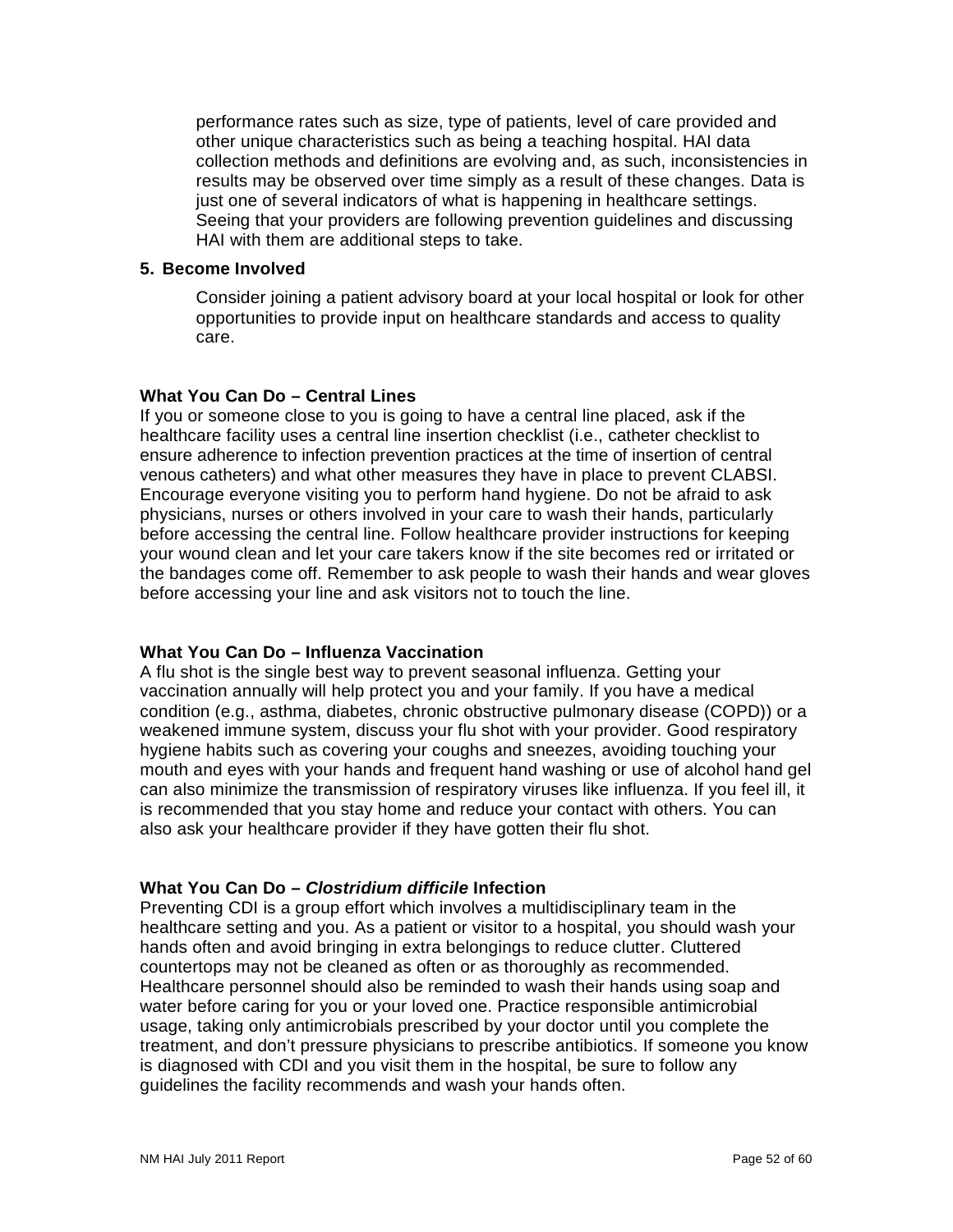### **General resources on HAI**

Consumer information about HAIs, including those not addressed in this report, can be found through various online resources:

- New Mexico Department of Health, Healthcare-associated (HAI) [Definitions and Links](http://nmhealth.org/HAI/ResourcesLinks.shtml)
- Centers for Disease Control and Prevention, [Healthcare-associated](http://nmhealth.org/HAI/ResourcesLinks.shtml)  [Infections \(HAIs\)](http://nmhealth.org/HAI/ResourcesLinks.shtml)
- Association for Professionals in Infection Control and Epidemiology, [Educational Brochures](http://www.apic.org/AM/Template.cfm?Section=Education_Resources&Template=/TaggedPage/TaggedPageDisplay.cfm&TPLID=91&ContentID=8738)
- The Joint Commission, Speak Up: Five Things You Can Do to Prevent **[Infection](http://www.jointcommission.org/Speak_Up__Five_Things_You_Can_Do_To_Prevent_Infection/)**
- The Society for Healthcare Epidemiology of America, [Patient Resources](http://www.shea-online.org/ForPatients.aspx)

The Centers for Disease Control and Prevention (CDC) has additional resources for consumers about CLABSI and CDI:

- Central Line-associated Bloodstream Infections: [Resources for Patients](http://www.cdc.gov/HAI/bsi/CLABSI-resources.html)  [and Healthcare Providers.](http://www.cdc.gov/HAI/bsi/CLABSI-resources.html)
- Patients with Central Lines -- [What You Need to Know to Avoid a](http://www2c.cdc.gov/podcasts/player.asp?f=5692974)  [Bloodstream Infection](http://www2c.cdc.gov/podcasts/player.asp?f=5692974) (video).
- [FAQs about Catheter-associated Bloodstream Infections.](http://www.cdc.gov/ncidod/dhqp/pdf/guidelines/BSI_tagged.pdf)
- [Clostridium](http://www.cdc.gov/HAI/organisms/cdiff/Cdiff_infect.html) *difficile* Infection
- [FAQs about Clostridium](http://www.cdc.gov/ncidod/dhqp/pdf/guidelines/Cdif_largertext.pdf) *difficile*

**The following two pages contain information for consumers on CLABSI and CDI.**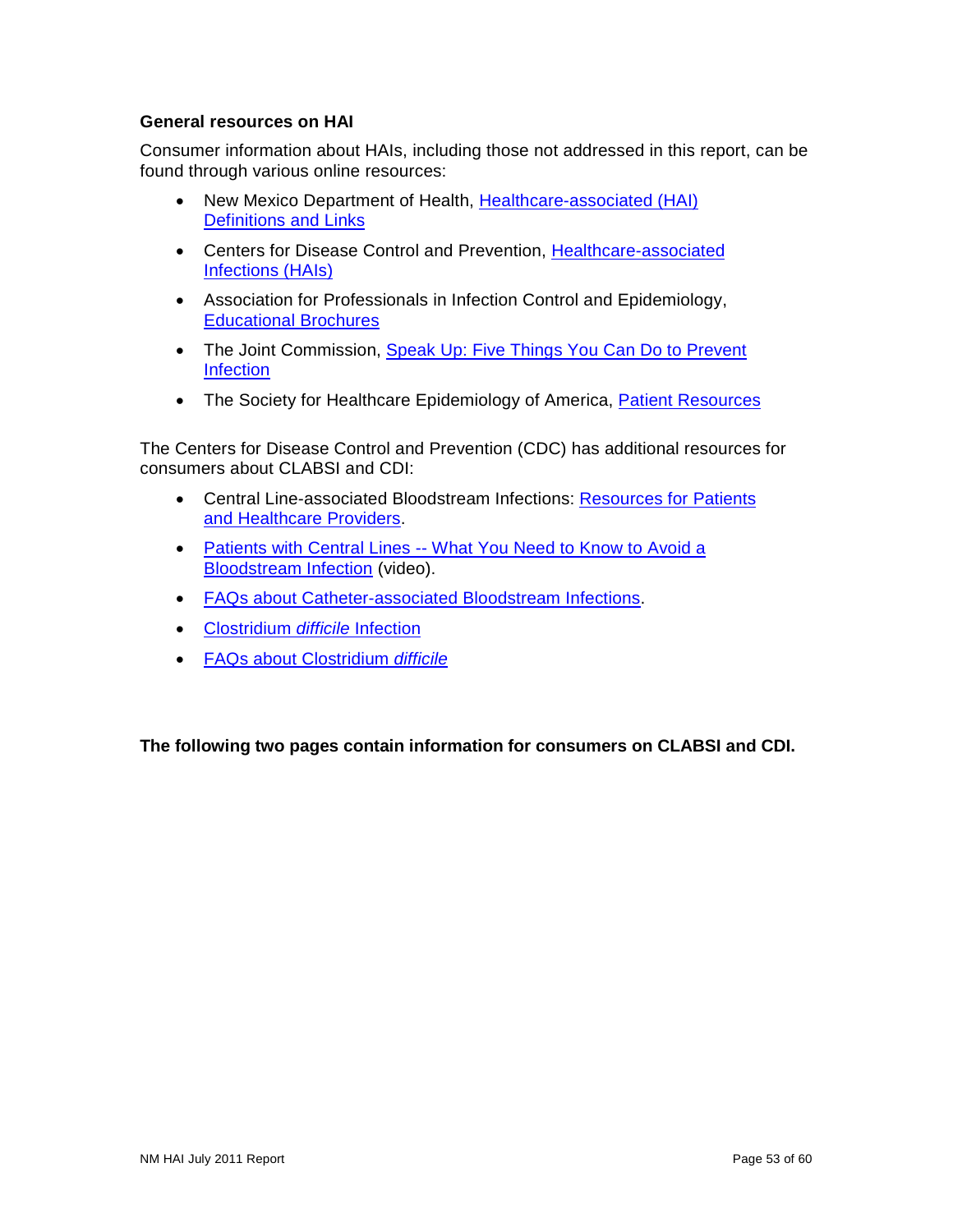

# (frequently asked questions) *"Catheter-Associated BloodstreamInfections"*



(also known as "Central Line-Associated Bloodstream Infections")

#### *What is a catheter-associated bloodstream infection?*

A "central line" or "central catheter" is a tube that is placed into a patient's large vein, usually in the neck, chest, arm, or groin. The catheter is often used to draw blood, or give fluids or medications. It may be left in place for several weeks. A bloodstream infection can occur when bacteria or other germs travel down a "central line" and enter the blood. If you develop a catheter-associated bloodstream infection you may become ill with fevers and chills or the skin around the catheter may become sore and red.

#### *Can a catheter-related bloodstream infection be treated?*

A catheter-associated bloodstream infection is serious, but often can be successfully treated with antibiotics. The catheter might need to be removed if you develop an infection.

#### *What are some of the things that hospitals are doing to prevent catheter-associated bloodstream infections?*

To prevent catheter-associated bloodstream infections doctors and nurses will:

- Choose a vein where the catheter can be safely inserted and where the risk for infection is small.
- Clean their hands with soap and water or an alcohol-based hand rub before putting in the catheter.
- Wear a mask, cap, sterile gown, and sterile gloves when putting in the catheter to keep it sterile. The patient will be covered with a sterile sheet.
- Clean the patient's skin with an antiseptic cleanser before putting in the catheter.
- Clean their hands, wear gloves, and clean the catheter opening with an antiseptic solution before using the catheter to draw blood or give medications. Healthcare providers also clean their hands and wear gloves when changing the bandage that covers the area where the catheter enters the skin.
- Decide every day if the patient still needs to have the catheter. The catheter will be removed as soon as it is no longer needed.
- Carefully handle medications and fluids that are given through the catheter.

#### *What can I do to help prevent a catheter-associated bloodstream infection?*

• Ask your doctors and nurses to explain why you need the catheter and how long you will have it.

- Ask your doctors and nurses if they will be using all of the pre vention methods discussed above.
- Make sure that all doctors and nurses caring for you clean their hands with soap and water or an alcohol-based hand rub before and after caring for you.

#### If you do not see your providers clean their hands, please ask them to do so.

- If the bandage comes off or becomes wet or dirty, tell your nurse or doctor immediately.
- Inform your nurse or doctor if the area around your catheter is sore or red.
- Do not let family and friends who visit touch the catheter or the tubing.
- Make sure family and friends clean their hands with soap and water or an alcohol-based hand rub before and after visiting you.

#### *What do I need to do when I go home from the hospital?*

Some patients are sent home from the hospital with a catheter in order to continue their treatment. If you go home with a catheter, your doctors and nurses will explain everything you need to know about taking care of your catheter.

- Make sure you understand how to care for the catheter before leaving the hospital. For example, ask for instructions on showering or bathing with the catheter and how to change the catheter dressing.
- Make sure you know who to contact if you have questions or problems after you get home.
- Make sure you wash your hands with soap and water or an alcohol-based hand rub before handling your catheter.
- Watch for the signs and symptoms of catheter-associated bloodstream infection, such as soreness or redness at the catheter site or fever, and call your healthcare provider immediately if any occur.

#### **If you have additional questions, please ask your doctor or nurse**.



NM HAI June 2010 Report Draft Page 54 of 60 7/27/2011

**American Hospital** 

**Association** 



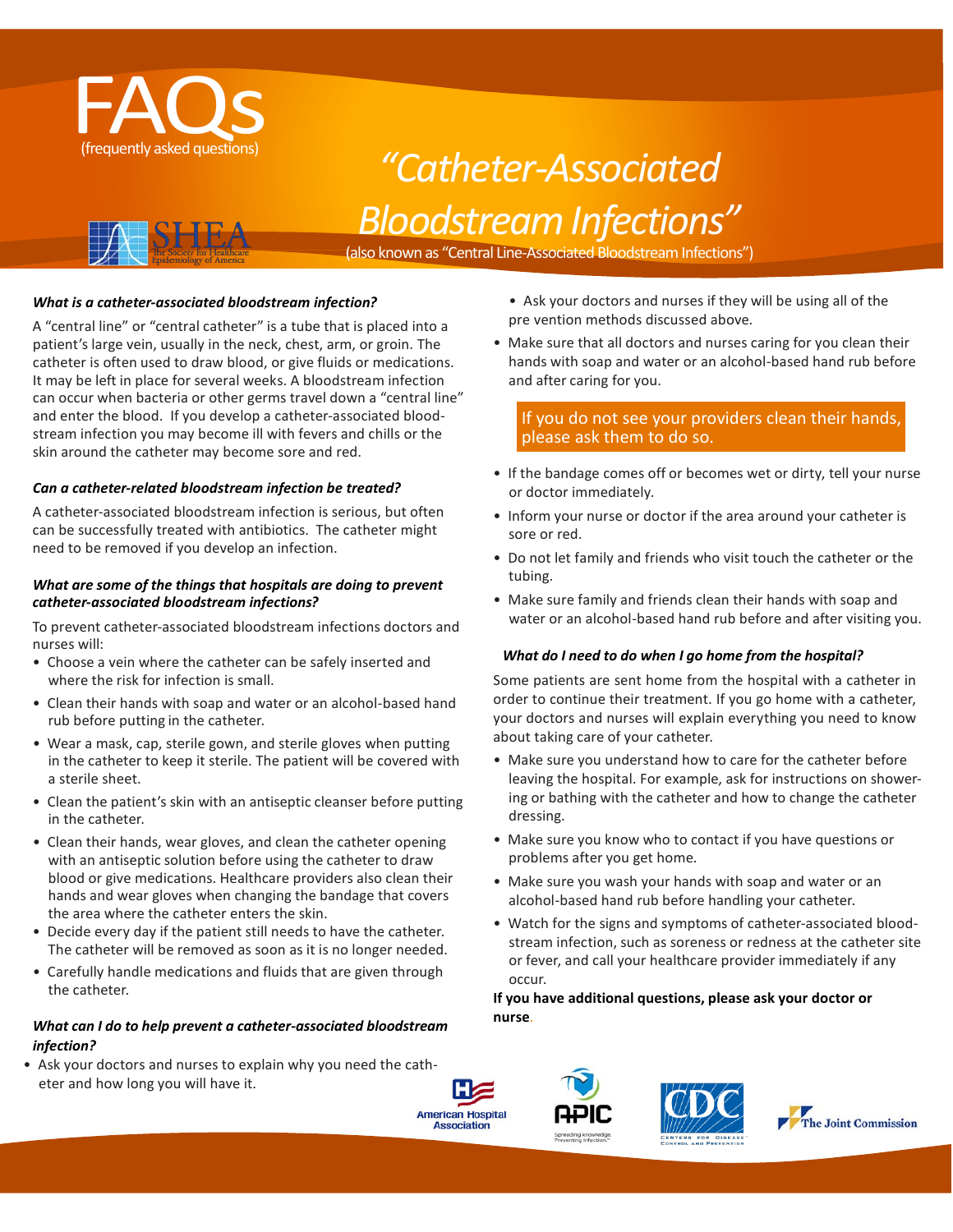

# *"ClostridiumDifficile"*

#### *What is Clostridium difficile infection?*

*Clostridium difficile* [pronounced Klo-STRID-ee-um dif-uh-SEEL], also known as "*C. diff*" [See-dif], is a germ that can cause diarrhea. Most cases of *C. diff* infection occur in patients taking antibiotics. The most common symptoms of a *C. diff* infection include:

> Watery diarrhea Fever Loss of appetite Nausea Belly pain and tenderness

#### *Who is most likely to get C. diff infection?*

The elderly and people with certain medical problems have the greatest chance of getting *C. diff. C. diff* spores can live outside the human body for a very long time and may be found on things in the environment such as bed linens, bed rails, bathroom fixtures, and medical equipment. *C. diff* infection can spread from person-toperson on contaminated equipment and on the hands of doctors, nurses, other healthcare providers and visitors.

#### *Can C. diff infection be treated?*

Yes, there are antibiotics that can be used to treat *C. diff.* In some severe cases, a person might have to have surgery to remove the infected part of the intestines. This surgery is needed in only 1 or 2 out of every 100 persons with *C. diff.*

#### *What are some of the things that hospitals are doing to prevent C. diff infections?*

To prevent *C. diff.* infections, doctors, nurses, and other healthcare providers:

- Clean their hands with soap and water or an alcohol-based hand rub before and after caring for every patient. This can prevent *C. diff* and other germs from being passed from one patient to another on their hands.
- Carefully clean hospital rooms and medical equipment that have been used for patients with *C. diff*.
- Use Contact Precautionsto prevent *C. diff* from spreading to other patients. Contact Precautions mean:
	- o Whenever possible, patients with *C. diff* will have a single room or share a room only with someone else who also has *C. diff*.
	- o Healthcare providers will put on gloves and wear a gown over their clothing while taking care of patients with *C. diff*.
	- o Visitors may also be asked to wear a gown and gloves.
	- o When leaving the room, hospital providers and visitors remove their gown and gloves and clean their hands.
- o Patients on Contact Precautions are asked to stay in their hospital rooms as much as possible. They should not go to common areas, such as the gift shop or cafeteria. They can go to other areas of the hospital for treatments and tests.
- Only give patients antibiotics when it is necessary.

#### *What can I do to help prevent C. diff infections?*

• Make sure that all doctors, nurses, and other healthcare providers clean their hands with soap and water or an alcohol-based hand rub before and after caring for you.

If you do not see your providers clean their hands, please ask them to do so.

- Only take antibiotics as prescribed by your doctor.
- Be sure to clean your own hands often, especially after using the bathroom and before eating.

#### *Can my friends and family get C. diff when they visit me?*

*C. diff* infection usually does not occur in persons who are not taking antibiotics. Visitors are not likely to get *C. diff*. Still, to make it safer for visitors, they should:

- Clean their hands before they enter your room and as they leave your room
- Ask the nurse if they need to wear protective gowns and gloves when they visit you.

#### *What do I need to do when I go home from the hospital?*

Once you are back at home, you can return to your normal routine. Often, the diarrhea will be better or completely gone before you go home. This makes giving *C. diff* to other people much less likely. There are a few things you should do, however, to lower the chances of developing *C. diff* infection again or of spreading it to others.

- If you are given a prescription to treat *C. diff,* take the medicine exactly as prescribed by your doctor and pharmacist. Do not take half-doses or stop before you run out.
- Wash your hands often, especially after going to the bathroom and before preparing food.
- People who live with you should wash their hands often as well.
- If you develop more diarrhea after you get home, tell your doctor immediately.
- Your doctor may give you additional instructions.
- **If you have questions, please ask your doctor or nurse.**

Co-sponsored by:









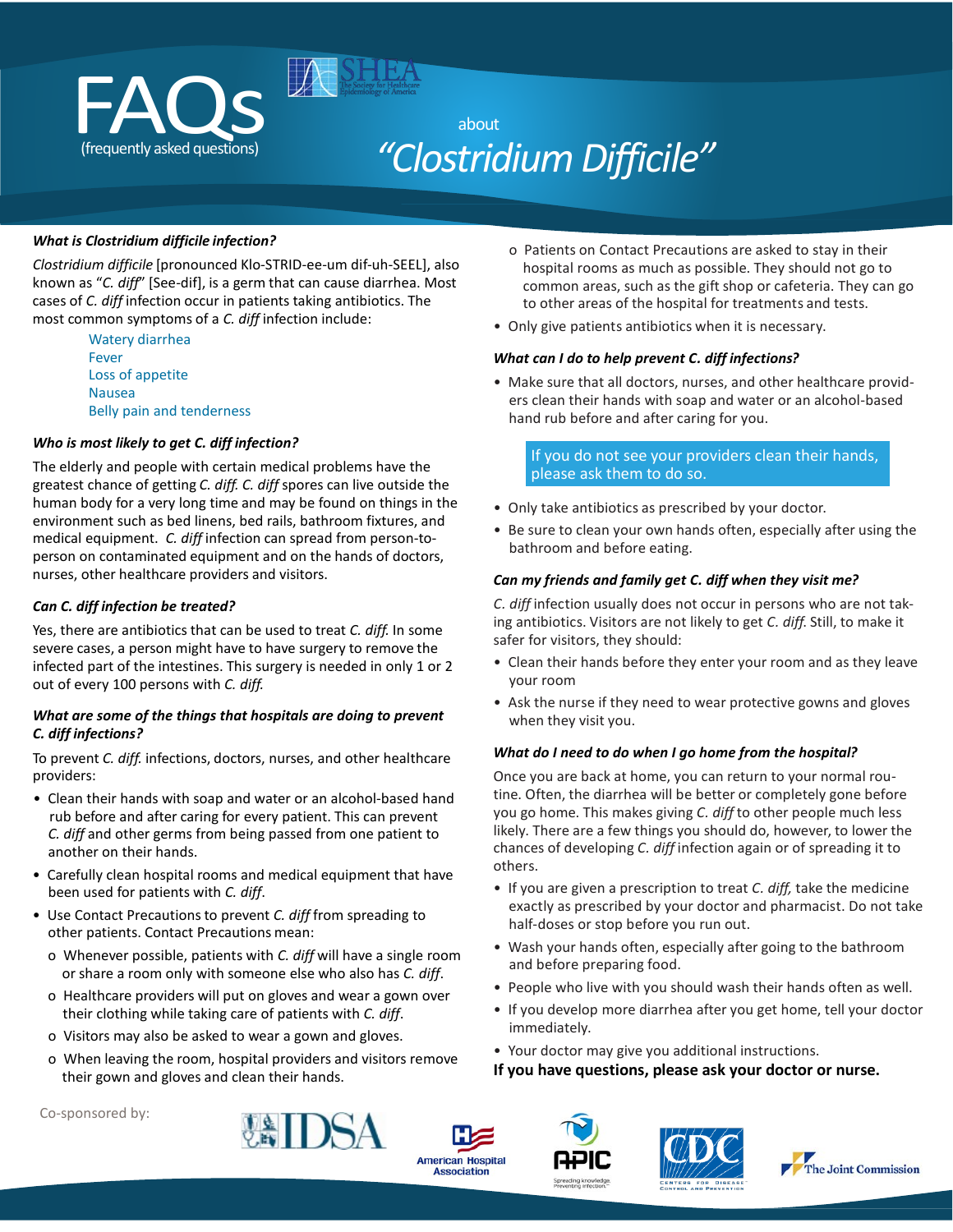# <span id="page-55-0"></span>Appendix J: Acronyms

| <b>AHRQ</b>   | Agency for Healthcare Research and Quality                          |
|---------------|---------------------------------------------------------------------|
| AMA           | <b>American Medical Association</b>                                 |
| <b>APIC</b>   | Association for Professionals in Infection Control and Epidemiology |
| ARRA          | American Recovery and Reinvestment Act                              |
| <b>CAUTI</b>  | Catheter-associated urinary tract infection                         |
| <b>CI</b>     | Confidence interval                                                 |
| <b>CDI</b>    | Clostridium difficile infection                                     |
| <b>CDC</b>    | <b>Centers for Disease Control and Prevention</b>                   |
| <b>CLABSI</b> | Central line-associated bloodstream infection                       |
| <b>CMS</b>    | <b>Centers for Medicare and Medicaid Services</b>                   |
| <b>CUSP</b>   | Comprehensive Unit-based Safety Program                             |
| <b>DHQP</b>   | Division of Healthcare Quality Promotion                            |
| <b>EIP</b>    | <b>Emerging Infections Program</b>                                  |
| <b>HAI</b>    | Healthcare-associated infection/s                                   |
| <b>HCP</b>    | Healthcare personnel                                                |
| <b>HHS</b>    | Department for Health and Human Services                            |
| IP            | <b>Infection Preventionist</b>                                      |
| <b>ICU</b>    | Intensive care unit                                                 |
| <b>MRSA</b>   | Methicillin-resistant Staphylococcus aureus                         |
| <b>NHSN</b>   | National Healthcare Safety Network                                  |
| <b>NM</b>     | <b>New Mexico</b>                                                   |
| <b>NMDOH</b>  | New Mexico Department of Health                                     |
| <b>NMHA</b>   | <b>New Mexico Hospital Association</b>                              |
| <b>NMMRA</b>  | <b>New Mexico Medical Review Association</b>                        |
| <b>NQF</b>    | <b>National Quality Forum</b>                                       |
| <b>SHEA</b>   | Society for Hospital Epidemiology of America                        |
| <b>SIR</b>    | Standardized infection ratio                                        |
| <b>SSI</b>    | Surgical site infection                                             |
| <b>TJC</b>    | The Joint Commission                                                |
| <b>US</b>     | <b>United States</b>                                                |
| <b>WHO</b>    | <b>World Health Organization</b>                                    |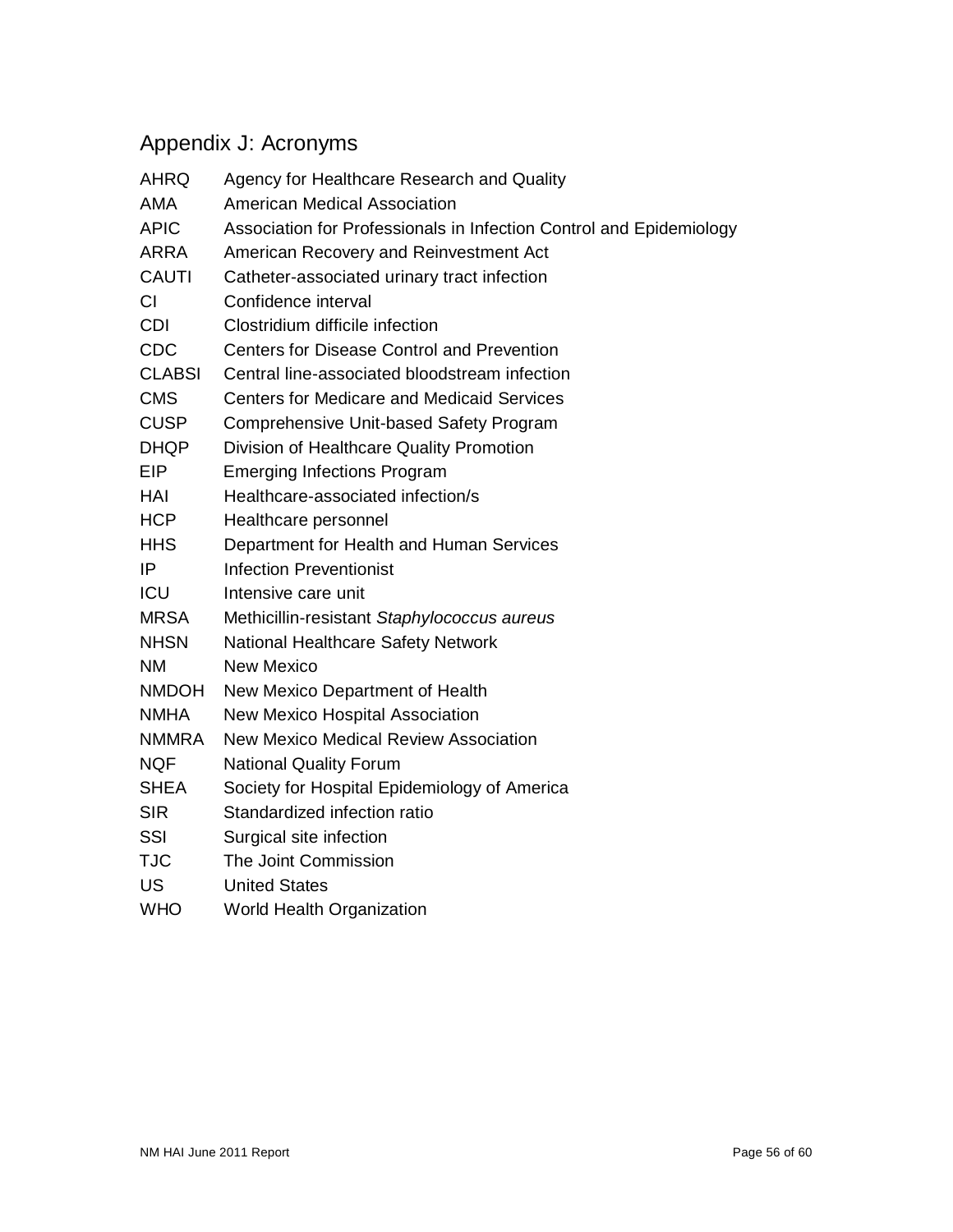## <span id="page-56-0"></span>Appendix K: Glossary

**Antimicrobial stewardship:** A program which seeks to optimize antimicrobial (e.g., antibiotic, antiviral) prescribing through selecting an appropriate drug and optimizing its dose and duration in order to cure an infection and improve individual patient care as well as reduce healthcare facility costs and slow the spread of antimicrobial resistance.

**Bundle:** A group of procedures related to insertion of a central line that include hand washing, insertion site sterilization, full body drape, use of hat, mask and sterile gown by HCP, and selection of optimal insertion site; also used in referring to other groups of processes that are most effective when "bundled" together in a particular order.

**Asymptomatic carriage:** The condition or state of carrying a pathogen (e.g., bacteria) within the body without causing an infection with symptoms.

**Central line-associated bloodstream infection (CLABSI):** A primary bloodstream infection (BSI) in a patient that had a central line or umbilical catheter in place at the time of, or within the 48-hour period before onset of the event (i.e., symptoms or positive blood culture).  $24$ 

*Clostridium difficile* **(also commonly called '***C. diff***' or** *C. difficile***):** A bacterium that results in a gastrointestinal illness. Symptoms can range from diarrhea to lifethreatening inflammation of the colon. *Clostridium difficile* infection (CDI) most commonly affects older adults in hospitals or long-term care facilities. Patients taking antibiotics are at risk of becoming infected with *C. difficile*. *C. difficile* is recognized as one of the most common causes of healthcare-associated diarrhea.

**Colitis:** An inflammatory condition of the colon (large intestine).

**Colonize:** When microorganisms become established on a host (e.g., person); these bacteria can then be spread to other parts of the body or to others.

**Confidence interval (CI):** A CI describes the range of values consistent with the actual data. CIs provide a measure of the level of precision (a wide CI reflects a large amount of variability or imprecision and a narrow CI reflects little variability and high precision) and significance of a result by providing lower (minimum) and upper (maximum) limits for the calculated result. The null hypothesis is a statistical hypothesis that states that there are no differences between observed and expected data: a CI that includes 1.0 is consistent with the null hypothesis. Conversely, a CI that does not include 1.0 indicates that the result is significant. For example, a CLABSI rate of 1.5 with a 95% CI of 0.8 – 2.0 indicates that 95% of the time the minimum CLABSI rate is 0.8 and the maximum CLABSI rate is 2.0; this result is not significant because the CI includes 1.0. On the other hand, a CLABSI rate of 1.5 with a 95% CI of  $1.2 - 3.0$  indicates that 95% of the time the minimum CLABSI rate is 1.2 and the maximum CLABSI rate is 3.0; this result is significant because the CI does not include 1.0.

**Denominator:** The lower portion of a fraction used to calculate a rate or ratio (e.g., for the fraction  $\frac{3}{4}$ , the denominator is 4). In a rate, the denominator can be the population at risk. When calculating CLABSI rates, the denominator is the total central line days for the hospital unit.

**Fecal oral route:** A route of disease transmission when pathogens in fecal particles from one host are introduced into the oral cavity of another potential host. The fecal particles are generally not visible. Transmission can occur by eating food that was contaminated by an infected person who did not wash their hands well after using the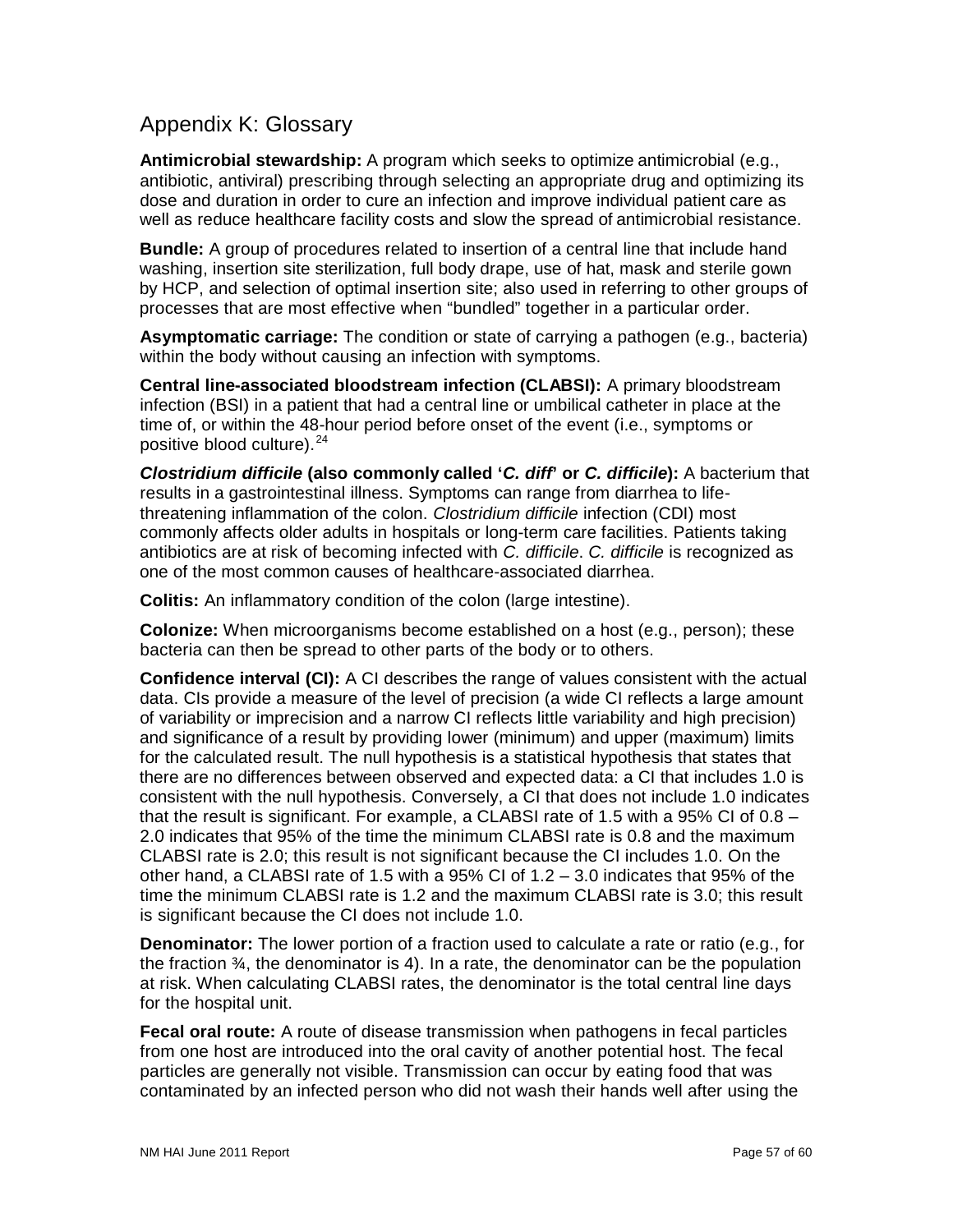bathroom, or by having contact with contaminated persons or objects and not washing your hands before touching your mouth or eyes.

**Flora:** The bacteria normally residing within the body (e.g., intestine).

**Healthcare-associated infection (HAI):** A localized or systemic condition that: a) results from an adverse reaction to the presence of an infectious agent or its toxin; and b) was not present or incubating at the time of admission to the healthcare facility. (CDC, The National Healthcare Safety Network Manual: Patient Safety Component Protocol, January, 2008.)

**Healthcare personnel:** Worker with direct patient contact and working in essential services needed to maintain healthcare services (e.g., dietary, housekeeping, admissions, blood collection staff, respiratory therapy staff, imaging services).

**Incidence:** The number of newly diagnosed cases during a specific time period.

**Incubation period:** The time from exposure to an infectious agent until signs and symptoms of the disease appear.

**Intensive care unit (ICU):** A care area that provides intensive observation, diagnosis, and therapeutic procedures for adults and/or children who are critically ill. Care areas that provide step-down, intermediate care, specialty care or telemetry only are not ICUs. The type of ICU in NHSN is determined by the kind of patients cared for in that unit. That is, if 80% of patients are of a certain type (e.g., patients with trauma), then that ICU is designated as that type of unit (in this case, trauma ICU). When a unit houses roughly equal populations of medical and surgical patients, it is called a medical/surgical unit. (CDC, The National Healthcare Safety Network Manual: Patient Safety Component Protocol, January, 2008.)

**Learning collaborative:** A learning collaborative is based on the model that knowledge can be created within a population where members actively interact by sharing experiences and engage in a common task where each individual depends on and is accountable to each other.

**Numerator:** The upper part of a fraction used to calculate a rate or ratio (e.g., for the fraction ¾, the numerator is 3). In a rate, the numerator can be the number of people who have experienced an event while the denominator can be the total population at risk for the event. When calculating CLABSI rates, the numerator is the number of CLABSI events for the hospital unit.

**Pathogen:** Any agent or microorganism that causes disease.

**p-value:** A p-value provides an assessment of whether a difference between two results is statistically significant. For example, a p value of less than or equal to 0.05 indicates that the difference found between two results is significant and has a 5% or less chance of being due to chance alone. Conversely, a p-value of greater than 0.05 indicates that there is no significant difference between the results.

**Risk adjusted:** A standardized method used to ensure that intrinsic and extrinsic risk factors for a healthcare-associated infection are considered in the calculation of healthcare-associated infection rates.

**Surveillance:** Ongoing, systematic collection, analysis, and interpretation of healthrelated data essential to the planning, implementation and evaluation of public health practice.

**Virulence:** Severity of the disease that a microorganism is capable of causing.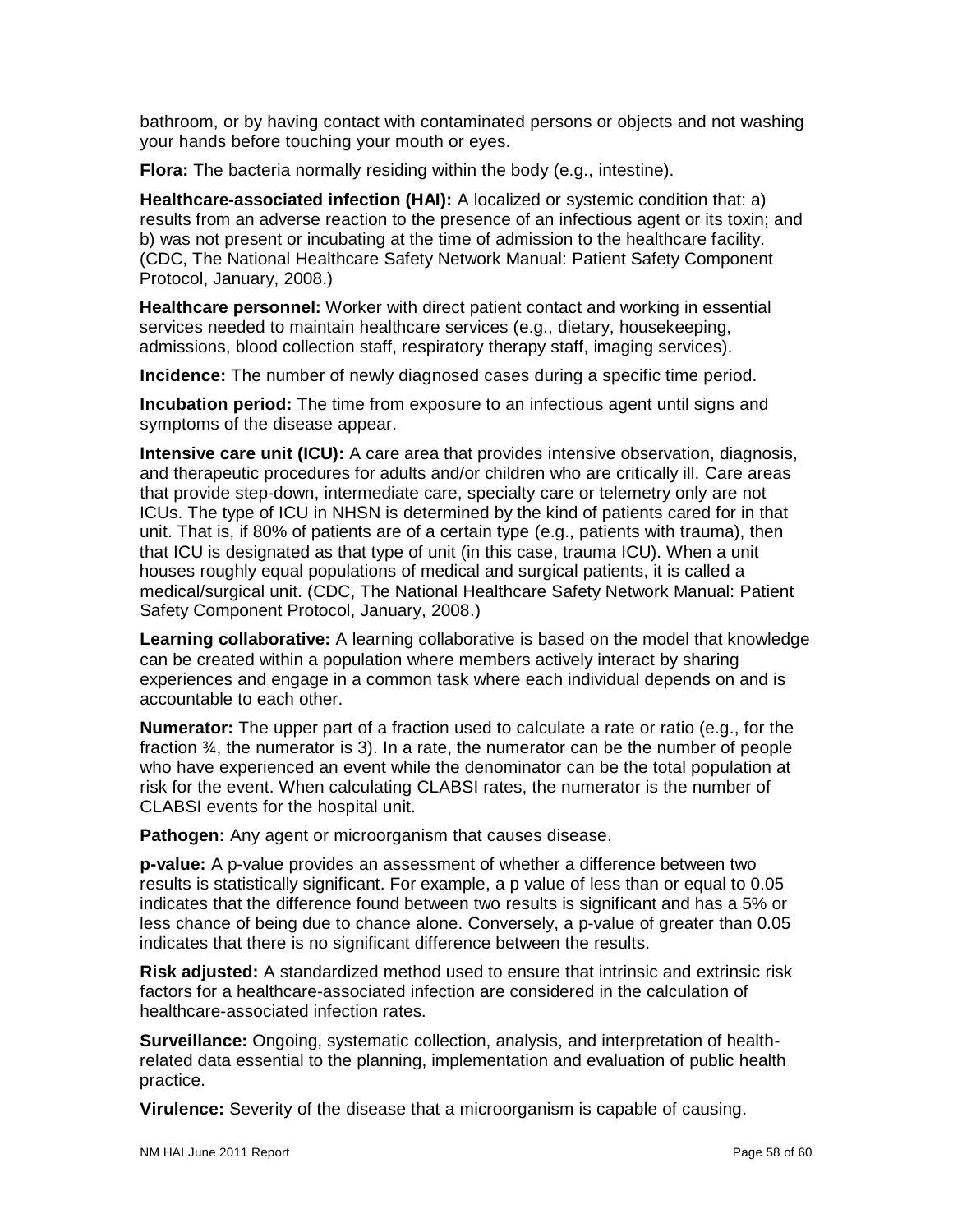# <span id="page-58-0"></span>References

 $\ddot{\phantom{a}}$ 

<span id="page-58-1"></span> $1$  HHS Action Plan to Prevent Healthcare-Associated Infections. Tier 1 Action Plan (revised). Accessed on September 29, 2010 at

[http://www.hhs.gov/ash/initiatives/hai/actionplan/hhs\\_hai\\_action\\_plan\\_final\\_06222009.pdf](http://www.hhs.gov/ash/initiatives/hai/actionplan/hhs_hai_action_plan_final_06222009.pdf)

<span id="page-58-2"></span> $2$  The Direct Medical Costs of Healthcare-Associated Infections in U.S. Hospitals and the Benefits of Prevention, R. Douglas Scott II, CDC, March 2009. Accessed on October 29 2010 at [http://www.cdc.gov/ncidod/dhqp/pdf/Scott\\_CostPaper.pdf](http://www.cdc.gov/ncidod/dhqp/pdf/Scott_CostPaper.pdf)

<span id="page-58-3"></span> $3$  Association of State and Territorial Health Officials, Centers for Disease Control and Prevention. Eliminating Healthcare Associated Infections, State Policy Options. March 2011. Accessed on June 29, 2011 at [http://www.cdc.gov/HAI/pdfs/toolkits/toolkit-HAI-POLICY-](http://www.cdc.gov/HAI/pdfs/toolkits/toolkit-HAI-POLICY-FINAL_03-2011.pdf)[FINAL\\_03-2011.pdf](http://www.cdc.gov/HAI/pdfs/toolkits/toolkit-HAI-POLICY-FINAL_03-2011.pdf)

<span id="page-58-4"></span><sup>4</sup> CDC. First State-Specific Healthcare-Associated Infections Summary Data Report. Accessed on September 27, 2010 at [http://www.cdc.gov/hai/pdfs/stateplans/SIR\\_05\\_25\\_2010.pdf](http://www.cdc.gov/hai/pdfs/stateplans/SIR_05_25_2010.pdf)

<sup>5</sup> CDC. National Healthcare-associated Infections Standardized Infection Ratio Report, Using Data Reported to the National Healthcare Safety Network, July 2009 through December 2009. Accessed on June 29, 2011 at [http://www.cdc.gov/HAI/pdfs/stateplans/SIR-](http://www.cdc.gov/HAI/pdfs/stateplans/SIR-2010_JunDec2009.pdf)[2010\\_JunDec2009.pdf](http://www.cdc.gov/HAI/pdfs/stateplans/SIR-2010_JunDec2009.pdf)

<sup>6</sup> HHS Action Plan to Prevent Healthcare-Associated Infections. Tier 1 Action Plan (revised). Accessed on September 29, 2010 at

[http://www.hhs.gov/ash/initiatives/hai/actionplan/hhs\\_hai\\_action\\_plan\\_final\\_06222009.pdf](http://www.hhs.gov/ash/initiatives/hai/actionplan/hhs_hai_action_plan_final_06222009.pdf)

 $7$  CDC. "Influenza vaccination coverage estimates from the March 2011 National Flu survey-United States, 2010-11 influenza season" accessed 25 May 2011 at [http://www.cdc.gov/flu/pdf/vaccination/fluvacsurvey.pdf](http://www.cdc.gov/flu/pdf/vaccination/fluvacsurvey.pdf.)

<sup>8</sup> Jarvis WR, Edwards JR, Culver DH, Hughes JM, Horan T, Emori TG, Banerjee S, Tolson J, Henderson T, Gaynes RP, Martone WJ, National Nosocomial Infections Surveillance System. Nosocomial infection rates in adult and pediatric intensive care units in the United States. *Am J Med.* 1991 Sept; 91(3):S185-S191

 $9$  Tokars JI, Klevens M, Edwards JR, Horan T. Measurement of the Impact of Risk Adjustment for Central Line-Days on Interpretation of Central Line-Associated Bloodstream Infection Rates. *Infect Control Hosp Epidemiol.* 2007 Sept; 28(9):1025-1029

<sup>10</sup> CDC. National Healthcare-associated Infections Standardized Infection Ratio Report, Using Data Reported to the National Healthcare Safety Network, July 2009 through December 2009. Accessed on June 29, 2011 at [http://www.cdc.gov/HAI/pdfs/stateplans/SIR-](http://www.cdc.gov/HAI/pdfs/stateplans/SIR-2010_JunDec2009.pdf)[2010\\_JunDec2009.pdf](http://www.cdc.gov/HAI/pdfs/stateplans/SIR-2010_JunDec2009.pdf)

 $11$  CDC. Prevention and control of influenza with vaccines: recommendations of the Advisory Committee on Immunization Practices (ACIP), 2010. MMWR Recomm Rep 2010; 59(RR-8):1- 62

<sup>12</sup> Stott DJ, Kerr G, Carman WF. Nosocomial transmission of influenza. *Occup Med* (Lond) 2002; 52:249–253

<sup>13</sup> Salgado CD, Giannetta ET, Hayden FG, et al. Preventing nosocomial influenza by improving the vaccine acceptance rate of clinicians. *Infect Control Hosp Epidemiol* 2004; 25:923-928

<sup>14</sup> Carman WF, Elder AG, Wallace LA, et al. Effects of influenza vaccination of health-care workers on mortality of elderly people in long-term care: a randomized controlled trial. Lancet 2000; 355:93–97

<sup>15</sup> Potter J, Stott DJ, Roberts MA, et al. Influenza vaccination of healthcare workers in long-